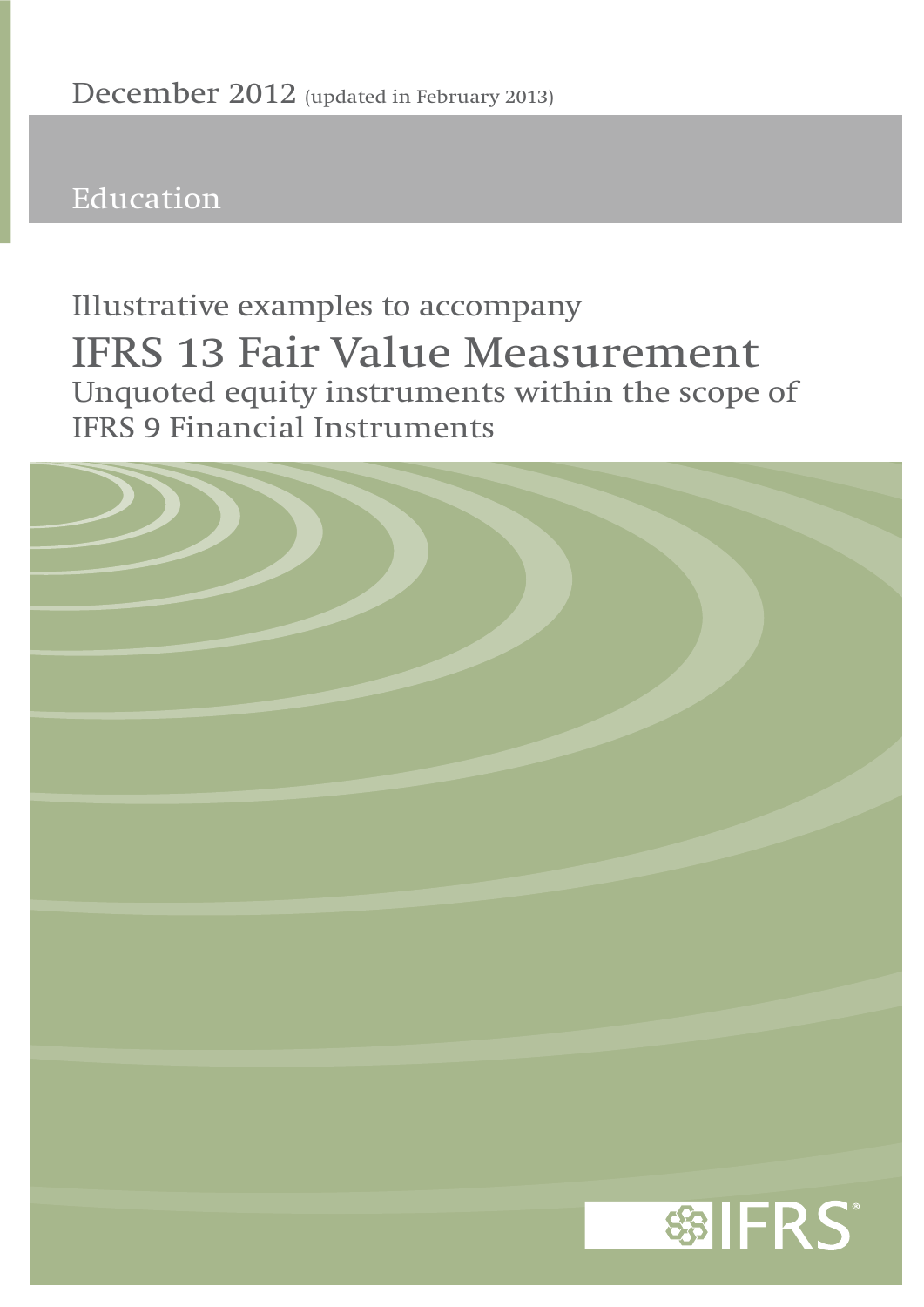# **Educational material on fair value measurement**

Measuring the fair value of unquoted equity instruments within the scope of IFRS 9 *Financial Instruments*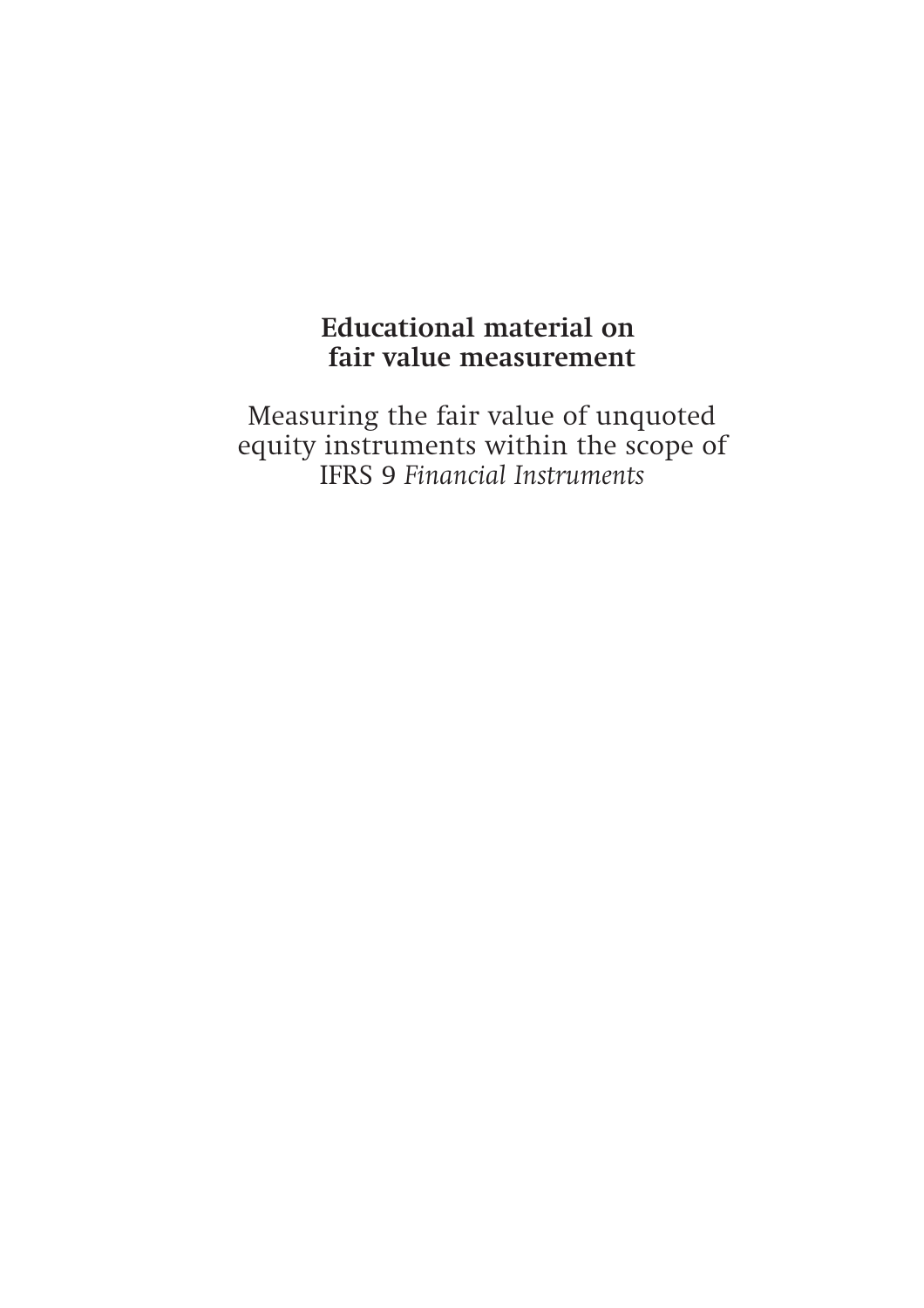The chapter "*Measuring the fair value of unquoted equity instruments within the scope of IFRS 9* Financial Instruments" is issued by the IFRS Foundation, 30 Cannon Street, London EC4M 6XH, United Kingdom.

Company No: FC023235 Tel: +44 (0)20 7246 6410 Fax: +44 (0)20 7246 6411 Email: iasb@ifrs.org Web: www.ifrs.org

The IFRS Foundation, the authors and the publishers do not accept any responsibility for any loss caused by acting or refraining from acting in reliance on the material in this publication, whether such loss is caused by negligence or otherwise.

Copyright © 2012 IFRS Foundation®

This version published in 2013

International Financial Reporting Standards (including International Accounting Standards and SIC and IFRIC Interpretations), Exposure Drafts, and other IASB and/or IFRS Foundation publications are copyright of the IFRS Foundation. Please address publications and copyright matters to:

IFRS Foundation Publications Department, 1st Floor, 30 Cannon Street, London, EC4M 6XH, United Kingdom. Tel: +44 (0)20 7332 2730 Fax: +44 (0)20 7332 2749 Email: publications@ifrs.org Web: www.ifrs.org

All rights reserved. No part of this publication may be translated, reprinted or reproduced or utilised in any form either in whole or in part or by any electronic, mechanical or other means, now known or hereafter invented, including photocopying and recording, or in any information storage and retrieval system, without prior permission in writing from the IFRS Foundation.



The IFRS Foundation logo/the IASB logo/'Hexagon Device', 'IFRS Foundation', 'eIFRS', 'IAS', 'IASB', 'IASC Foundation', 'IASCF', 'IFRS for SMEs', 'IASs', 'IFRIC', 'IFRS', 'IFRSs', 'International Accounting Standards', 'International Financial Reporting Standards' and 'SIC' are Trade Marks of the IFRS Foundation.

*This educational material has been prepared by the IFRS Foundation Education Initiative and has not been approved by the IASB.*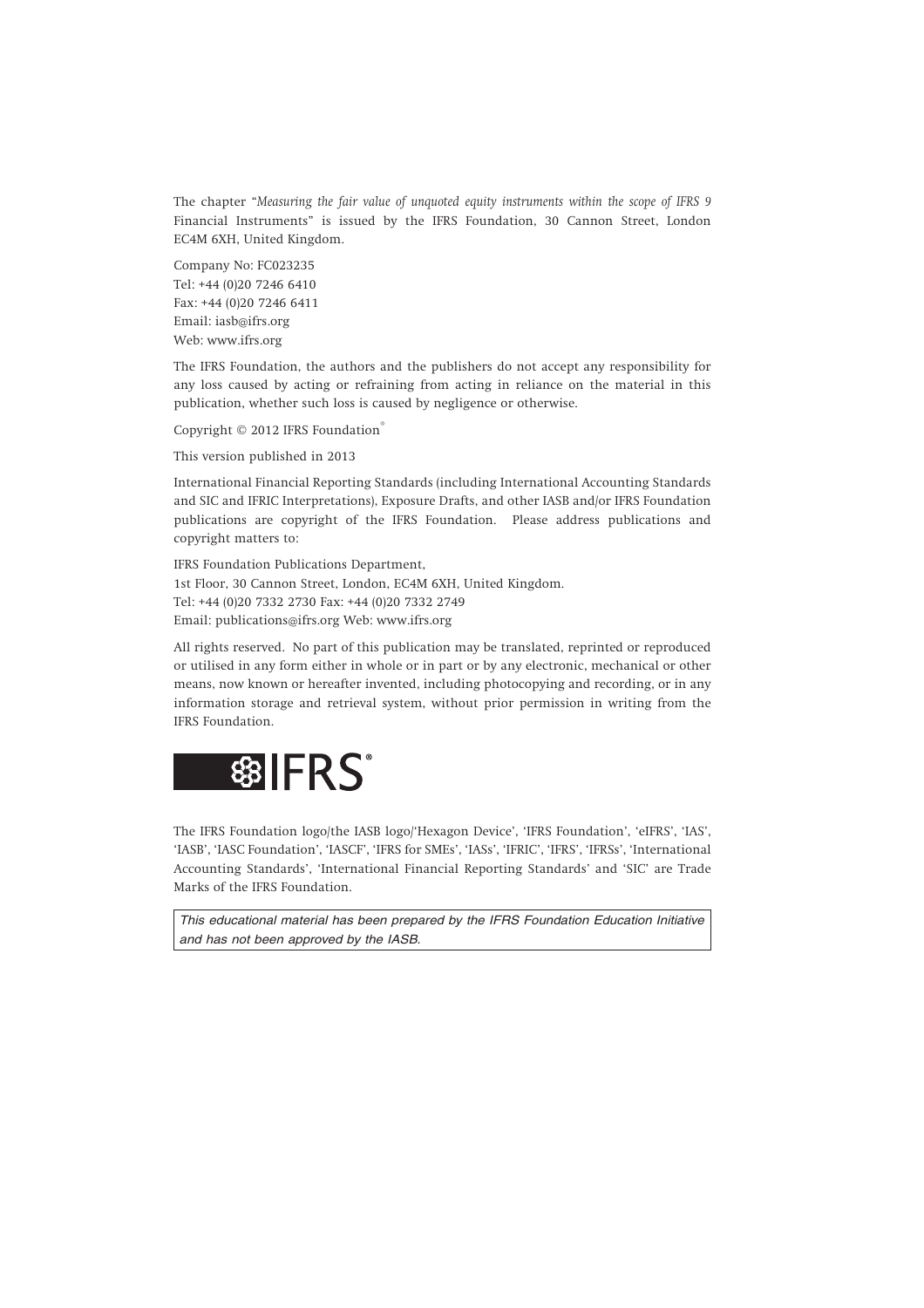# **CONTENTS**

|                                                                   | from page |
|-------------------------------------------------------------------|-----------|
| <b>SUMMARY</b>                                                    | 4         |
| <b>INTRODUCTION</b>                                               | 4         |
| <b>OBJECTIVE</b>                                                  | 5         |
| Who will this chapter assist?                                     | 5         |
| <b>SCOPE</b>                                                      | 6         |
| THE PROCESS OF PERFORMING FAIR VALUE MEASUREMENTS                 | 6         |
| Measuring unquoted equity instruments at fair value               | 6         |
| <b>APPROACHES TO VALUATION</b>                                    | 8         |
| Market approach                                                   | 11        |
| Transaction price paid for an identical instrument of an investee | 11        |
| Transaction price paid for a similar instrument of an investee    | 13        |
| Comparable company valuation multiples                            | 15        |
| Income approach                                                   | 34        |
| Discounted cash flow (DCF) method                                 | 35        |
| Other income approach methods                                     | 55        |
| Adjusted net asset method                                         | 58        |
| <b>COMMON OVERSIGHTS</b>                                          | 61        |
| Market approach (comparable company valuation multiples)          | 61        |
| Income approach (DCF method)                                      | 62        |
| Adjusted net asset method                                         | 63        |
| <b>GLOSSARY OF TERMS</b>                                          | 64        |
| <b>ADDITIONAL SOURCES OF INFORMATION</b>                          | 69        |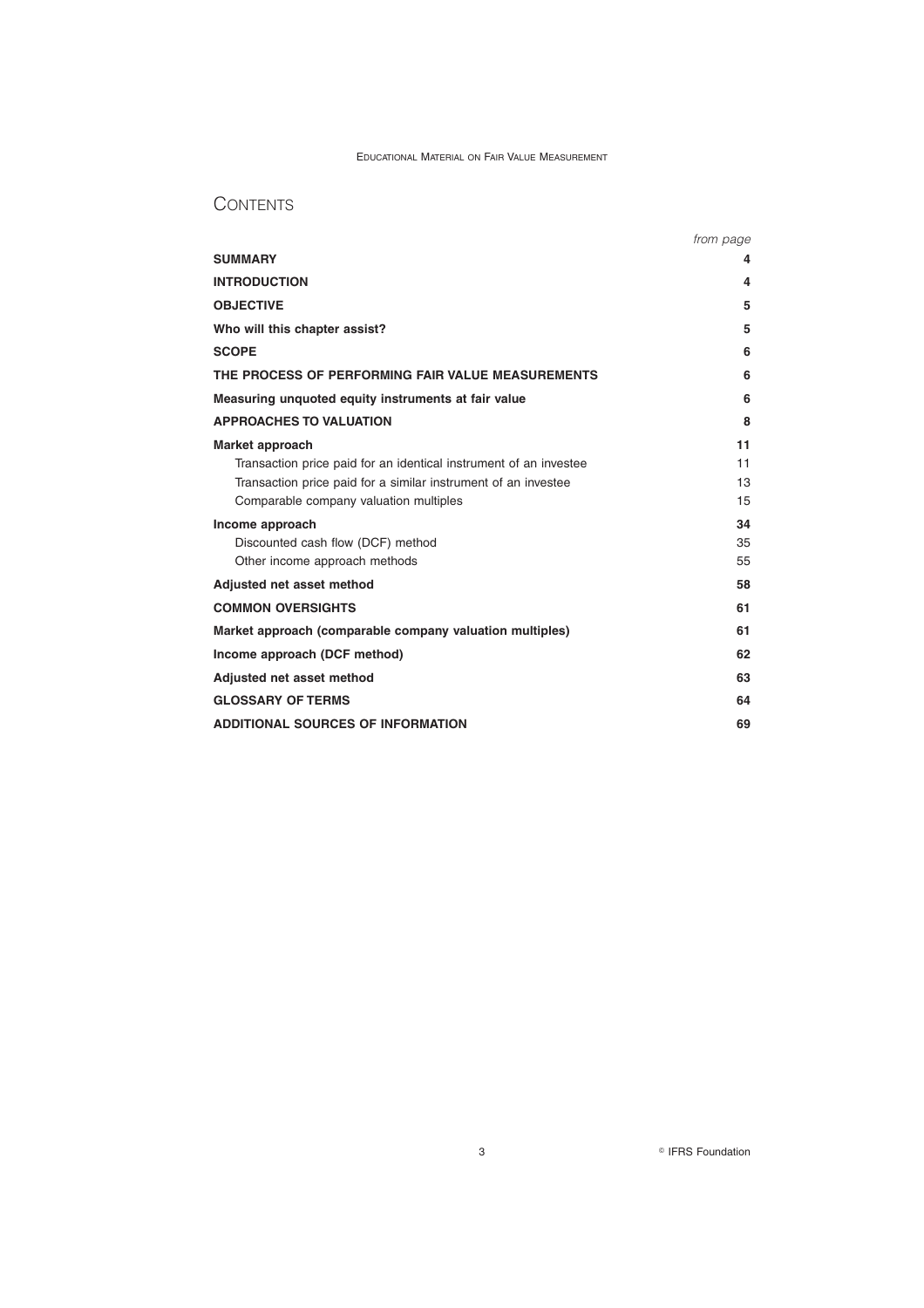*This educational material accompanies, but is not part of, IFRS 13. It illustrates aspects of IFRS 13 but is not intended to provide interpretative guidance.*

# **Summary**

- 1 This chapter describes, at a high level, the thought process for measuring the *fair value*<sup>1</sup> of individual *unquoted equity instruments* that constitute a *non-controlling interest* in a private company (ie the investee) within the scope of IFRS 9 *Financial Instruments*, <sup>2</sup> in accordance with the principles set out in IFRS 13 *Fair Value Measurement*.
- 2 This chapter presents a range of commonly used valuation techniques for measuring the fair value of unquoted equity instruments within the *market* and *income approaches*, as well as the *adjusted net asset method*. This chapter does not prescribe the use of a specific valuation technique, but instead encourages the use of professional judgement and the consideration of all facts and circumstances surrounding the measurement. The particular characteristics of the unquoted equity instruments of an investee and the information that is reasonably available to an entity (ie the investor) are two of the factors that the investor will need to consider when selecting the most appropriate valuation technique. For example, the availability of information about *comparable company peers* in the complete absence of any information about the *expected cash flow* stream of an investee might lead an investor to select the *comparable company valuation multiples technique* rather than the *discounted cash flow (DCF) method*. Alternatively, if the investee pays dividends an investor with limited financial information might consider using valuation techniques based on *dividend discount models (DDM)*.
- 3 An entity can comply with the measurement objective in IFRS 13 **even when limited information is available**. Although an ownership interest in another entity presumes the availability of some financial and other information about the investee, including publicly available information, it is occasionally the case that such information is incomplete or out of date. This chapter includes examples that illustrate how, despite an investor having limited financial information, the fair value of an unquoted equity instrument can nevertheless be measured by applying the valuation techniques described.

# **Introduction**

4 During the development of IFRS 13, the International Accounting Standards Board (IASB) was made aware that entities in emerging and transition economies had concerns about applying the fair value measurement principles in their

 $\degree$  IFRS Foundation  $4$ 

<sup>1</sup> Terms defined in the glossary of this chapter are italicised the first time they appear. This does not include publication titles.

<sup>2</sup> If an entity does not apply IFRS 9, any reference to IFRS 9 must be read as a reference to IAS 39 *Financial Instruments: Recognition and Measurement*.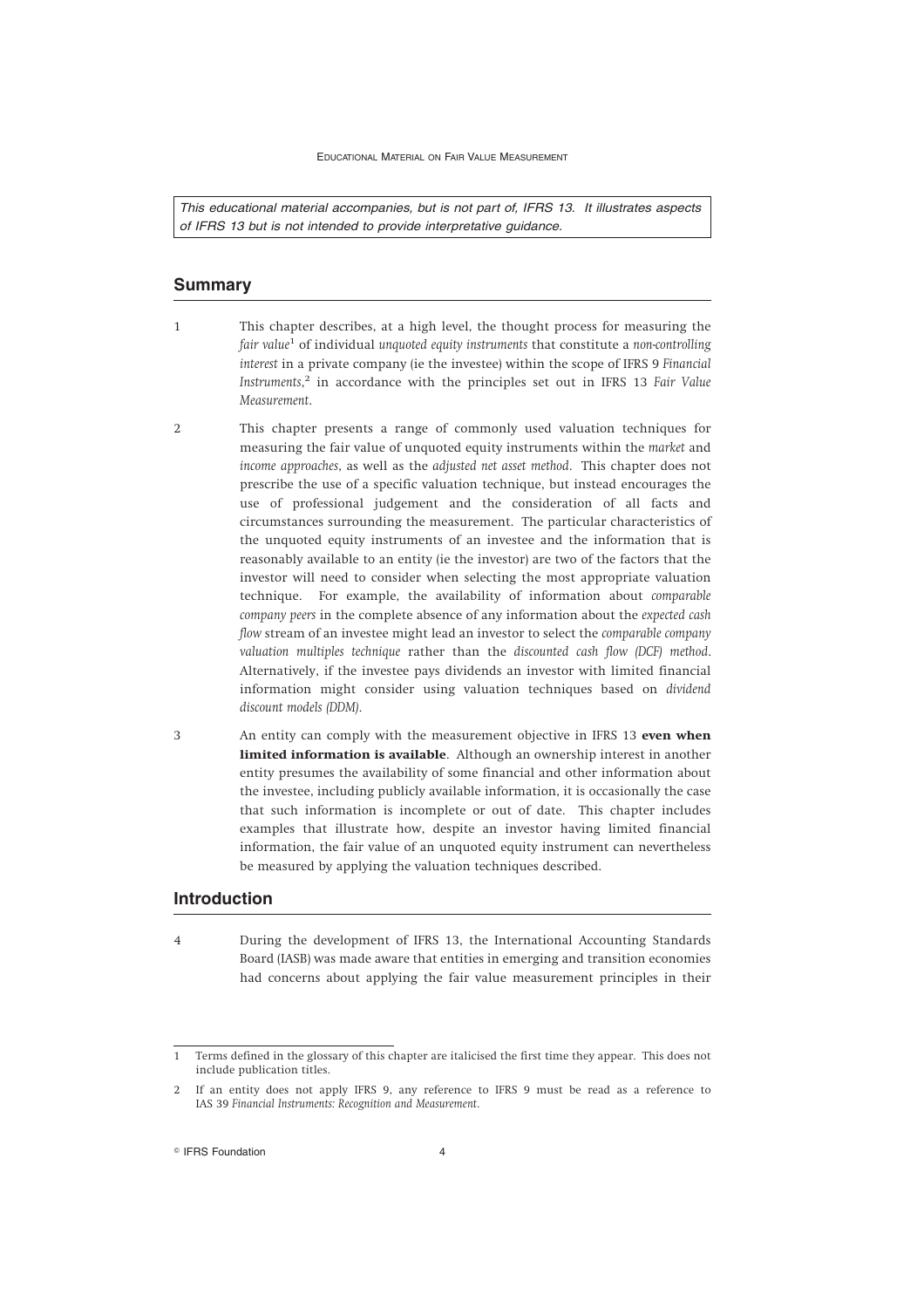jurisdictions.<sup>3</sup> However, the IASB noted that the concerns raised were not specific to entities in emerging and transition economies. The lack of market data or other key information necessary to perform fair value measurements is a global constraint, rather than a regional one. This is why the IASB decided to develop educational material on fair value measurement for an audience that includes not only entities in emerging and transition economies but also entities in developed economies.

- 5 To undertake this task, the IASB asked the IFRS Foundation Education Initiative to develop educational material on fair value measurement that describes, at a high level, the thought process for measuring assets, liabilities and an entity's own equity instruments at fair value that is consistent with the objective of a fair value measurement set out in IFRS 13. The IFRS Foundation received input from Financial Accounting Standards Board (FASB) staff and from a group of valuation specialists who measure fair value in developed, emerging and transition economies. The IFRS Foundation thanks these people for their assistance in this task.
- 6 The educational material is structured to address the application of the principles in IFRS 13 on different topics in individual chapters. These chapters will be published as they are finalised. This chapter is published by the IFRS Foundation. Its content is **non-authoritative** and has not been approved by the IASB.

# **Objective**

7 This chapter illustrates, at a high level, the application of valuation techniques within the context of financial reporting and, more specifically, within the context of IFRS 13. It does not aim to provide comprehensive valuation guidance and, as a result, it does not describe all the substantial work that a valuation exercise might entail in practice. This chapter includes examples that seek only to illustrate in a simplified manner the valuation techniques described. Consequently, the examples included in this chapter do not describe all the procedures and complexities that a valuation exercise might entail in practice. These examples also do not stipulate the use of a specific valuation technique in particular circumstances and, as a result, other techniques might also be appropriate.

# **Who will this chapter assist?**

8 This chapter provides high level valuation guidance to support the personnel responsible for measuring fair value within their organisations when measuring the fair value of unquoted equity instruments of an investee within the scope of IFRS 9. Nevertheless, it is expected that, such personnel will have an understanding of basic valuation concepts, even if they are not valuation specialists.

<sup>3</sup> A summary of the concerns can be found in the Basis for Conclusions accompanying IFRS 13 (see paragraph BC231).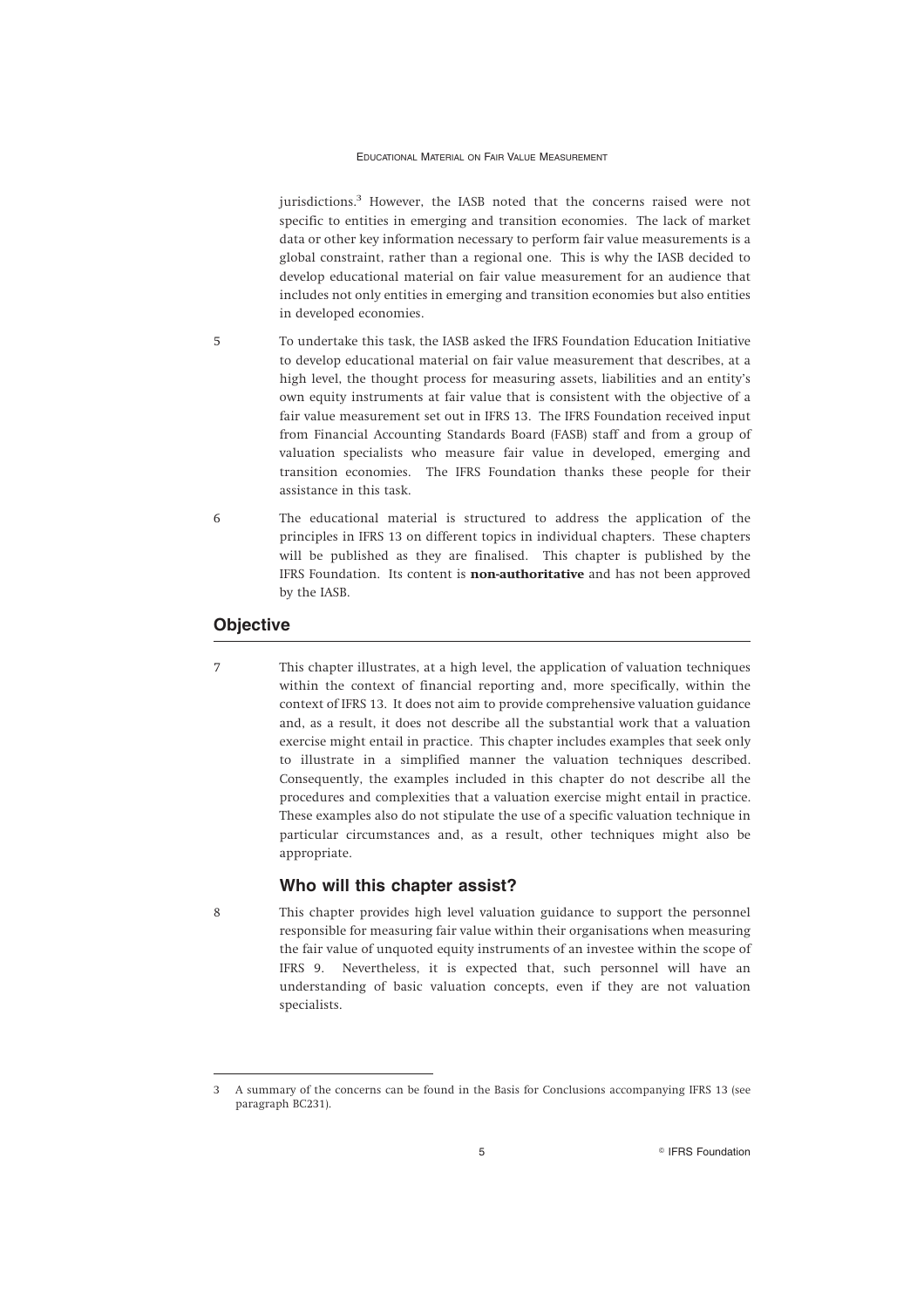9 Valuations vary in complexity depending on the nature of the underlying asset or liability and the availability of information. This chapter might not be comprehensive enough to support non-valuation specialists performing complex valuations for financial reporting purposes or to assist them with assessing whether complex valuations performed by valuation specialists have been made in accordance with the principles in IFRS 13.

### **Scope**

- 10 IFRS 9 requires entities to measure all investments in equity instruments at fair value, even if those instruments are not quoted in an *active market*. This chapter focuses on measuring the fair value of individual unquoted equity instruments that constitute a non-controlling interest in an investee.
- 11 The guidance included in this chapter is appropriate for the measurement of such interests at initial recognition and subsequently and it should be considered within the context of materiality as defined in *International Financial Reporting Standards (IFRSs)*. IAS 8 *Accounting Policies, Changes in Accounting Estimates and Errors* stipulates that accounting policies in Standards need not be applied when the effect of applying them is immaterial. This complements the statement in IAS 1 *Presentation of Financial Statements* that disclosures required by Standards need to be made unless the information is immaterial.<sup>4</sup>

# **The process of performing fair value measurements**

12 IFRS 13 states that, when measuring fair value, the objective is to estimate the price at which an *orderly transaction* to sell an asset or to transfer a liability would take place between *market participants* at the measurement date under current market conditions (ie to estimate an *exit price*). This exercise might be similar to those situations when an entity has to make other estimates for financial reporting purposes, such as measuring provisions in accordance with IAS 37 *Provisions, Contingent Liabilities and Contingent Assets*. In many cases, a financial reporting measurement will involve uncertainty about the timing and/or amount of the future cash flows and other factors.

# **Measuring unquoted equity instruments at fair value**

13 This chapter shows how a range of valuation techniques can be used when measuring the fair value of unquoted equity instruments. Judgement is involved not only when applying a valuation technique, but also in its selection of the valuation technique. This includes consideration of the information available to an investor. For example, an investor is likely to place more emphasis on the comparable company valuation multiples technique (see paragraphs 34–69) when there are sufficiently comparable company peers or when the background or details of the observed transactions are known.

<sup>4</sup> IAS 1 and IAS 8 state that omissions or misstatements of items are material if they could, **individually or collectively**, influence the economic decisions that users make on the basis of the financial statements. Materiality depends on the size and nature of the omission or misstatement judged in the surrounding circumstances. The size or nature of the item, or a combination of both, could be the determining factor.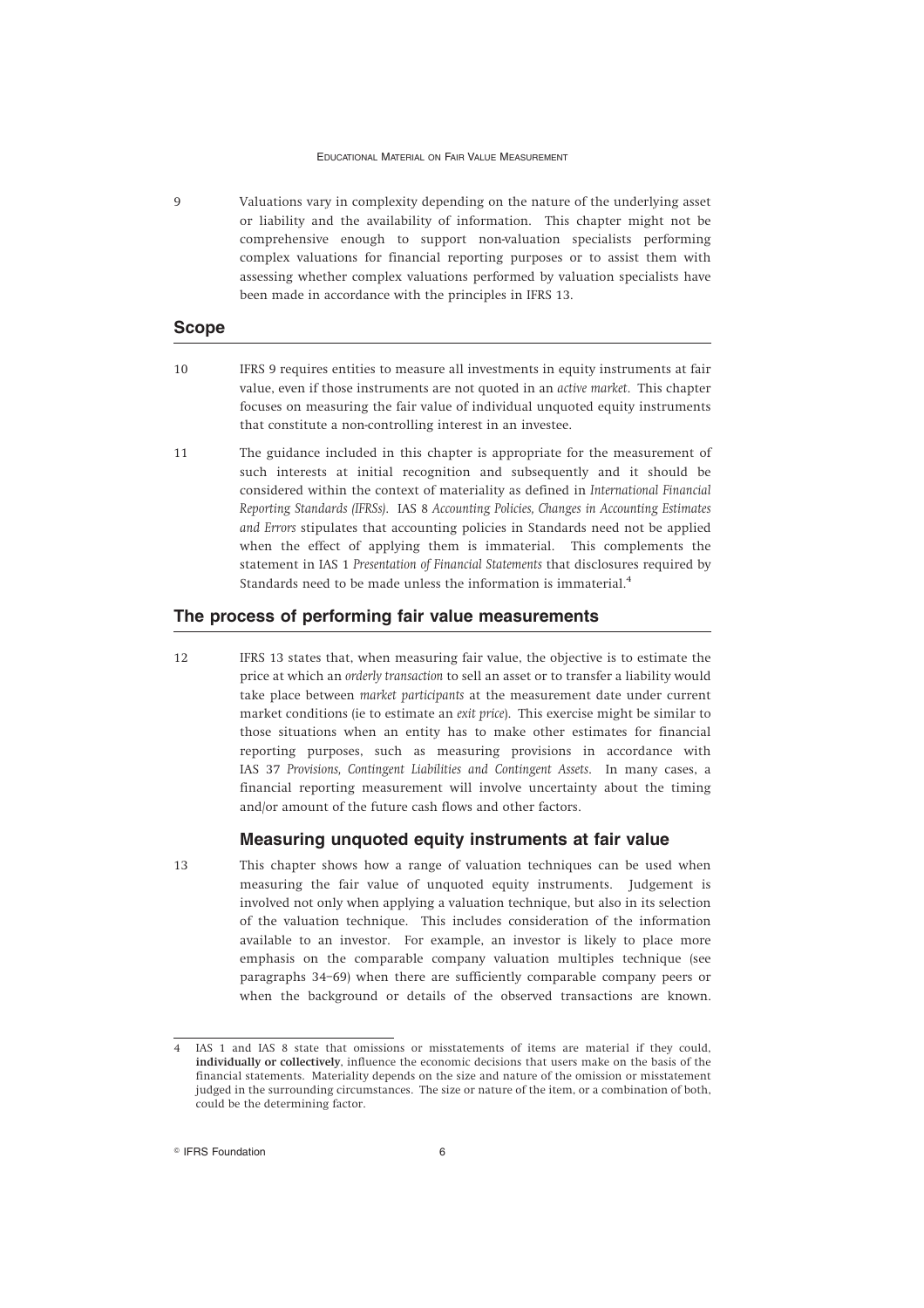Similarly, an investor is likely to place more emphasis on the discounted cash flow (DCF) method (see paragraphs 71–114) when, for example, the cash flows of an investee present unique characteristics such as periods of unequal rates of growth (for example, a period of high growth that stabilises later to more steady levels of growth). Alternatively, when measuring the fair value of unquoted equity instruments, an investor might conclude that, on the basis of the specific facts and circumstances (for example, the history, nature and stage of the development of the investee, the nature of the investee's assets and liabilities, its capital structure etc), it is appropriate to apply the adjusted net asset method (see paragraphs 125–129). Consequently, given specific facts and circumstances, some techniques might be more appropriate than others. The selection of an appropriate valuation technique might result in an investor changing the valuation technique or its application, but this does not contravene the requirement in IFRS 13 that valuation techniques must be applied consistently (see paragraphs 65–66 of IFRS 13).

- 14 Valuation involves significant judgement and it is likely that different valuation techniques will provide different results. This is because the *inputs* used, and any adjustments to those inputs, may differ depending on the technique used. The existence of such differences does not mean that any of the techniques are incorrect. Although IFRS 13 does not explicitly require an investor to use a variety of valuation techniques, the selection of the most appropriate valuation technique, depending on the facts and circumstances, will require the consideration of more than one technique so that the results from applying multiple techniques can be compared. In such situations, the investor must understand the reasons for the differences in valuation and select the amount within the ranges of values that is most representative of the fair value of the unquoted equity instrument.
- 15 When carrying out this exercise, the investor must determine how much weight to give to the results of each valuation technique by considering the reasonableness of the ranges of the values indicated by the different techniques and the relative subjectivity of the inputs used (see paragraphs 61 and 74 of IFRS 13) as well as the specific facts and circumstances. For example, when determining how much weight to give to the results obtained from the comparable company valuation multiples technique (see paragraphs 34–69), an investor would consider, along with the degree of subjectivity of the inputs used in that valuation technique, the degree of comparability between the comparable company peers and the investee being valued and whether there are any differences left unexplained between the relative values of the investee and those of the comparable company peers, on the basis of the specific facts and circumstances.
- 16 When assessing the price that is most representative of fair value, an investor must consider:
	- (a) which valuation technique makes the least subjective adjustments to the inputs used (ie which technique maximises the use of relevant *observable inputs* and minimises the use of *unobservable inputs*);
	- (b) the ranges of values indicated by the techniques used and whether they overlap; and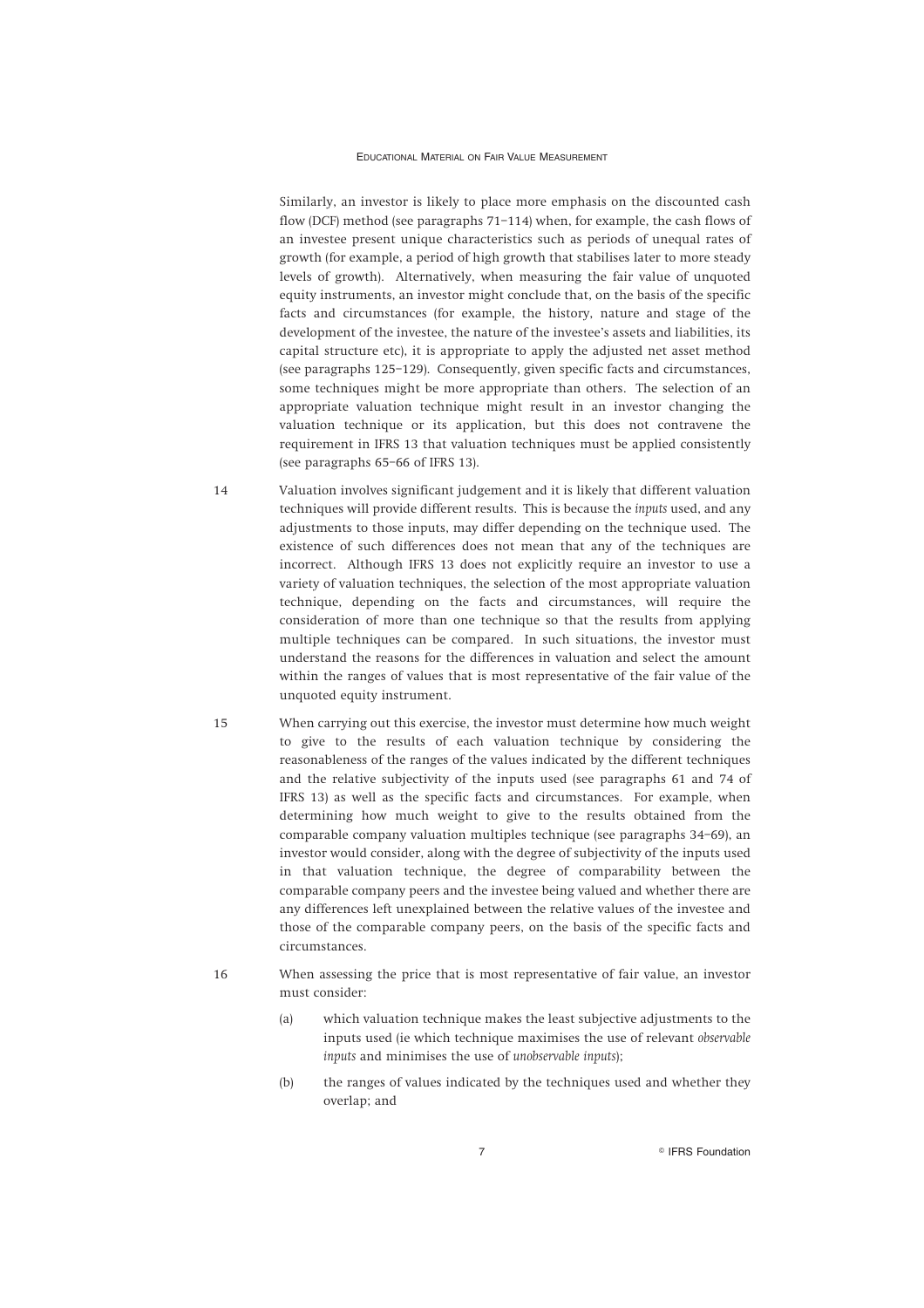(c) the reasons for the differences in value arising from applying different techniques.

# **Approaches to valuation**

- 17 IFRS 13 states that fair value is a market-based measurement, although it acknowledges that in some cases observable market transactions or other market information might not be available. However, the objective of a fair value measurement, as mentioned before, remains the same (see paragraph 12).
- 18 IFRS 13 does not contain a hierarchy of valuation techniques nor does it prescribe the use of a specific valuation technique for meeting the objective of a fair value measurement. Like IFRS 13, this chapter does not stipulate the use of a specific valuation technique. However, IFRS 13 acknowledges that, given specific circumstances, one valuation technique might be more appropriate than another. Some of the factors that an investor will need to consider when selecting the most appropriate valuation technique(s) include (this list is not exhaustive):
	- the information that is reasonably available to an investor;
	- the market conditions (ie bullish or bearish markets might require an investor to consider different valuation techniques);
	- the investment horizon and investment type (for example, the market sentiment when measuring the fair value of a short-term financial investment might be better captured by some valuation techniques than by others);
	- the life cycle of an investee (ie what may trigger value in different stages of an investee's life cycle might be better captured by some valuation techniques than by others);
	- the nature of an investee's business (for example, the volatile or cyclical nature of an investee's business might be better captured by some valuation techniques than by others); and
	- the industry in which an investee operates.
- 19 IFRS 13 describes three valuation approaches (see paragraphs B5–B33 of IFRS 13):
	- the market approach;
	- the income approach; and
	- the *cost approach*.
- 20 The application of the market and income approaches, as well as the adjusted net asset method to measure the fair value of unquoted equity instruments, is described below. This chapter does not categorise the adjusted net asset method within any of the three valuation approaches, because the application of this method often involves the simultaneous use of various valuation techniques (ie different valuation techniques might be used to measure the fair value of each of an investee's assets and liabilities) and each of those valuation techniques might be consistent with any of the three valuation approaches.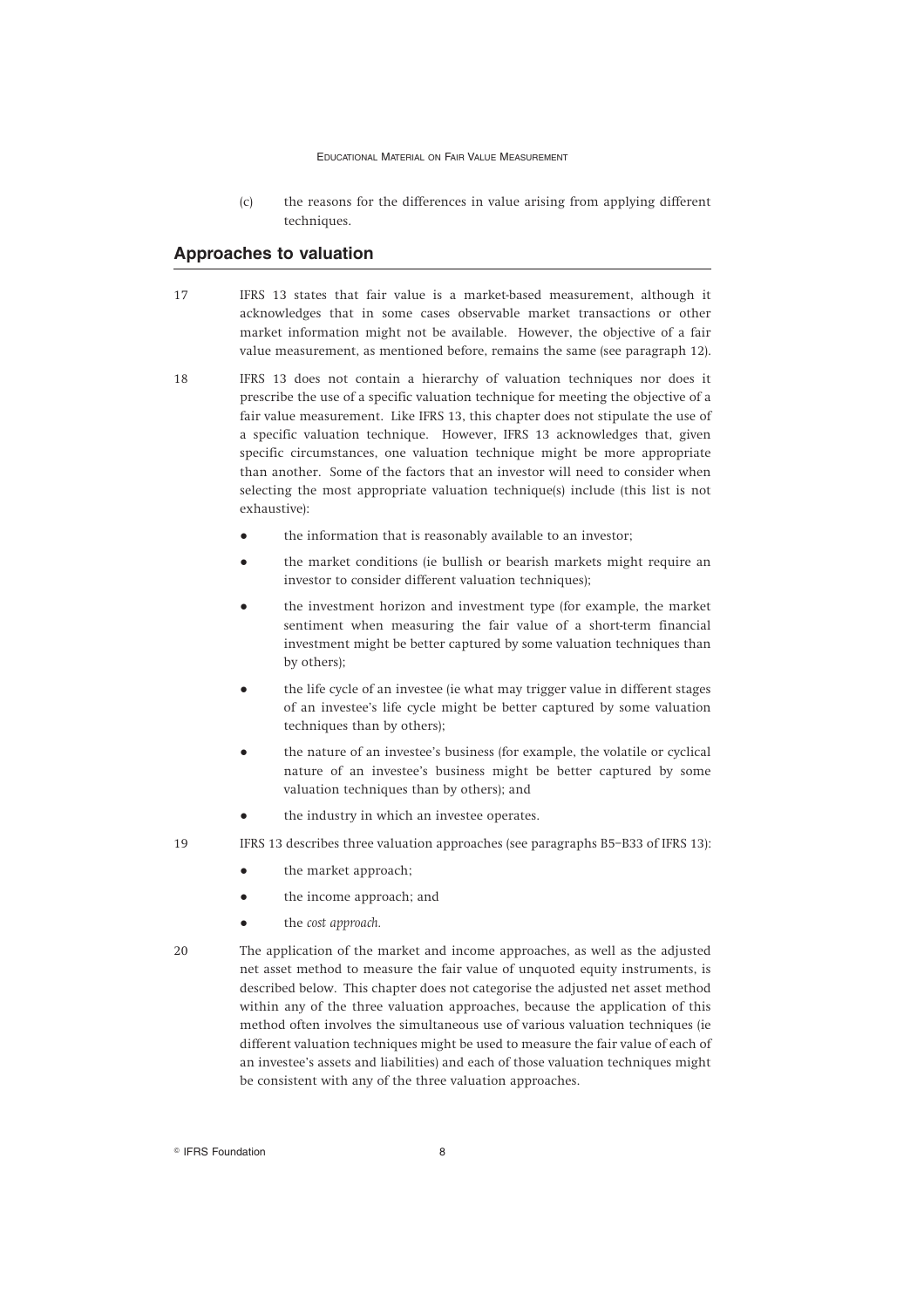|                                                                    | Figure 1-Valuation approaches and valuation techniques                                                      |
|--------------------------------------------------------------------|-------------------------------------------------------------------------------------------------------------|
| <b>Valuation approaches</b>                                        | <b>Valuation techniques</b>                                                                                 |
| Market approach                                                    | Transaction price paid for an identical<br>or a similar instrument of an investee<br>(see paragraphs 28-33) |
|                                                                    | Comparable company valuation<br>multiples (see paragraphs 34–69)                                            |
| Income approach                                                    | Discounted cash flow (DCF) method<br>(see paragraphs $71-114$ )                                             |
|                                                                    | Dividend discount model (DDM;<br>see paragraphs 115-116)                                                    |
|                                                                    | Constant-growth DDM<br>(see paragraphs 117-121)                                                             |
|                                                                    | Capitalisation model<br>(see paragraphs $122-124$ )                                                         |
| A combination of approaches<br>might be used<br>(see paragraph 20) | Adjusted net asset method (see<br>paragraphs 125-129)                                                       |

21 Figure 1 illustrates the valuation approaches and valuation techniques presented in this chapter.

22 Apart from any specific rights that those instruments might provide to its holders, all equity instruments that are the subject of this chapter are unquoted instruments that constitute a non-controlling interest in an investee. The fair value measurement of those equity instruments must consider those characteristics (see paragraphs 59–67) regardless of the valuation technique used.

23 In addition, the fair value measurement of those equity instruments must reflect current market conditions (see paragraphs 15 and 24 of IFRS 13). An investor might ensure that the valuation techniques reflect current market conditions by calibrating them at the measurement date. At initial recognition, if the transaction price represented fair value and an investor will use a valuation technique to measure fair value in subsequent periods that uses unobservable inputs, the investor must calibrate the valuation technique so that it equals the transaction price (see paragraph 64 of IFRS 13). The use of calibration when measuring the fair value of the unquoted equity instruments at the measurement date is a good exercise for an investor to ensure that the valuation technique reflects current market conditions and to determine whether an adjustment to the valuation technique is necessary (for example, there might be a characteristic of the instrument that is not captured by the valuation technique or a new fact that has arisen at the measurement date that was not present at initial recognition).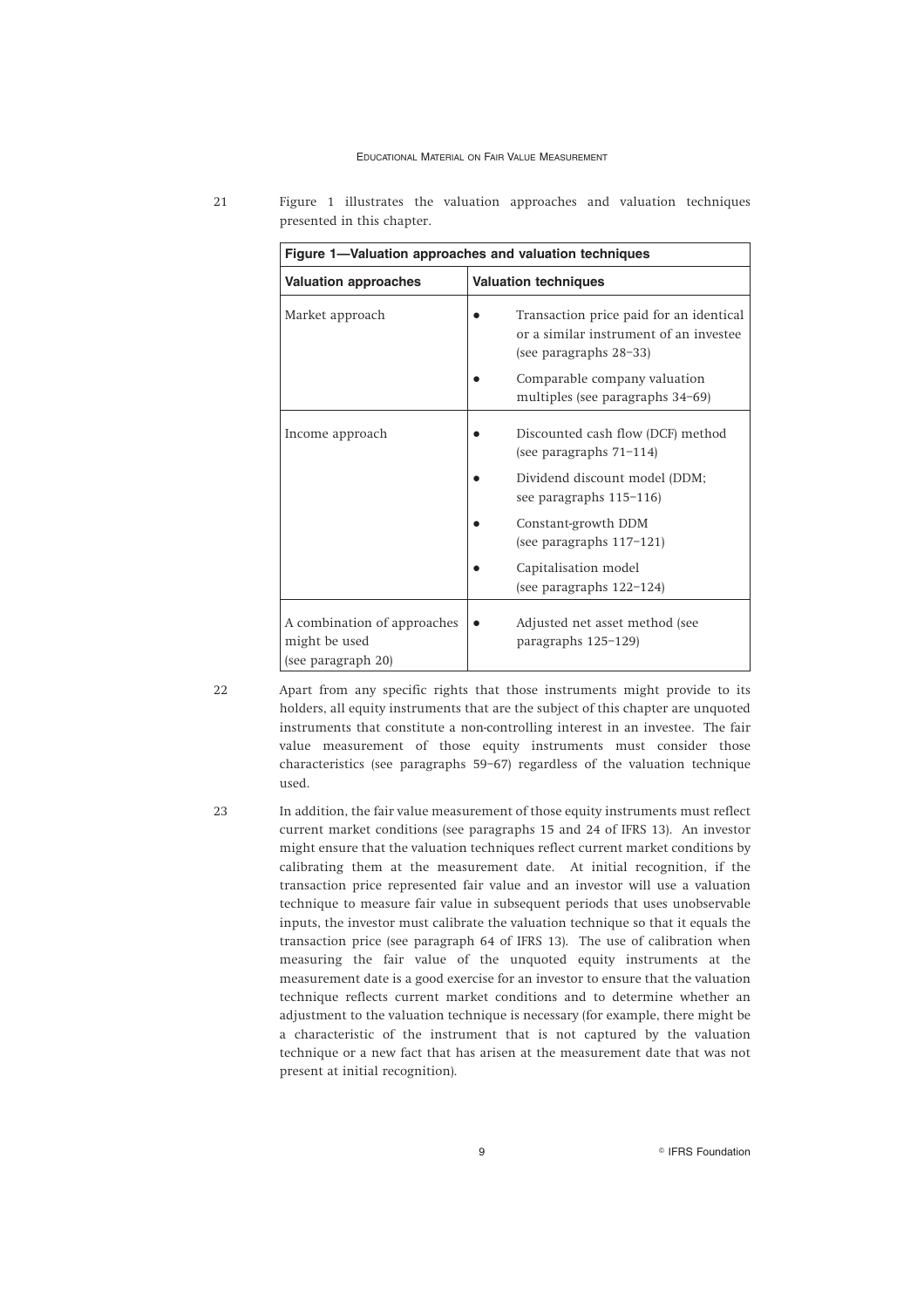24 Example 1 illustrates the use of calibration.<sup>5</sup>

| Example 1-The use of calibration                                                                                                                                                                                                                                                                                                                                                                                                                                                                                                                                                                                                                                                                                                                                                                                                                                                                                   |          |
|--------------------------------------------------------------------------------------------------------------------------------------------------------------------------------------------------------------------------------------------------------------------------------------------------------------------------------------------------------------------------------------------------------------------------------------------------------------------------------------------------------------------------------------------------------------------------------------------------------------------------------------------------------------------------------------------------------------------------------------------------------------------------------------------------------------------------------------------------------------------------------------------------------------------|----------|
| An investor purchased five per cent of the equity capital (1,000 shares) of<br>Entity A, a private company, on 31 December 20X6 for CU5,000, or CU5 per<br>share. The investor concludes that the transaction price of CU5,000<br>represents fair value at initial recognition on 31 December 20X6.                                                                                                                                                                                                                                                                                                                                                                                                                                                                                                                                                                                                                |          |
| The investor expects that it will subsequently use the comparable company<br>valuation multiples technique (see paragraphs 34-69) when measuring the<br>fair value of its non-controlling equity interest. That valuation technique<br>uses unobservable inputs such as an investee's performance measure.                                                                                                                                                                                                                                                                                                                                                                                                                                                                                                                                                                                                         |          |
| The investor calibrates the price paid of CU5,000 and concludes that the<br>transaction price resulted from using an EV/EBITDA multiple (see Figure 3)<br>of 9.0x and from including a non-controlling interest discount and a discount for<br>the lack of liquidity (see paragraphs 59-67) as follows: <sup>(a)</sup>                                                                                                                                                                                                                                                                                                                                                                                                                                                                                                                                                                                             |          |
| Calibration of the valuation technique at initial recognition                                                                                                                                                                                                                                                                                                                                                                                                                                                                                                                                                                                                                                                                                                                                                                                                                                                      |          |
|                                                                                                                                                                                                                                                                                                                                                                                                                                                                                                                                                                                                                                                                                                                                                                                                                                                                                                                    | CU       |
| Indicated fair value of the five per cent non-controlling equity                                                                                                                                                                                                                                                                                                                                                                                                                                                                                                                                                                                                                                                                                                                                                                                                                                                   |          |
| interest based on EV/EBITDA of 9.0x                                                                                                                                                                                                                                                                                                                                                                                                                                                                                                                                                                                                                                                                                                                                                                                                                                                                                | 6,024.10 |
| Non-controlling interest discount                                                                                                                                                                                                                                                                                                                                                                                                                                                                                                                                                                                                                                                                                                                                                                                                                                                                                  | (662.65) |
| Discount for the lack of liquidity                                                                                                                                                                                                                                                                                                                                                                                                                                                                                                                                                                                                                                                                                                                                                                                                                                                                                 | (361.45) |
| Fair value of five per cent non-controlling                                                                                                                                                                                                                                                                                                                                                                                                                                                                                                                                                                                                                                                                                                                                                                                                                                                                        |          |
| equity interest on 31 December 20X6                                                                                                                                                                                                                                                                                                                                                                                                                                                                                                                                                                                                                                                                                                                                                                                                                                                                                | 5,000.00 |
| At each subsequent measurement date, the investor will assess whether the<br>assumptions that were used when measuring the fair value at initial<br>recognition have changed (ie whether an EV/EBITDA multiple of 9.0x is still<br>appropriate, and whether the assumptions used to derive the non-controlling<br>interest discount and the discount for the lack of liquidity at initial<br>recognition are still valid at the measurement date). If they have changed,<br>the investor will consider how those changes affect the measurement and<br>whether new facts need to be embedded in the valuation technique. In other<br>words, the investor will ensure that the valuation technique reflects current<br>market conditions at the measurement date and will make any necessary<br>adjustments if facts and circumstances affecting Entity A and the<br>environment in which it operates have changed. |          |
| (a) The adjustments shown above should not be considered to be a comprehensive list<br>of all applicable adjustments. Furthermore, the non-controlling interest discount<br>adjustment might not be required in all cases (see paragraph 62). The necessary<br>adjustments will depend on the specific facts and circumstances. In addition, the<br>amounts of the adjustments above are not supported by detailed calculations. They                                                                                                                                                                                                                                                                                                                                                                                                                                                                              |          |

<sup>25</sup> Because of the nature of the inputs used in the valuation techniques described in this chapter (for example, unobservable inputs such as forecasts or budgets

<sup>5</sup> In the examples of this chapter, monetary amounts are denominated in 'currency units (CU)'.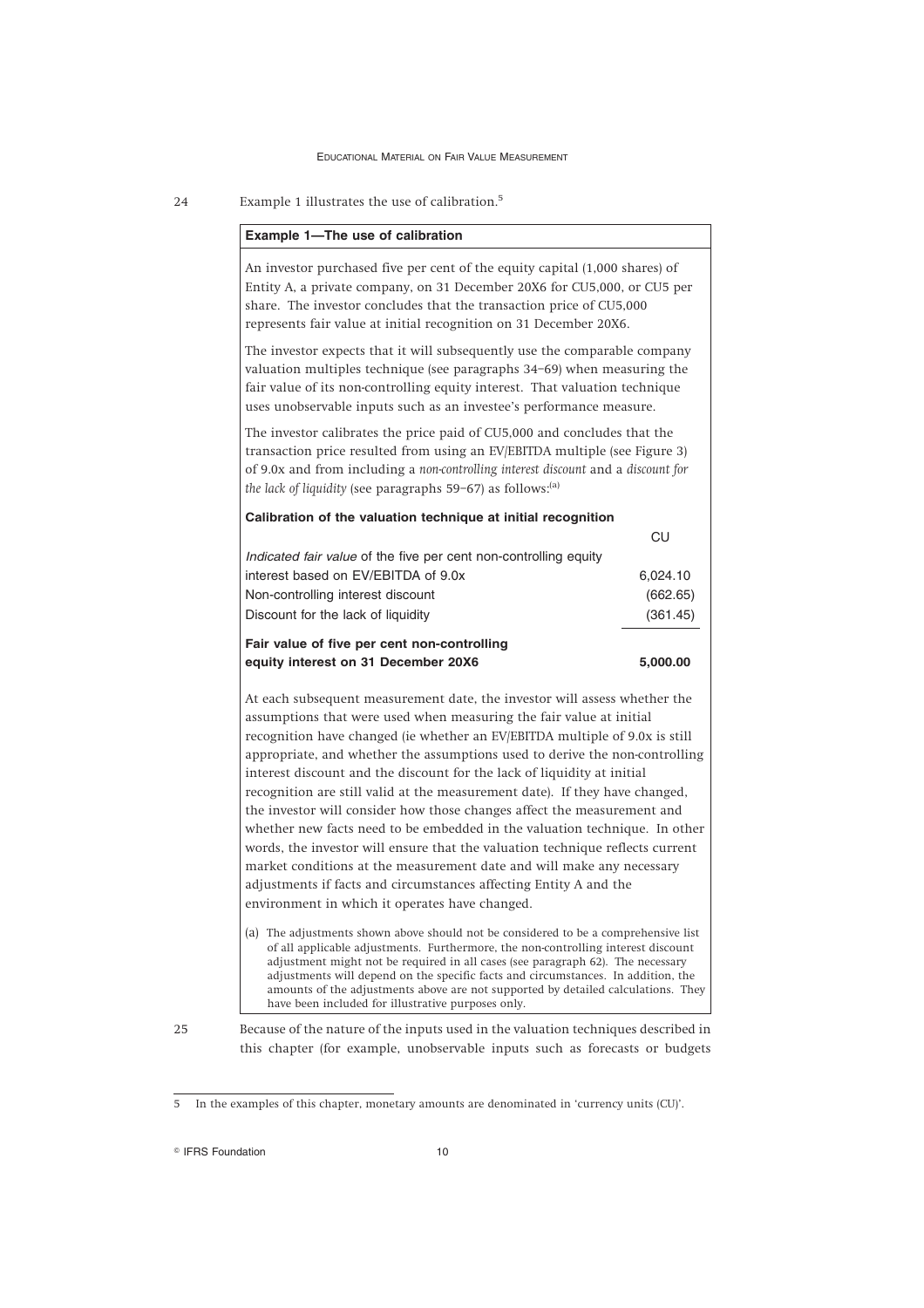when applying the discounted cash flow method, or performance measures when applying comparable company valuation multiples) and their relevance in the resulting fair value measurements, most of the resulting measurements will be categorised within Level 3 of the fair value hierarchy (see paragraphs 86–90 and paragraph B36 of IFRS 13). Accordingly, such fair value measurements will require an investor to prepare additional disclosures (see paragraphs 91–99 of IFRS 13). Such disclosures provide users of financial statements with information about the significant unobservable inputs used in fair value measurements categorised within Level 3 of the fair value hierarchy (*Level 3 inputs*) and about the generally higher subjectivity to which the valuation processes in this level are subject.

# **Market approach**

26 The market approach uses prices and other relevant information that have been generated by market transactions that involve identical or comparable assets (see paragraph B5 of IFRS 13). A number of techniques are consistent with the market approach. The market approach techniques that are most commonly referred to for valuing unquoted equity instruments are related to the data sources that they use (for example, quoted prices of public companies or prices from merger and acquisition transactions).

# 27 This section describes the following market approach techniques:

- transaction price paid for an identical or a similar instrument of an investee (see paragraphs 28–33); and
- comparable company valuation multiples derived from quoted prices (ie *trading multiples*) or from prices paid in transactions such as mergers and acquisitions (ie *transaction multiples*; see paragraphs 34–69).

# **Transaction price paid for an identical instrument of an investee**

- 28 When an investor has recently made an investment in an instrument that is identical to the unquoted equity instrument being valued, the transaction price (ie an *entry price*) might be a reasonable starting point for measuring the fair value of the unquoted equity instrument at the measurement date, if that transaction price represented the fair value of the instrument at initial recognition in accordance with IFRS 13 (see paragraphs 57–60 and paragraph B4 of IFRS 13). An investor must, however, use all information about the performance and operations of an investee that becomes reasonably available to the investor after the date of initial recognition up to the measurement date. Because such information might have an effect on the fair value of the unquoted equity instrument of the investee at the measurement date, it is only in limited circumstances that cost may be an appropriate estimate of fair value at the measurement date. Paragraph B5.4.15 of IFRS 9 identifies factors that might indicate that the investor's transaction price might not be representative of fair value at the measurement date. Those factors include the following (the list is not exhaustive):
	- a significant change in the performance of the investee compared with budgets, plans or milestones;

11 **Constanting Construction Construction Construction**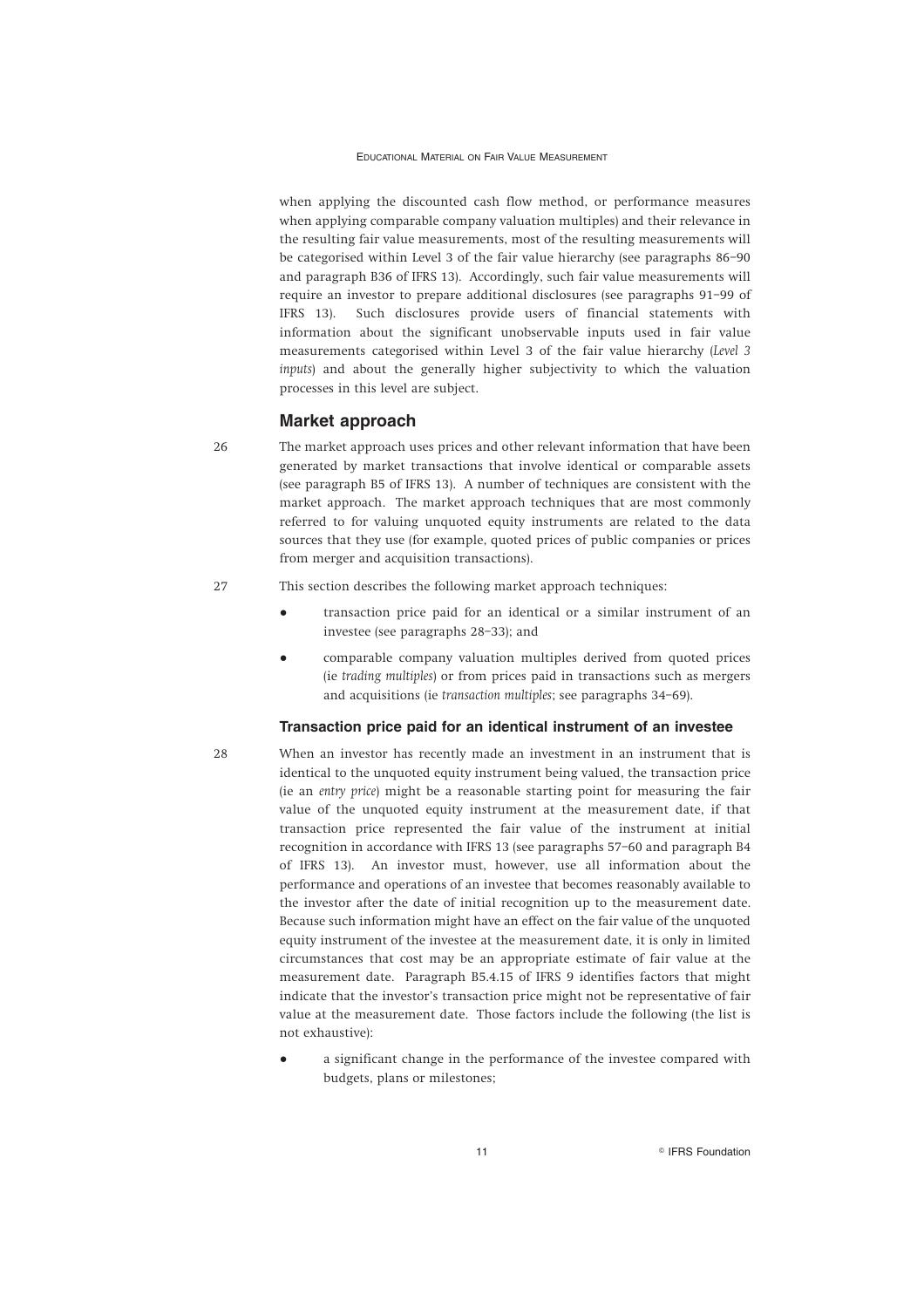- changes in expectation as to whether the investee's technical product milestones will be achieved;
- a significant change in the market for the investee's equity or its products or potential products;
- a significant change in the global economy or the economic environment in which the investee operates;
- a significant change in the performance of comparable entities, or in the valuations implied by the overall market;
- internal matters of the investee such as fraud, commercial disputes, litigation, changes in management or strategy; and
- evidence from external transactions in the investee's equity, either by the investee (such as a fresh issue of equity), or by transfers of equity instruments between third parties.
- 29 In addition, an investor must consider the existence of factors such as whether the environment in which the investee operates is dynamic, whether there have been changes in market conditions, or the passage of time itself. Such factors might undermine the appropriateness of using the transaction price as a means of measuring the fair value of unquoted equity instruments at the measurement date.
- 30 Examples 2 and 3 illustrate an investor's assessment of whether the transaction price (paid by the investor in Example 2 and paid by other investors in Example 3) is representative of fair value at the measurement date.

# **Example 2—Transaction price paid for an identical instrument by the investor**

An investor purchased five per cent of the equity capital (1,000 shares) of Entity B, a private company, on 1 July 20X6 for CU5,000, or CU5 per share. Because the investor is a non-controlling shareholder, it does not receive management's budgets or cash flow forecasts from Entity B. The investor prepares annual financial statements and is measuring the fair value of its non-controlling equity interest in Entity B on 31 December 20X6 (ie the measurement date). The investor concludes that the transaction price of CU5,000 represents fair value at initial recognition on 1 July 20X6.

The amount paid for the unquoted equity instruments (CU5,000) in July 20X6 is a reasonable starting point for measuring the fair value of the investor's non-controlling equity interest in Entity B at the measurement date. However, the investor would still need to assess whether the amount paid needs to be adjusted if there is evidence that any of the factors in paragraphs 28 and 29 exist or if other evidence indicates that the transaction price might not be representative of fair value at the measurement date. For example, if market conditions had changed during the last six months in such a way that Entity B's growth prospects or expected milestones could be significantly affected, the investor would need to assess the extent of those changes and adjust the transaction price accordingly.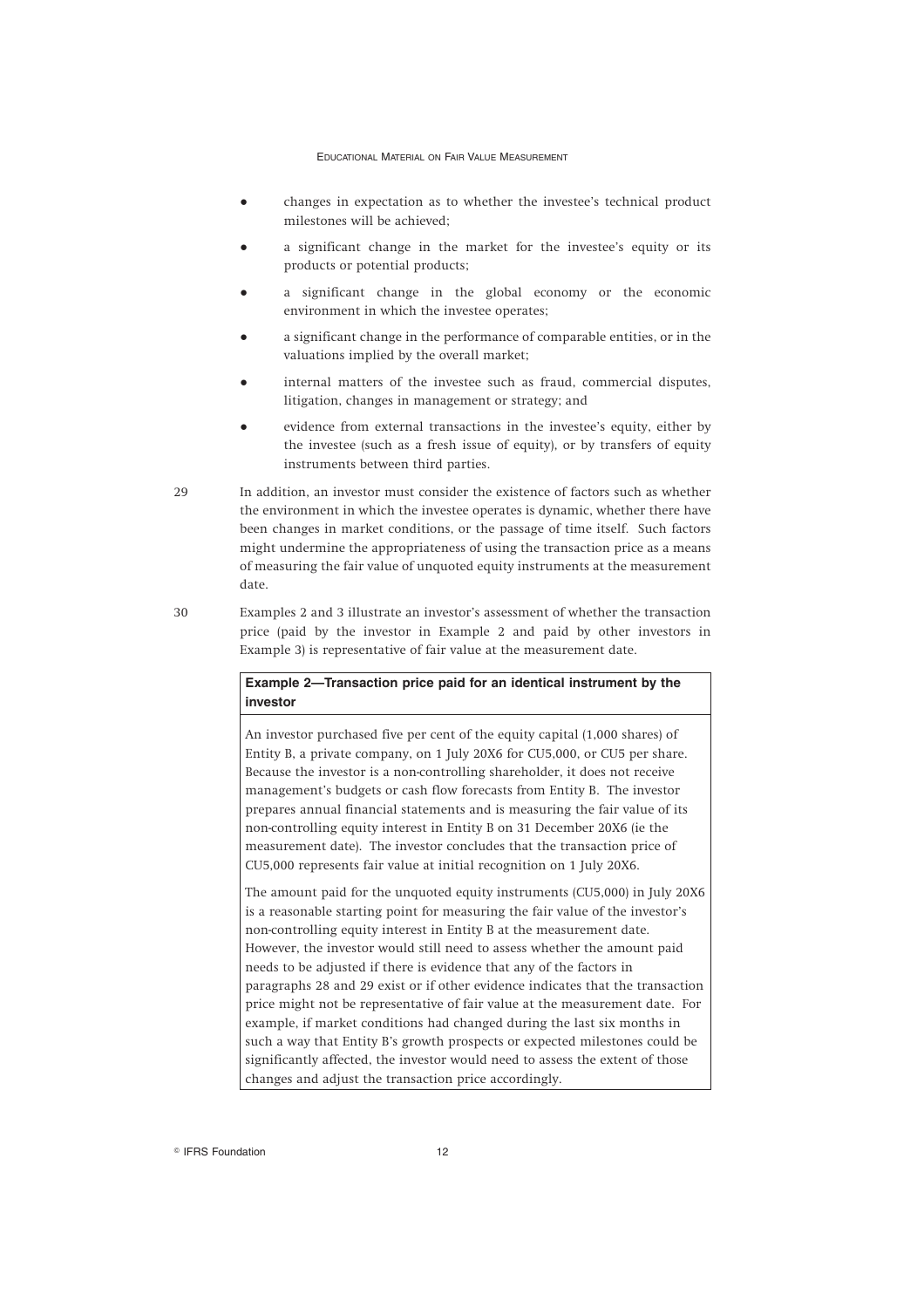# **Example 3—Transaction price paid for an identical instrument by other investors**

In 20X0 Entity C bought ten equity shares of Entity D, a private company, representing ten per cent of the outstanding voting shares of Entity D, for CU1,000. Entity C prepares annual financial statements and is required to measure the fair value of its non-controlling equity interest in Entity D as at 31 December 20X2 (ie the measurement date).

During 20X2, Entity D raised funds by issuing new equity capital (ten shares for CU1,200) to other investors. Entity C concludes that the transaction price of the new equity capital issue for CU1,200 represents fair value at the date those shares were issued.

Both Entity C and the other investors in Entity D have shares with the same rights and conditions. Between the new equity capital issue to other investors and the measurement date, there have been no significant external or internal changes in the environment in which Entity D operates. No other factors of the types mentioned in paragraphs 28 and 29 occurred. As a result, Entity C concludes that CU1,200 is the amount that is most representative of the fair value of its non-controlling equity interest in Entity D at the measurement date.

31 The existence of any of the factors mentioned before (see paragraphs 28 and 29) might make it inappropriate to use the transaction price for measuring the fair value of unquoted equity instruments at the measurement date, although it might be used as a test to find the trend that the price (ie the fair value) might have followed during the period in which the unquoted equity instrument has been held. If, for example, the investor in Example 2 had acquired the investment in Entity B in a period in which economic conditions were different from those at the measurement date, the price paid (in July 20X6) would be less likely to reflect the fair value of the unquoted equity instruments at that date (in December 20X6). However, the analysis of the factors mentioned before (see paragraphs 28 and 29) might help the investor in Example 2 to corroborate the fair value that would be obtained by applying another valuation technique. A more appropriate valuation technique for measuring the fair value of the unquoted equity instruments in such a situation might be the use of comparable company valuation multiples or the discounted cash flow method, each of which is described below.

### **Transaction price paid for a similar instrument of an investee**

32 The transaction price paid recently for an investment in an equity instrument of an investee that is similar, but not identical, to an investor's unquoted equity instrument of the same investee, would be a reasonable starting point for estimating the fair value of the unquoted equity instrument, if that transaction price represented the fair value of that equity instrument at initial recognition in accordance with IFRS 13 (see paragraphs 57–60 and paragraph B4 of IFRS 13). Examples of such transactions include the issue of new classes of shares to other investors and transactions in such shares between other investors.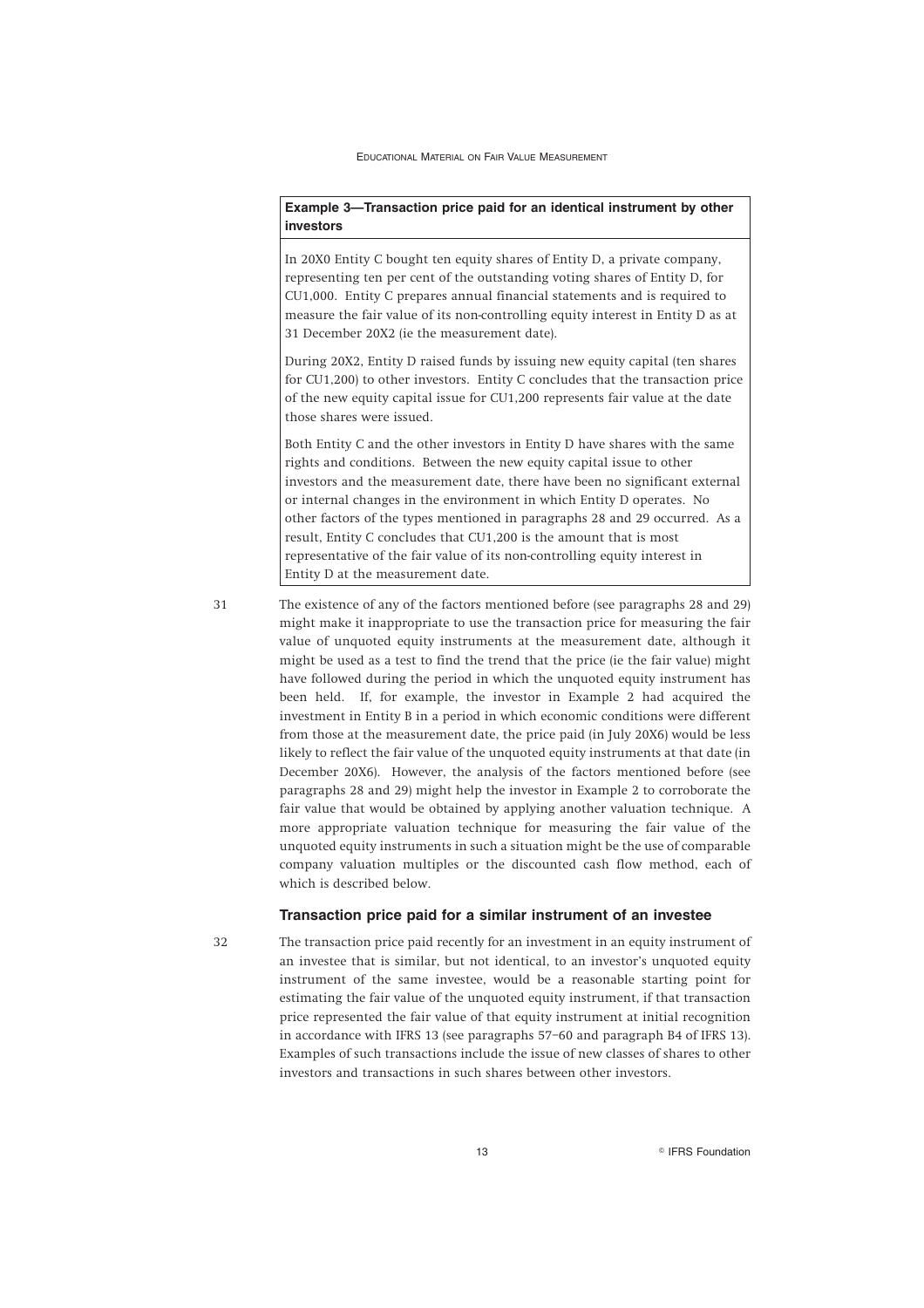33 If an investor considers the transaction prices of recent investments involving, for example, other investors, when measuring the fair value of its unquoted equity instruments, the investor must understand any differences between the unquoted equity instruments that it currently holds and the equity instruments for which the other investors are entering into transactions. Such differences might include different economic and *control* rights. Example 4 illustrates an investor's assessment of whether the transaction price of a recent investment carried out by other investors is representative of the fair value of its unquoted equity instruments at the measurement date.

# **Example 4—Price of a recent transaction carried out by other investors involving similar instruments**

An investor prepares annual financial statements and is measuring the fair value of its non-controlling equity interest in Entity E, a private company, as at 31 December 20X0 (ie the measurement date).

Three years ago the investor acquired an *ordinary share* interest in Entity E. Entity E is developing a new manufacturing process and during the reporting period it has raised additional equity capital through the issue of a new class of preferred shares to a venture capital fund that now holds a controlling interest in Entity E. The objective is for Entity E to progress to an initial public offering (IPO) within the next five years. The terms of the preferred shares, including the voting rights, are similar to those of the ordinary shares, except that the preferred shares have a cumulative fixed dividend entitlement for a period of five years and the preferred shares rank ahead of the ordinary shares upon liquidation of Entity E.

The investor follows the process set out below to measure the fair value of the ordinary shares at the measurement date by adjusting the recent transaction price (CU10 per share) for the preferred shares.

| Transaction price for the preferred shares                                                                                                                                                                                                                                                         | $CU$ per<br>share<br>10.00 |
|----------------------------------------------------------------------------------------------------------------------------------------------------------------------------------------------------------------------------------------------------------------------------------------------------|----------------------------|
| Adjustment to reflect differences between preferred and<br>ordinary shares (eq adjustment to reflect the priority of the<br>preferred shares upon liquidation). <sup>(a)</sup>                                                                                                                     | (XX)                       |
| The investor has concluded that there is a benefit associated<br>with control. This adjustment relates to the fact that the<br>investor's individual ordinary shares represent a<br>non-controlling interest whereas the preferred shares issued<br>reflect a controlling interest. <sup>(a)</sup> | (XX                        |
| Adjustment for lack of liquidity to reflect the lesser ability of the<br>ordinary shareholder to initiate a sale of Entity E to realise its<br>investment relative to the preferred shareholder. <sup>(a)</sup>                                                                                    |                            |

*continued...*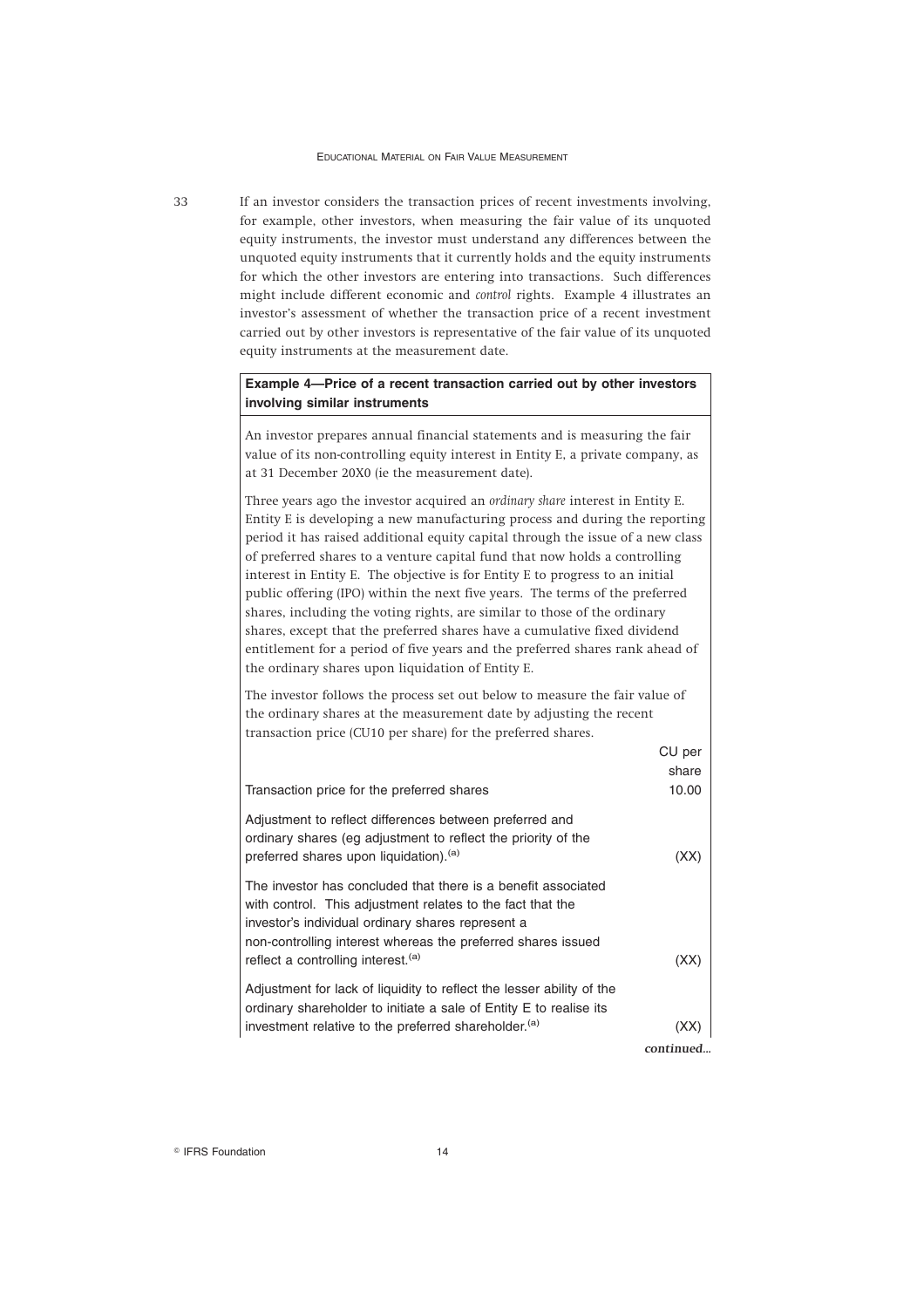# *...continued*

# **Example 4—Price of a recent transaction carried out by other investors involving similar instruments**

Adjustment for the cumulative dividend entitlement of the preferred shares. This is calculated as the *present value* of the expected future dividend receipts on the preferred shares, less the present value of any expected dividend receipts on the ordinary shares. The *discount rate* used must be consistent with the uncertainties associated with the relevant dividend streams.<sup>(a)</sup> (XX)

# **Fair value of each ordinary share XX**

The investor also assesses whether it would be appropriate to consider further adjustments for factors of the types mentioned in paragraphs 28 and 29 that might have occurred between the issue of the preferred shares and the measurement date.

In addition, before applying the approach above, the investor fully evaluated the circumstances of the issue of the preferred shares to ensure that its price was a valid benchmark reference. For example, it confirmed that the price was not affected by the terms of management agreements or other commercial relationships with the incoming investor, which would give rise to additional differences between the preferred and the ordinary shares that might have warranted consideration. The investor concluded that the CU10 represented the fair value of the preferred shares at the date those shares were issued.

On the basis of that analysis, the investor concludes that the share price of CUXX is most representative of fair value for each of the ordinary shares held in Entity E at the measurement date.

(a) The process shown above is not the only possible method that an investor could apply to measure the fair value of its unquoted ordinary shares. As a result, the adjustments above should not be considered to be a comprehensive list of all applicable adjustments. The necessary adjustments will depend on the specific facts and circumstances.

### **Comparable company valuation multiples**

- 34 Valuation techniques within the market approach are based on the concept of comparables, assuming that the value of an asset (or line of business or company etc) can be measured by comparing it to similar assets (or lines of businesses or companies etc) for which a market price is available.
- 35 For the purposes of measuring the fair value of the equity instruments of an investee, an investor can consider the fair value of the equity instruments of similar entities (ie comparable company peers) for which a market price is available. There are two main sources of information about the pricing of comparable company peers: quoted prices in exchange markets (for example, the Singapore Exchange or the Frankfurt Stock Exchange) and observable data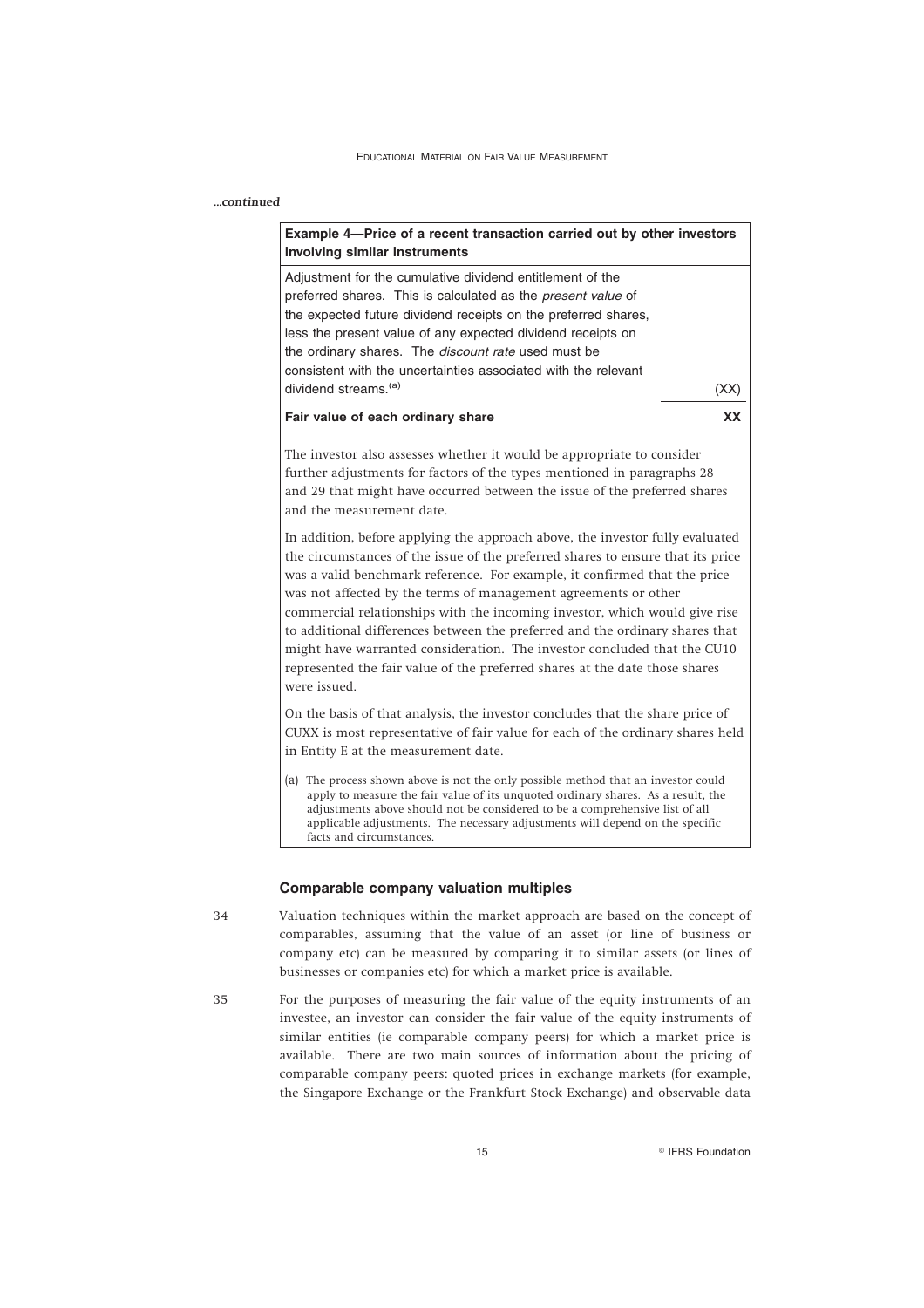from transactions such as mergers and acquisitions. When such relevant data exists, an investor might be able to measure the fair value of an unquoted equity instrument by reference to multiples derived from prices of publicly traded comparable company peers (ie trading multiples) or by reference to multiples derived from observable data from merger and acquisition transactions involving comparable company peers (ie transaction multiples).

- 36 When using transaction multiples to measure the fair value of unquoted equity instruments, an investor must consider that those transaction multiples sometimes represent the sale of a controlling interest (ie the transaction price paid for a comparable company peer might include a *control premium*). The fair value of the investor's unquoted equity instruments that are the subject of this chapter must, however, be measured on a non-controlling basis. As a result, if an investor concludes that an observed transaction price includes a control premium, the control premium included in the associated transaction multiples must be excluded when measuring the fair value of the investor's individual unquoted equity instruments that are the subject of this chapter. This process is often described in practice as applying a non-controlling interest discount to any indicated fair values of an investee's equity derived with transaction multiples that include a control premium (see paragraphs 59–62 and Example 8). An investor must follow a similar thought process if the transaction multiples included any premium reflecting a higher degree of control or influence than would be available to a non-controlling shareholder (ie an investor would have to exclude any *joint control* or *significant influence* premiums if they were included in the observed transaction multiples).
- 37 In contrast, when using trading multiples, such a non-controlling interest discount will not usually be necessary because those multiples are based on quoted prices and, as a result, are likely to reflect a non-controlling interest basis.
- 38 Whether an investor uses trading multiples or transaction multiples, the fair value measurement of unquoted equity instruments consists of the following steps:

**Step 1** Identify comparable company peers.

- **Step 2** Select the performance measure that is most relevant to assessing the value for the investee (ie the performance measure that market participants would use to price the investee). This would typically be by reference to measures of, for example, earnings, book value of equity or revenue. Once the performance measure is selected, derive and analyse possible valuation multiples and select the most appropriate one.
- **Step 3** Apply the appropriate valuation multiple to the relevant performance measure of the investee to obtain an indicated fair value of the investee's *equity value* or the investee's *enterprise value (EV)*.

*continued...*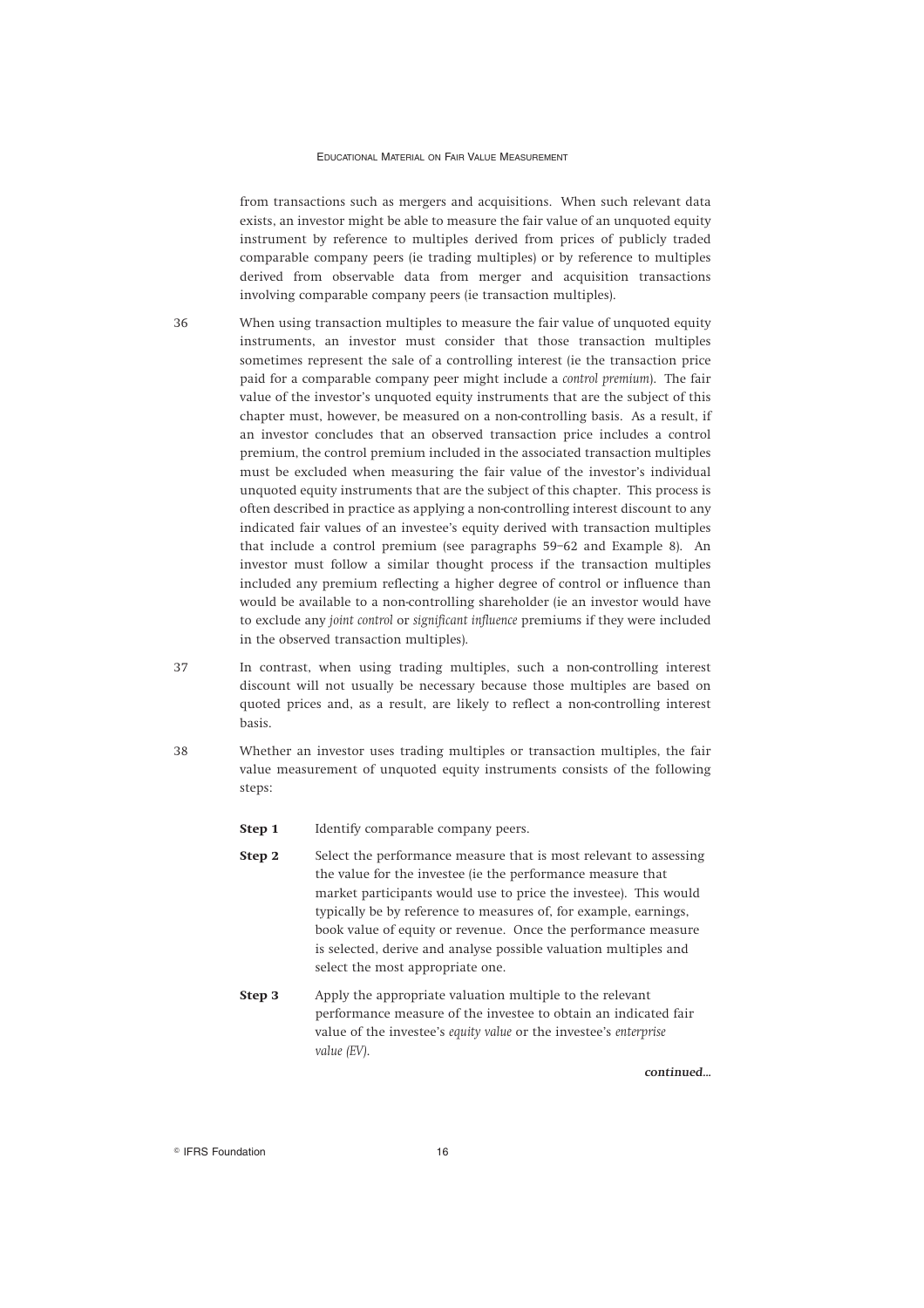# *...continued*

- 
- **Step 4** Make appropriate adjustments (for example, for lack of liquidity) to ensure comparability between the unquoted equity instruments held in the investee and the equity instruments of the comparable company peers.

### *Step 1: identify comparable company peers*

39 When valuation multiples are used, the aim is to identify companies that are comparable to the investee being valued in terms of their capacity to generate cash flows, the expected growth in those cash flows and the uncertainty associated with the timing and amount of those cash flows (ie risk, growth and cash flow generating potential) so as to limit potential adjustments to the selected valuation multiples. In most analyses, however, comparable company peers are defined to be other entities that are similar to the investee in terms of business activities, markets served, size and geographical region. This definition is based on the assumption that entities in the same sector have similar risk, growth and cash flow profiles. In deriving a reasonable multiple, deciding whether to refer to a single comparable company peer or to a number of comparable company peers is a matter of judgement and will depend on the specific facts and circumstances including the availability of relevant information. The closer the relationship between the characteristics of the comparable company peers and the characteristics of the investee, the fewer the adjustments that an investor must make to the valuation multiples derived from the comparable company peers (see Step 2 below).

> *Step 2: select the investee's most relevant performance measure and the most appropriate valuation multiple*

### **A relevant performance measure**

40 The selection of an investee's most relevant performance measure will depend on the business of the investee, its asset base and its capital structure relative to the comparable company peers. In other words, focusing first on identifying the performance measure that is most relevant to assessing the value of the investee can help an investor to select the most appropriate valuation multiple (see Examples 6 and 7).

# **Valuation multiples from comparable company peers**

41 As shown in Figure 2 below, valuation multiples can be calculated either for the equity holders (ie equity value) or for both debt and equity holders (ie enterprise value).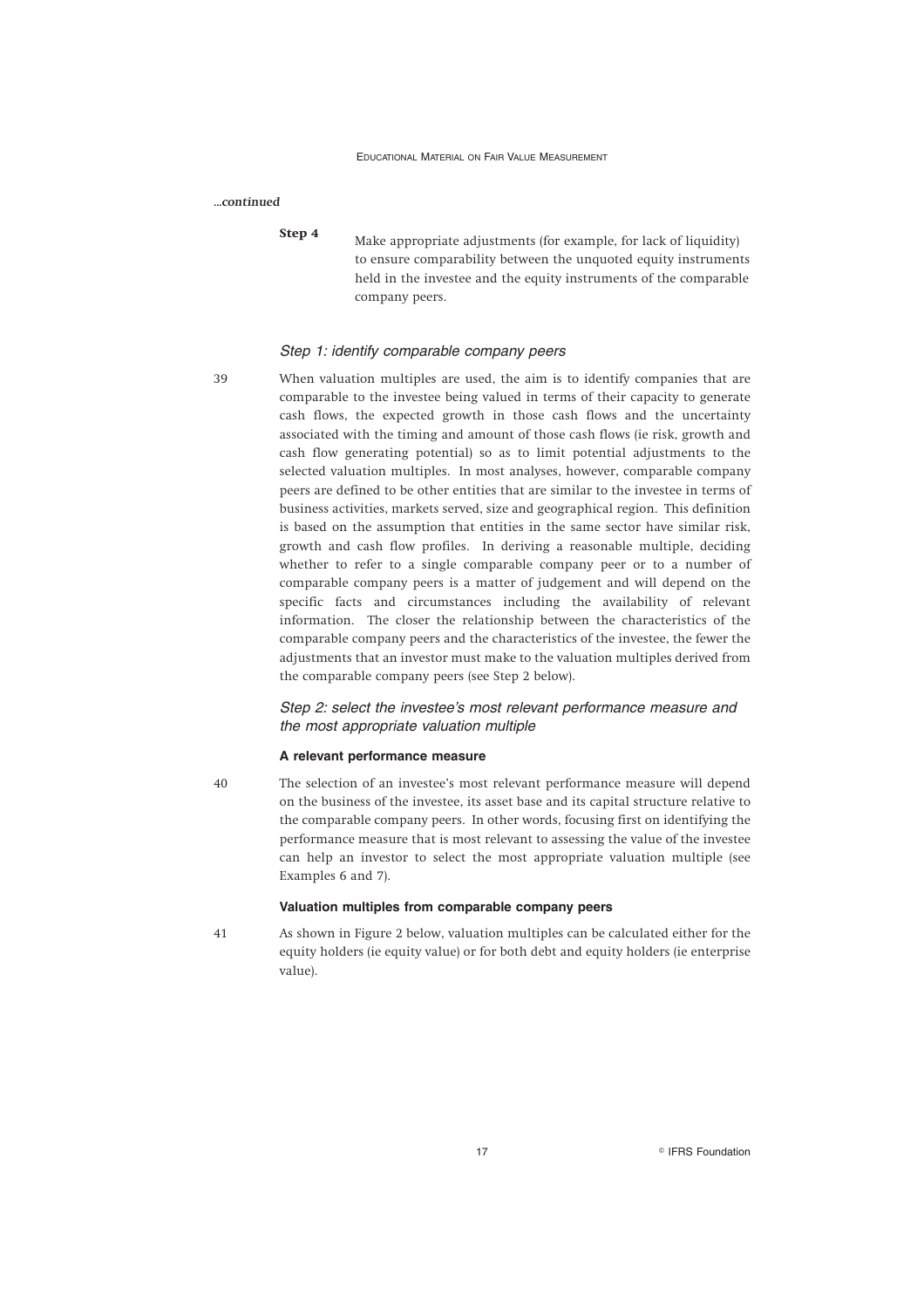|                           | Figure 2—Initial considerations when selecting valuation multiples                                                                                                                                                                                                                      |
|---------------------------|-----------------------------------------------------------------------------------------------------------------------------------------------------------------------------------------------------------------------------------------------------------------------------------------|
| <b>Valuation</b><br>basis | <b>Description</b>                                                                                                                                                                                                                                                                      |
| Equity value              | Equity value is the fair value of all equity claims.<br>Equity value can also be expressed as the enterprise value less<br>the fair value of all non-equity financial claims on an entity.                                                                                              |
| Enterprise<br>value (EV)  | There is a wide range of views regarding the definition of<br>enterprise value. The intended use of this term in this<br>chapter is to represent the fair value of all equity and<br>non-equity financial claims attributable to all capital<br>providers (ie equity and debt holders). |

42 The numerator in calculating a valuation multiple is either equity value or enterprise value, and the denominator is a performance measure. Whether using equity value or enterprise value, it is essential that the performance measures used in the denominator are consistent with those valuation bases in the numerator. For example, earnings before interest and taxes (EBIT), earnings before interest, taxes and amortisation (EBITA), earnings before interest, taxes, depreciation and amortisation (EBITDA) and revenue performance measures provide returns to all capital providers, whether debt or equity holders. Consequently, investors would apply enterprise value to such measures, because enterprise value reflects the value to all capital providers. Similarly, a net income (profit or loss) performance measure is a measure of earnings (E) after providing a return to debt capital providers (ie interest payments) and it is therefore a measure of earnings available to equity capital providers. For that reason, investors would apply the equity value (ie an entity's market capitalisation, based on its quoted share price (P)) to the net income measure in a price/earnings (P/E) multiple. The same logic applies to price/book value (P/B) multiples, in which book value (B) represents the book value of an entity's shareholders' equity.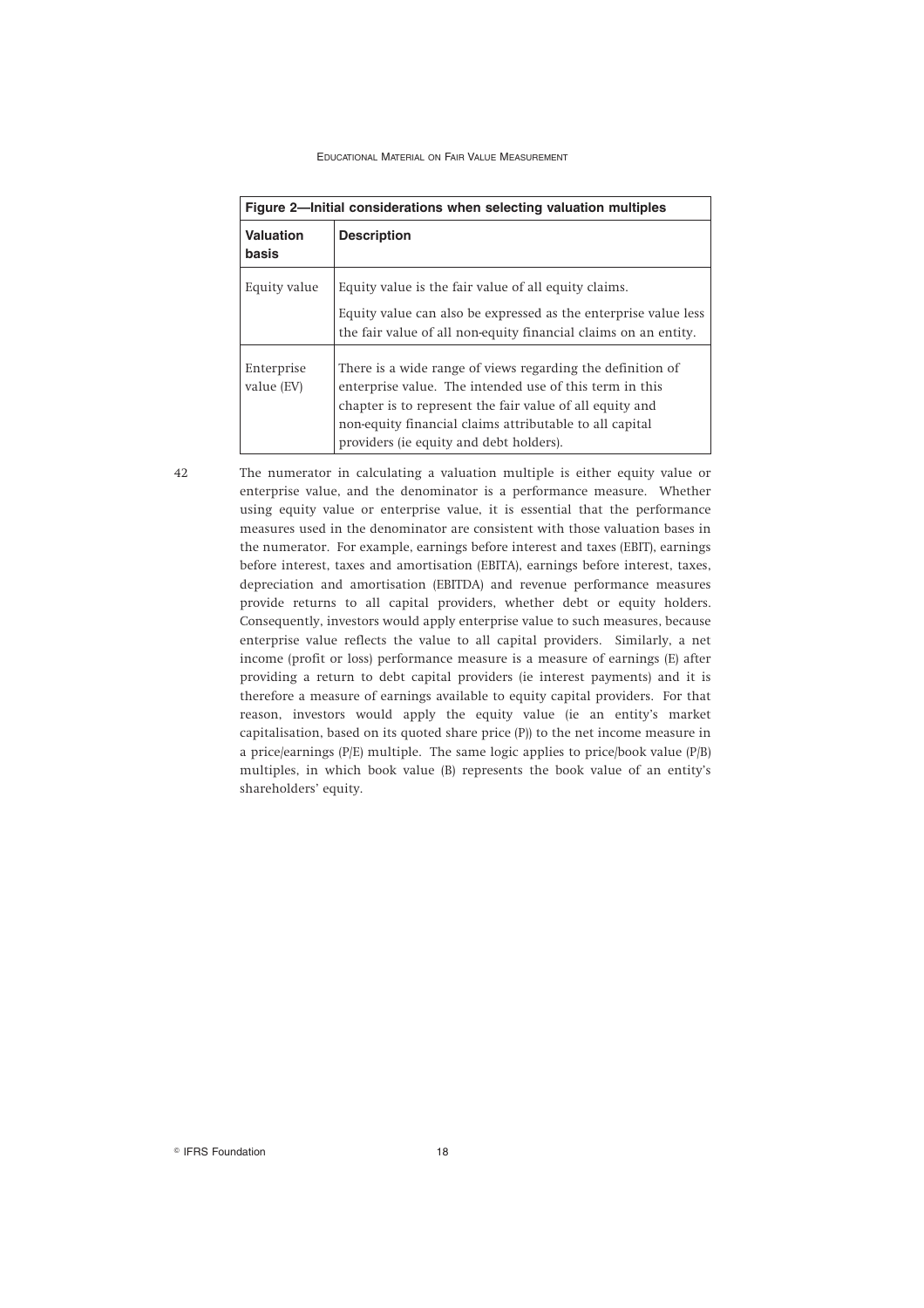|                                                                                                                                                                                                                                                                                                                                                                                                                                                                                                                                                                                                                                                                                                                                                                                                                                                                                                                                                                    | Figure 3-Commonly used valuation multiples |                           |
|--------------------------------------------------------------------------------------------------------------------------------------------------------------------------------------------------------------------------------------------------------------------------------------------------------------------------------------------------------------------------------------------------------------------------------------------------------------------------------------------------------------------------------------------------------------------------------------------------------------------------------------------------------------------------------------------------------------------------------------------------------------------------------------------------------------------------------------------------------------------------------------------------------------------------------------------------------------------|--------------------------------------------|---------------------------|
| Performance measure                                                                                                                                                                                                                                                                                                                                                                                                                                                                                                                                                                                                                                                                                                                                                                                                                                                                                                                                                | <b>Valuation basis</b>                     | <b>Valuation multiple</b> |
| <b>EBITDA</b>                                                                                                                                                                                                                                                                                                                                                                                                                                                                                                                                                                                                                                                                                                                                                                                                                                                                                                                                                      | <b>Enterprise value</b>                    | <b>EV/EBITDA</b>          |
| An EBITDA multiple removes interest, tax, depreciation of tangible assets and<br>amortisation of intangible assets from the earnings stream. Depending on<br>the circumstances, an investor might consider EBITDA multiples to be more<br>appropriate for valuing entities whose comparable company peers have<br>different capital structures, different levels of asset intensity and different<br>methods of depreciating and amortising tangible and intangible assets. For<br>example, this multiple might be useful if there are entities within the group<br>of comparable company peers that predominantly lease their operating<br>assets (ie less capital-intensive entities) while others own them (ie more<br>capital-intensive entities). However, an investor must exercise judgement<br>and consider all facts and circumstances when using this valuation multiple,<br>because it might tend to favour more highly capital-intensive entities. See |                                            |                           |
| Example 7.                                                                                                                                                                                                                                                                                                                                                                                                                                                                                                                                                                                                                                                                                                                                                                                                                                                                                                                                                         |                                            |                           |
|                                                                                                                                                                                                                                                                                                                                                                                                                                                                                                                                                                                                                                                                                                                                                                                                                                                                                                                                                                    |                                            |                           |
| <b>EBIT</b>                                                                                                                                                                                                                                                                                                                                                                                                                                                                                                                                                                                                                                                                                                                                                                                                                                                                                                                                                        | <b>Enterprise value</b>                    | <b>EV/EBIT</b>            |
| An EBIT multiple recognises that depreciation and amortisation reflect<br>economic expenses associated with the use of an entity's assets that will<br>ultimately need to be replaced, even though they are non-cash charges.<br>However, this multiple might be distorted by any differences in the<br>accounting policies for depreciation and amortisation between an investee<br>and its comparable company peers. EBIT might also be very different<br>between entities growing organically and entities growing by acquisition due<br>to the amortisation of intangibles recognised in business combinations. See<br>Example 7.                                                                                                                                                                                                                                                                                                                              |                                            |                           |
| <b>EBITA</b>                                                                                                                                                                                                                                                                                                                                                                                                                                                                                                                                                                                                                                                                                                                                                                                                                                                                                                                                                       | <b>Enterprise value</b>                    | <b>EV/EBITA</b>           |
| An EBITA multiple is sometimes used as an alternative to the EBIT multiple<br>when the level of intangible assets and associated amortisation is<br>significantly different between an investee and its comparable company<br>peers.                                                                                                                                                                                                                                                                                                                                                                                                                                                                                                                                                                                                                                                                                                                               |                                            |                           |

A price/earnings multiple is appropriate when the entities have similar financing and tax structures and levels of borrowing. In practice, it is uncommon for entities to have similar financing structures. The price/earnings multiples of entities with different financing structures might be very different. This multiple is commonly used for entities in the finance sector (banking, insurance and leasing) where interest expense or interest income is a relevant operating expense or income line. See Example 6.

*continued...*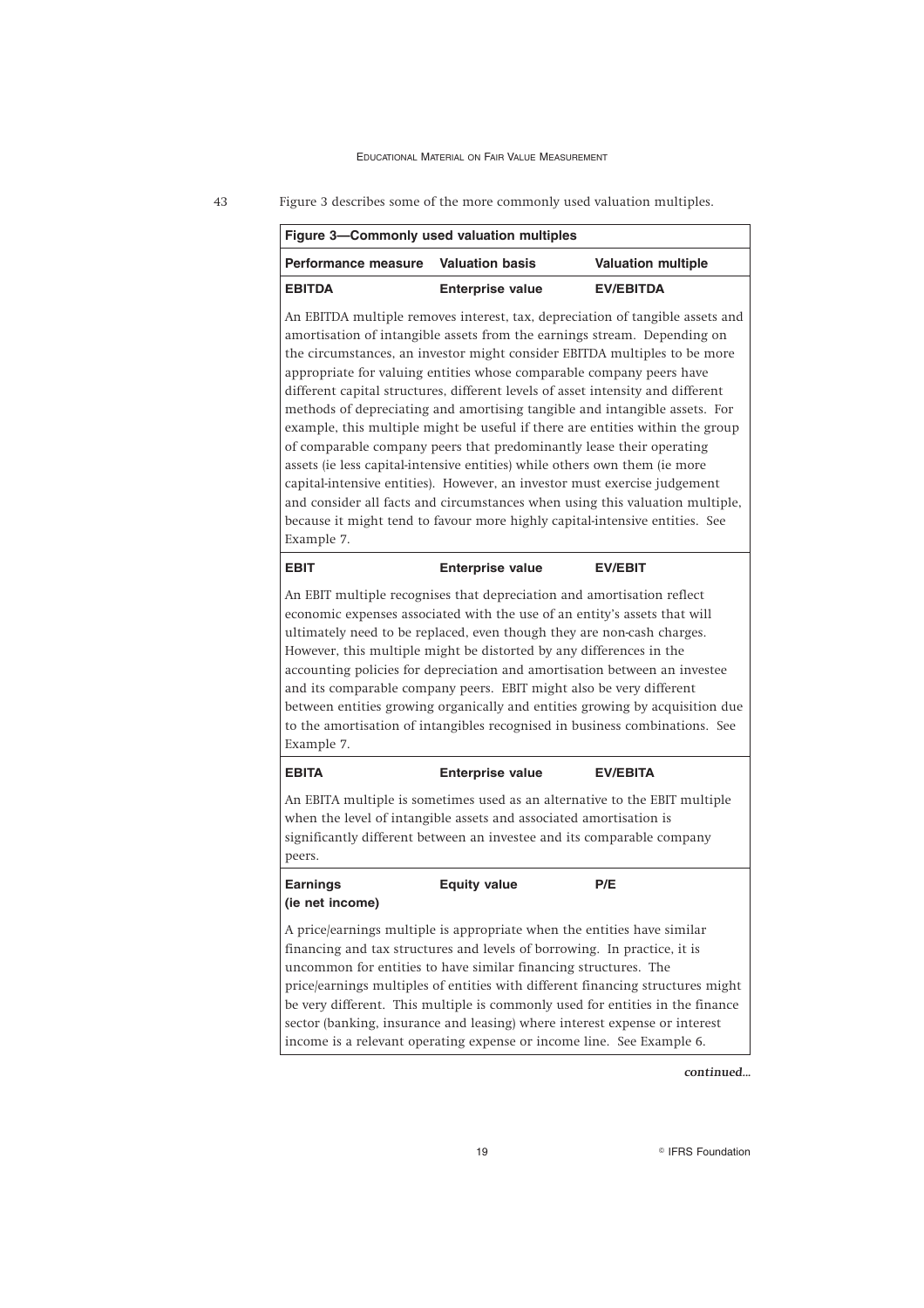| continued |  |
|-----------|--|
|           |  |

|                                                                                                                                                      | <b>Valuation basis</b><br>Performance measure                              | <b>Valuation multiple</b>                                                                                                                                                                                                                                                                                                                                                                                                                                                                                                                                            |
|------------------------------------------------------------------------------------------------------------------------------------------------------|----------------------------------------------------------------------------|----------------------------------------------------------------------------------------------------------------------------------------------------------------------------------------------------------------------------------------------------------------------------------------------------------------------------------------------------------------------------------------------------------------------------------------------------------------------------------------------------------------------------------------------------------------------|
| <b>Book value</b>                                                                                                                                    | <b>Equity value</b>                                                        | P/B                                                                                                                                                                                                                                                                                                                                                                                                                                                                                                                                                                  |
| financial institutions, this multiple can also be a tool for identifying<br>having unrecognised intangible assets.                                   |                                                                            | A price/book value multiple is considered a useful indicator for comparing<br>the book value of an entity's equity with its market value (ie quoted price).<br>Aside from being a key value indicator in some industries such as hotels or<br>potentially undervalued or overvalued companies. This multiple is not<br>suitable for asset-light industries, such as technology companies, because the<br>carrying amounts of the assets in the statement of financial position are<br>usually low compared to their market values as a result of such entities often |
| A variation of this multiple is the price/tangible book value, which is sometimes<br>used in the valuation of financial institutions. See Example 6. |                                                                            |                                                                                                                                                                                                                                                                                                                                                                                                                                                                                                                                                                      |
| <b>Revenue</b>                                                                                                                                       | <b>Enterprise value</b>                                                    | <b>EV/Revenue</b>                                                                                                                                                                                                                                                                                                                                                                                                                                                                                                                                                    |
| A revenue multiple is most useful if an entity's earnings are highly                                                                                 | of business). Multiples of revenue are applied most frequently to start-up | correlated with its revenue, because capitalising revenues can be considered<br>a shortcut to capitalisation of earnings (ie this multiple is useful if a certain<br>level of revenues is able to generate a specific earnings level in a given type                                                                                                                                                                                                                                                                                                                 |

- continuing and stable earnings.<sup>6</sup> ● **Book value multiples:** book value multiples are most commonly used by market participants in industries where entities use their equity capital bases to generate earnings (for example, price/book value multiples for financial institutions—see Example 6).
- **Revenue multiples:** for businesses that have not yet generated positive earnings, multiples of revenue might sometimes be used as a basis for valuation. In those cases, however, judgement needs to be exercised because there might be differences between the profitability of the investee and that of its comparable company peers. For that reason, revenue multiples are typically used only as a cross-check.

<sup>6</sup> The performance measures EBIT, EBITA and EBITDA are not defined terms in IFRSs. If those performance measures are extracted from comparable company peers' financial reports, an investor should take due care that they have been derived consistently.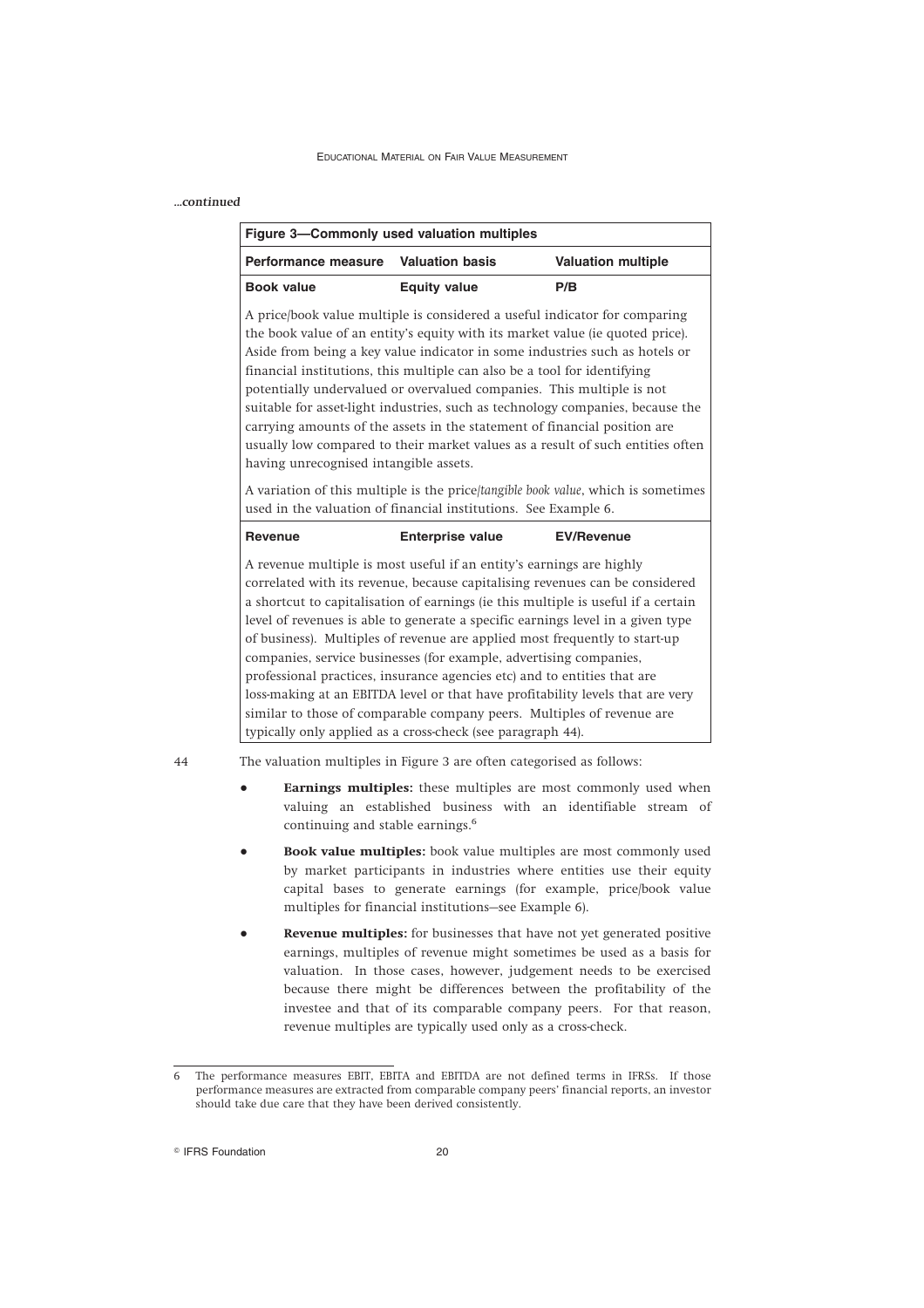- 45 In addition, some industries might have industry-specific performance benchmarks that might provide analytical insights for comparison purposes when identifying comparable company peers or as an indication of value (for example, revenue per bed for hotels or revenue per subscriber for telecommunications).
- 46 When adequate information is available, forward-looking multiples (for example, multiples based on future estimates, such as next year's forecast of EBITDA, EBIT, net income or revenue) are often viewed as being more useful than historical multiples (ie, multiples based on the past, for example, last year's performance measures). However, using forward-looking multiples requires an investor to consider carefully the appropriateness of the estimates of the comparable company peers', and the investee's, performance measures. As a result, an investor must decide whether to use forward-looking multiples or historical multiples by considering all facts and circumstances. Regardless of which type of multiples are being used, there must be consistency between the valuation multiples and the investee's performance measures to which the valuation multiples are applied. For example, when an investor uses forward-looking multiples to measure the fair value of its non-controlling equity interest in an investee, it must apply a forward-looking multiple obtained from comparable company peers to a forward-looking performance measure of the investee.

# **Adjusting valuation multiples: differences between an investee and its comparable company peers**

47 An investor might need to adjust the valuation multiples for differences between an investee and its comparable company peers arising from differences, for example, in their operations, risk profiles or cash flow growth prospects. Examples of differences between the investee and its comparable company peers might include:

- size (in terms of revenue, assets etc);
- the level and rate of growth of earnings;
- the diversity of product ranges;
- the diversity and the quality of the customer base;
- the level of borrowing, particularly when earnings or revenue multiples are used; and
- their locations (for example, where comparable company peers from developed markets are used in the valuation of investees in emerging markets).

# **Adjusting valuation multiples and an investee's performance measure: normalisation**

48 In addition, the performance measures (for example, EBITDA, EBIT, net income, revenue) of the comparable company peers used in the calculation of the valuation multiples, or the investee's performance measure to which the valuation multiples are applied, might need to be adjusted to reflect their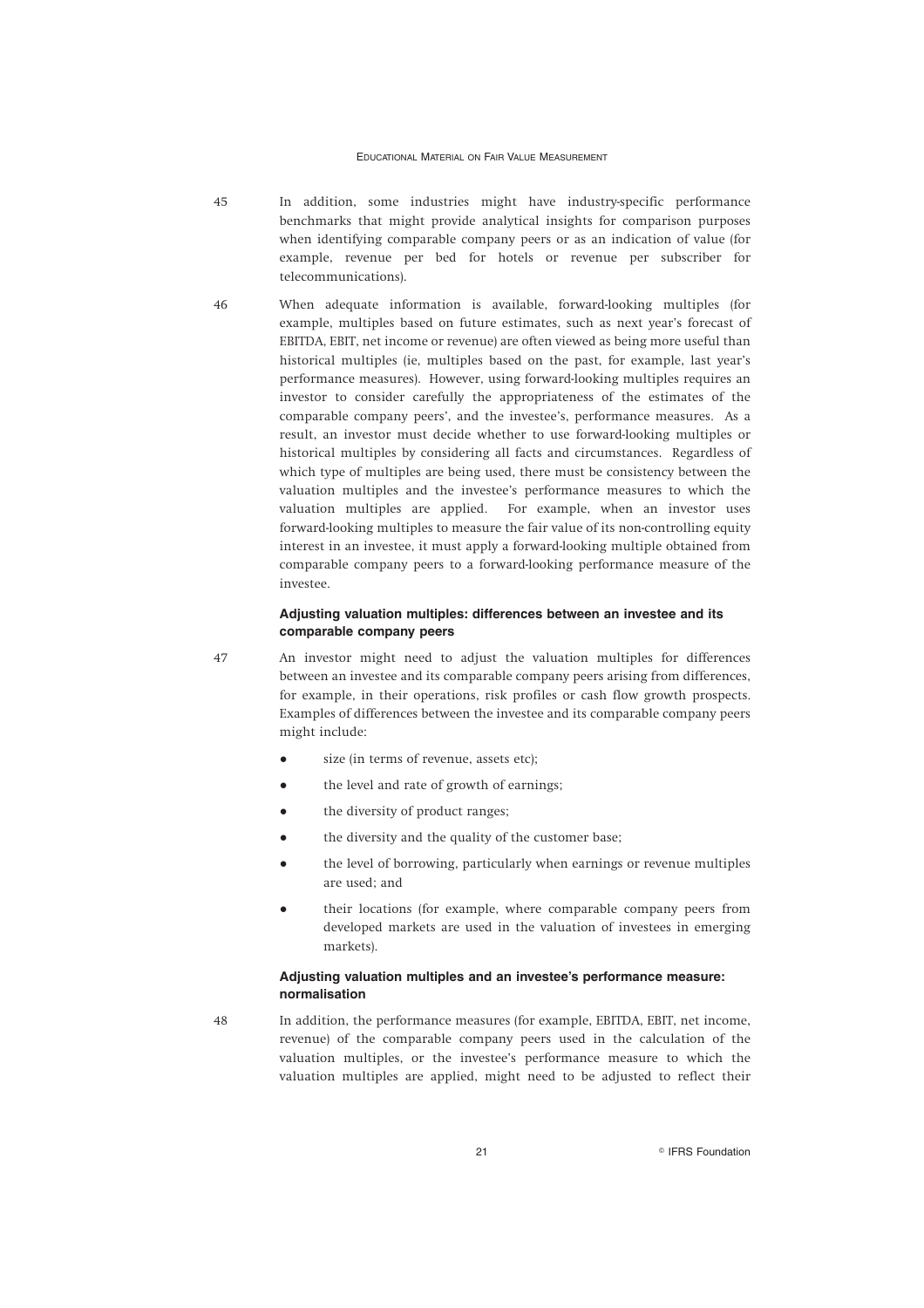ongoing capacity to generate economic benefits. In other words, the performance measures might need to be 'normalised'. *Normalisation* of the performance measures might include:

- the elimination of exceptional or non-recurring transactions (for example, litigation costs, gain or loss on sale of business assets, fire, flood, strikes etc);
- adjusting for the understatement or overstatement of income or expenses (for example, companies with different timing of recognition of revenues and expenses, different policies regarding capitalisation or expensing of various costs, different depreciation methods); and
- adjusting for the impact of acquisitions and discontinued operations.
- 49 However, normalisation should not eliminate the effect of current market conditions on the performance measures, even if those conditions are not aligned with the investor's view of the investee's or comparable company peers' long-term outlook or prospects.

## **Adjusting valuation multiples and an investee's performance measure: non-operating items**

- 50 It is also important to consider whether an investee or its comparable company peers have relevant non-operating assets or non-operating liabilities. Non-operating assets and non-operating liabilities are assets and liabilities that are not part of what drives the value of an entity's core operations (ie assets and liabilities whose income or expenses are not part of the entity's operating income or expenses). Examples of non-operating items might include excess cash, excess net working capital, idle or unutilised assets that do not generate earnings or cash flows, unfunded pension liabilities, environmental liabilities, expected liabilities from lawsuits etc. An investor will need to apply judgement and consider all facts and circumstances when concluding whether specific assets and liabilities are non-operating.
- 51 For the purposes of deriving the value generated by an investee's operating assets and liabilities, if non-operating items are relevant, an investor must remove their effect (including any income or expenses they generate) from both the valuation multiple obtained from the comparable company peers and from the investee's performance measure. Generally, if a non-operating item enhances the value of a comparable company peer, that additional value should be subtracted from the comparable company peer's valuation multiples. If it detracts value from the comparable company peer, then that value should be added back to the comparable company peer's valuation multiples. Any non-operating items that an investor has made an adjustment for will need to be adjusted back to derive the indicated fair value of an investee's equity or the investee's enterprise value in Step 3 below (see paragraph 57). Example 5 illustrates this process.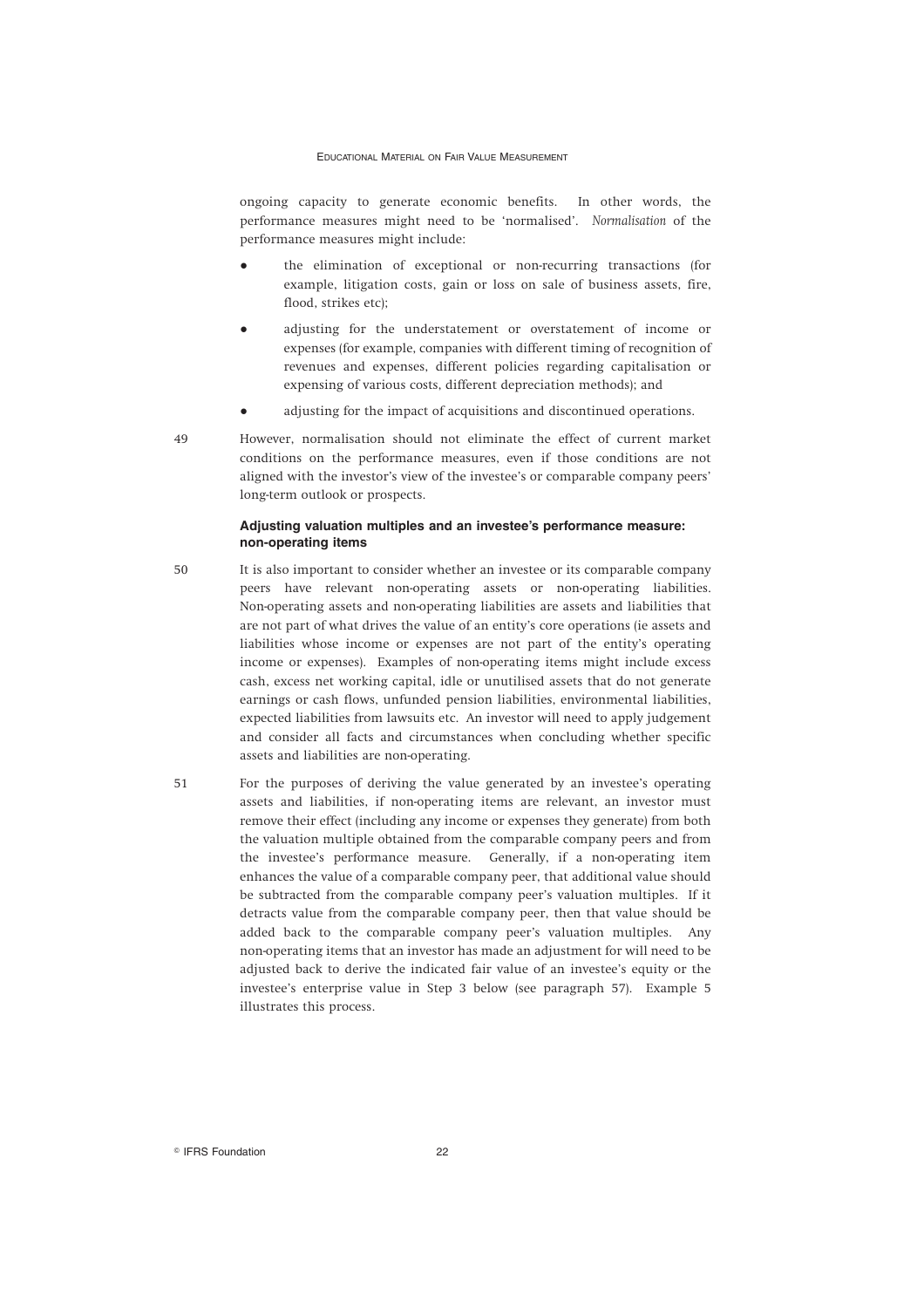# **Example 5—Dealing with non-operating items when using valuation multiples**

An investor has concluded that CU250 million of the CU1,000 million cash balance of its investee, Entity F, a private company, is not being held by Entity F for operating purposes but it is held in excess at the end of the reporting period, which coincided with the measurement date. The investor estimated that the interest income generated by the CU250 million excess cash was CU10 million at the measurement date. The investor additionally concluded that having excess cash is a recurrent matter in the entities within the group of comparable public company peers of Entity F and, consequently, the investor adjusts the valuation multiples of each of those entities. For the purposes of deriving the indicated fair value of Entity F's equity, the investor selected the P/E multiple. The investor adjusted each of the comparable public company peers' P/E multiples and Entity F's net earnings as shown below:

(A)  $\frac{P}{E}$  (adjusted) =  $\frac{Market}{Net\ examples - Interest\ income\ from\ excess\ cash}$ 

(B) Entity F's net earnings (adjusted) = Net earnings - Interest income from excess cash = Net earnings - CU10

The investor subsequently derived the indicated fair value of Entity F's equity (C) by applying an average of the comparable public company peers' P/E adjusted multiples to the Entity F's adjusted performance measure as follows (see Step 3 below).

 $(C) = (A) \times (B) +$  Excess cash =  $(A) \times (B) +$  CU250

### **Selecting the valuation multiple from a range**

52 In practice, if there are a sufficient number of comparable company peers, entities might use an average or median when selecting the valuation multiple to apply to an investee's relevant performance measure (see Step 3 below). An average or median valuation multiple is selected when there is reason to believe that the investee has characteristics that are similar to the average of the comparable company peers. However, if the investee experiences superior performance relative to the comparable company group, an investor might use a multiple at the upper end of the range of comparable company multiples. Conversely, a multiple at the lower end of the comparable multiple range might be used for an investee that experiences a poor performance relative to its comparable company peers.

# **Selecting comparable company valuation multiples**

53 Examples 6 and 7 illustrate the process that an investor might undertake in the selection of an appropriate valuation multiple.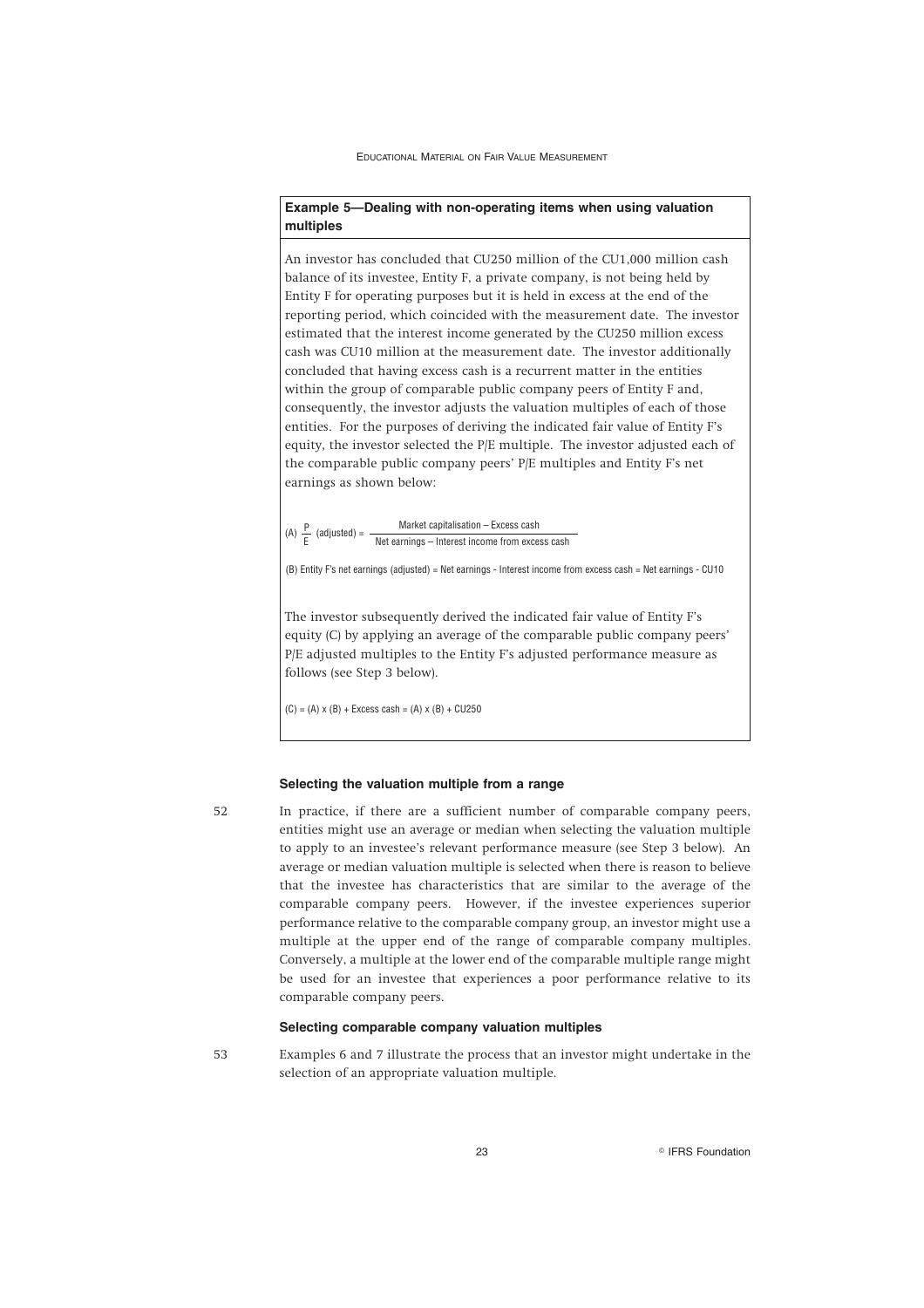#### **Example 6—Selecting comparable company valuation multiples**

An investor is measuring the fair value of its non-controlling equity interest in Entity G, a private company. Entity G is a commercial bank operating in the financial services industry. The investor has selected five comparable public company peers: Entities A1, A2, A3, A4 and A5. These entities have the same risk, growth and cash flow-generating potential profiles as Entity G. Because financial services companies such as Entity G use their equity capital bases to generate earnings, the investor concludes that P/B is an appropriate valuation multiple to measure the fair value of Entity G.

When comparing Entity G with Entities A1–A5, the investor observes that, like Entity G, Entities A1 and A2 do not have material intangible assets in their statements of financial position. However, Entities A3–A5 do have material intangible assets arising from acquisitions. The investor notes that the presence of recognised intangible assets does not, by itself, indicate different growth strategies in the future and concludes that this would not mean that Entities A3–A5 could not be used as comparable company peers. However, the recognition of intangible assets seems to be the main distinguishing factor between the comparable public company peers.

The P/B and P/Tangible book value (P/TB) multiples are as follows:

|      | A2                              | A3 | A4 and the state of the state of the state of the state of the state of the state of the state of the state of the state of the state of the state of the state of the state of the state of the state of the state of the sta | A5 Average | Median |
|------|---------------------------------|----|--------------------------------------------------------------------------------------------------------------------------------------------------------------------------------------------------------------------------------|------------|--------|
| P/B  | 1.5 1.4 1.1 1.3 1.3 1.3 1.3 1.3 |    |                                                                                                                                                                                                                                |            |        |
| P/TB | 1.5 1.4 1.6 1.5 1.5 1.5 1.5 1.5 |    |                                                                                                                                                                                                                                |            |        |

Because Entities A3–A5 have material intangible assets in their statements of financial position, their P/B ratios are relatively lower than for Entities A1 and A2. Consequently, the investor must determine whether it is necessary to adjust the book values of Entities A3–A5 to exclude the effects of their acquisitions by using the P/Tangible book value multiple (ie book values excluding acquired and internally generated intangible assets).

The investor concludes that P/Tangible book value is a more appropriate valuation multiple for valuing Entity G because:

- (a) some of the P/B multiples have been derived from comparable public company peers that, unlike Entity G, have recognised intangible assets in their statements of financial position. Consequently, applying those companies' multiples to Entity G's book value, which does not have intangible assets arising from acquisitions or that are internally generated, might not be appropriate; and
- (b) by eliminating the intangible assets from the valuation of Entities A3-A5, the resulting multiples of these three entities are within the range of the multiples for Entities A1 and A2, giving better support for the valuation of Entity G.

*continued...*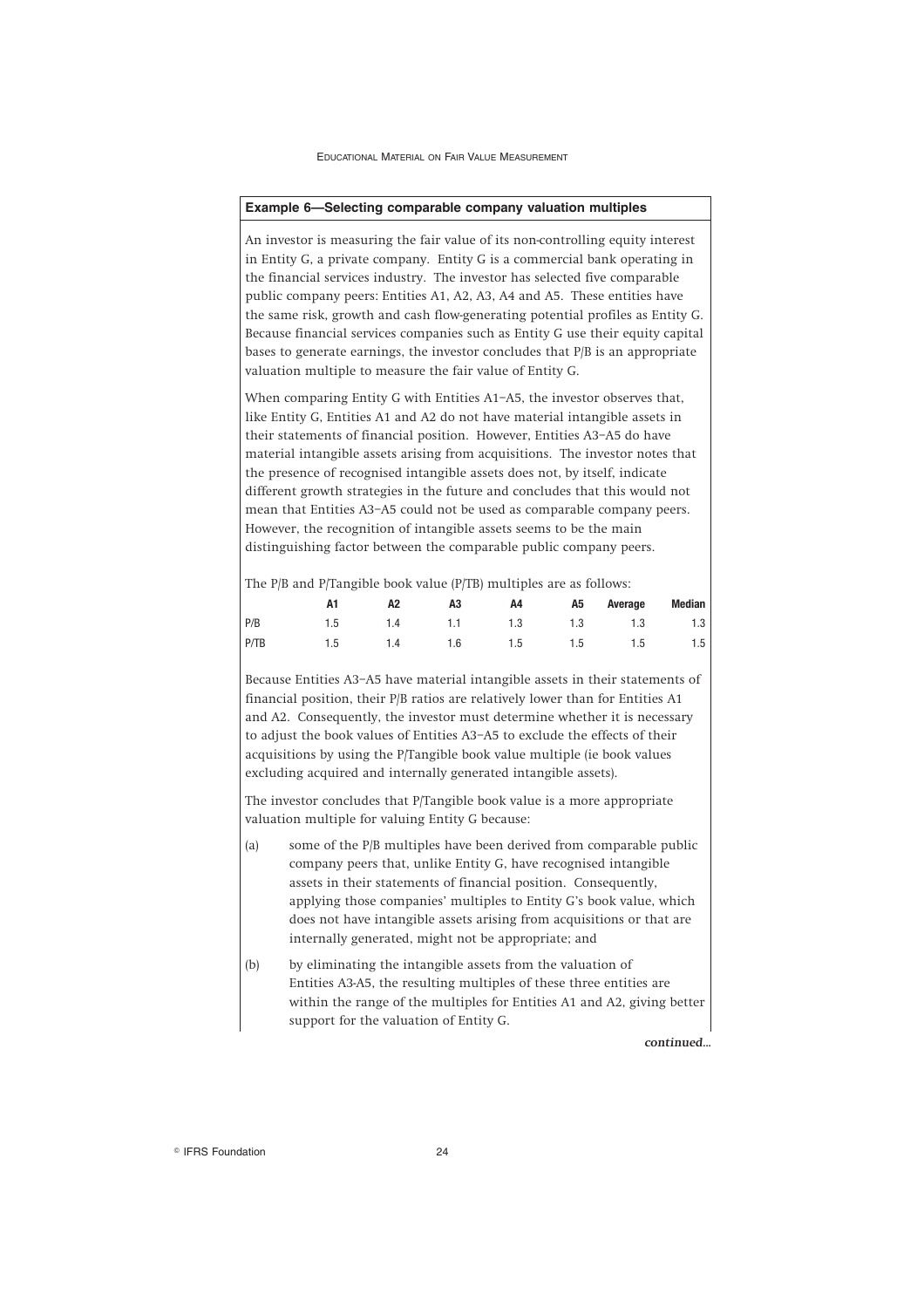# *...continued*

### **Example 6—Selecting comparable company valuation multiples**

The multiples were prepared using information from Entities A1–A5's financial statements at the end of the reporting period, which coincides with the measurement date. The investor confirmed that the accounting policies of the underlying assets of the comparable public company peers and Entity G were the same. No additional adjustments to the valuation multiples were deemed to be necessary.

In determining where within the range to select the multiple, the investor observes that the average and median multiples are identical. The investor selects the average P/Tangible book value multiple because it believes that Entity G has characteristics (for example, risk, growth and cash flow-generating potential profiles) that are similar to the average of the comparable public company peers. The investor might have considered the median multiple instead of the average multiple if there were outliers among the comparable public company peers.

# **Example 7—Selecting comparable company valuation multiples**

An investor is measuring the fair value of its non-controlling equity interest in Entity H, a private company. Entity H is a car manufacturer. The investor has selected five comparable public company peers: Entities B1, B2, B3, B4 and B5. These entities have the same risk, growth and cash flow-generating potential profiles as Entity H. They also operate in the same market (luxury passenger cars) and are at a similar stage of development as Entity H. The investor concludes that EBIT or EBITDA are both relevant performance measures for Entity H. For this reason, and also to remove any distortion in the valuation multiples that the differences in capital structure between Entity H and its comparable public company peers might cause, the investor has decided to consider both EV/EBIT and EV/EBITDA multiples as potential relevant valuation multiples to measure the fair value of Entity H.

Entity H and its comparable public company peers have similar asset bases. When comparing Entity H with Entities B1–B5, the investor observes that Entities B1 and B2 have depreciation policies (ie useful life estimates for the depreciation of their tangible assets) that are similar to that of Entity H. However, Entities B3–B5 have a very different depreciation policy that uses a much longer useful life for the depreciation of their tangible assets than Entity H does, resulting in a lower depreciation expense. Entity B4's depreciation policy is in between Entity H's and Entities B3 and B5.

The EV/EBIT and EV/EBITDA multiples are as follows:

|           | <b>B1</b> | B <sub>2</sub> | B <sub>3</sub> | <b>B4</b> | <b>B5</b> | Average | <b>Median</b> |
|-----------|-----------|----------------|----------------|-----------|-----------|---------|---------------|
| EV/EBIT   | 10.0      | 9.5            | 6.6            | 7.8       | 6.3       | 8.0     | 7.8           |
| EV/EBITDA | 6.9       | 6.5            | 5.9            | 6.2       | 6.3       | 6.4     | 6.3           |
|           |           |                |                |           |           |         | continued     |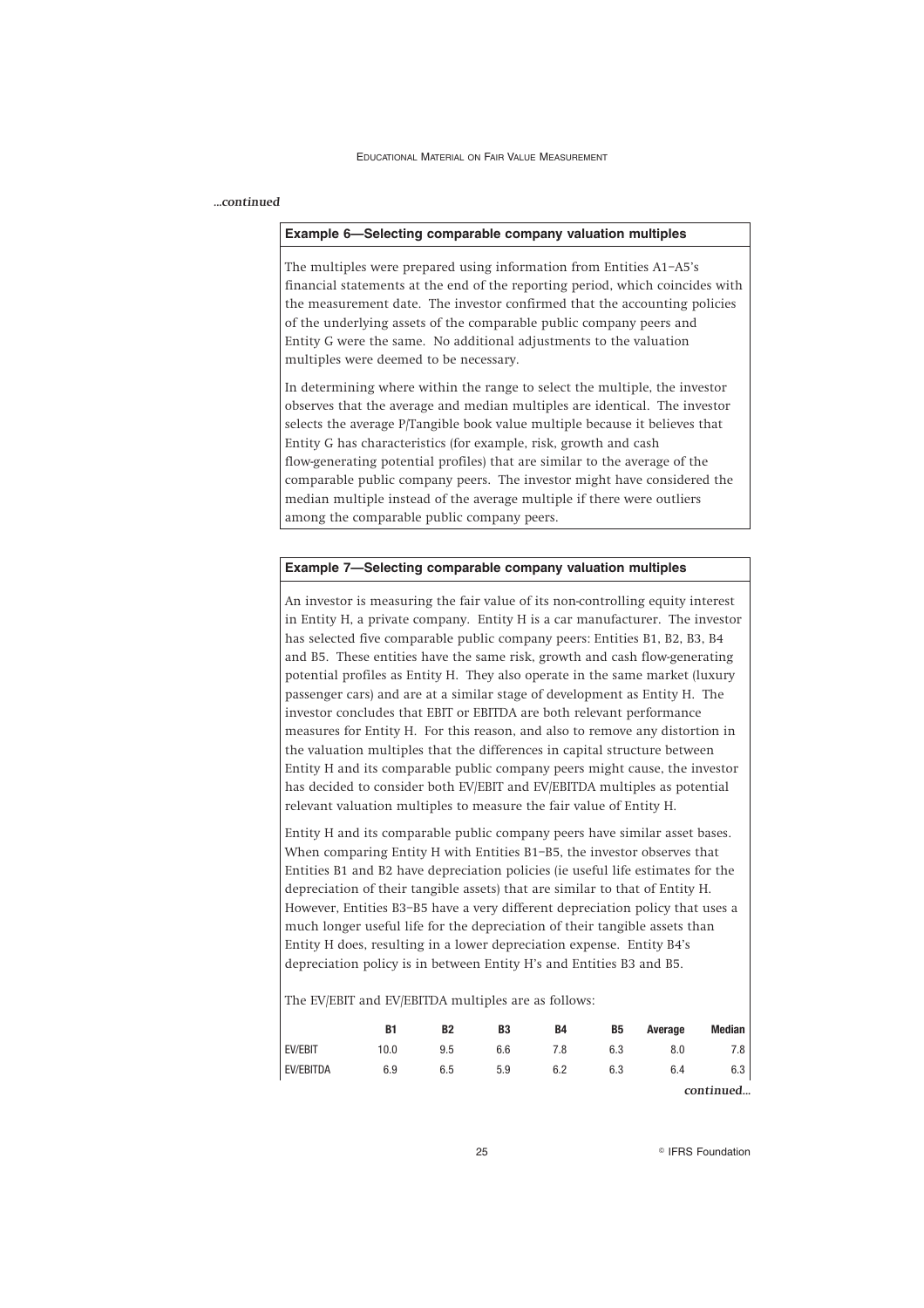### *...continued*

|  |  | Example 7-Selecting comparable company valuation multiples |  |  |  |  |
|--|--|------------------------------------------------------------|--|--|--|--|
|--|--|------------------------------------------------------------|--|--|--|--|

The investor observes that the range of the EV/EBITDA multiples is narrower (5.9x–6.9x) than the range of EV/EBIT multiples (6.3x–10.0x).

While the average and median EV/EBIT multiples are very close, the differences in the depreciation policy between Entity H and Entities B3–B5 does not make them comparable at an EBIT level and, consequently, neither the average nor the median EV/EBIT multiples are relevant in valuing Entity H.

The average and median EV/EBITDA multiples are also very close. In this example, the investor selects the EV/EBITDA multiple because it considers that all five entities are comparable to Entity H at EBITDA level. The differences in depreciation policy do not affect the EV/EBITDA multiple, because the earnings used in this multiple have not been reduced by any depreciation expenses. Consequently, the investor concludes that the EV/EBITDA multiple is the most relevant multiple to measure the fair value of Entity H.

The multiples were prepared using information from Entities B1–B5's financial statements at the end of the reporting period, which coincides with the measurement date. The investor confirmed that the accounting policies of the remaining underlying assets of the comparable public company peers and of Entity H were the same. No additional adjustments to the valuation multiples were deemed to be necessary.

In determining where within the range to select the multiple, the investor observes that the average and median multiples are very close. The investor selects an EV/EBITDA valuation multiple of 6.7x because it believes that Entity H has characteristics (for example, risk, growth and cash flow-generating potential profiles) that are similar to the comparable public company peers at the upper end of the range of valuation multiples.

# *Step 3: apply the valuation multiple to the relevant performance measure of the investee to obtain an indicated fair value of the investee's equity or the investee's enterprise value*

- 54 The valuation multiple obtained in Step 2 is then multiplied by the relevant normalised performance measure of the investee (for example, tangible book value in the case of Example 6 and EBITDA in the case of Example 7). The performance measure of the investee might need to be normalised, for example, to eliminate exceptional or non-recurring transactions or the impact of discontinued activities and acquisitions.
- 55 When an investor applies the valuation multiple from comparable company peers to an investee's normalised performance measure, the investor obtains either an indicated fair value of the investee's equity value or the investee's enterprise value, depending on the valuation multiple used. For example, if an investor used an equity trading valuation multiple, that multiple multiplied by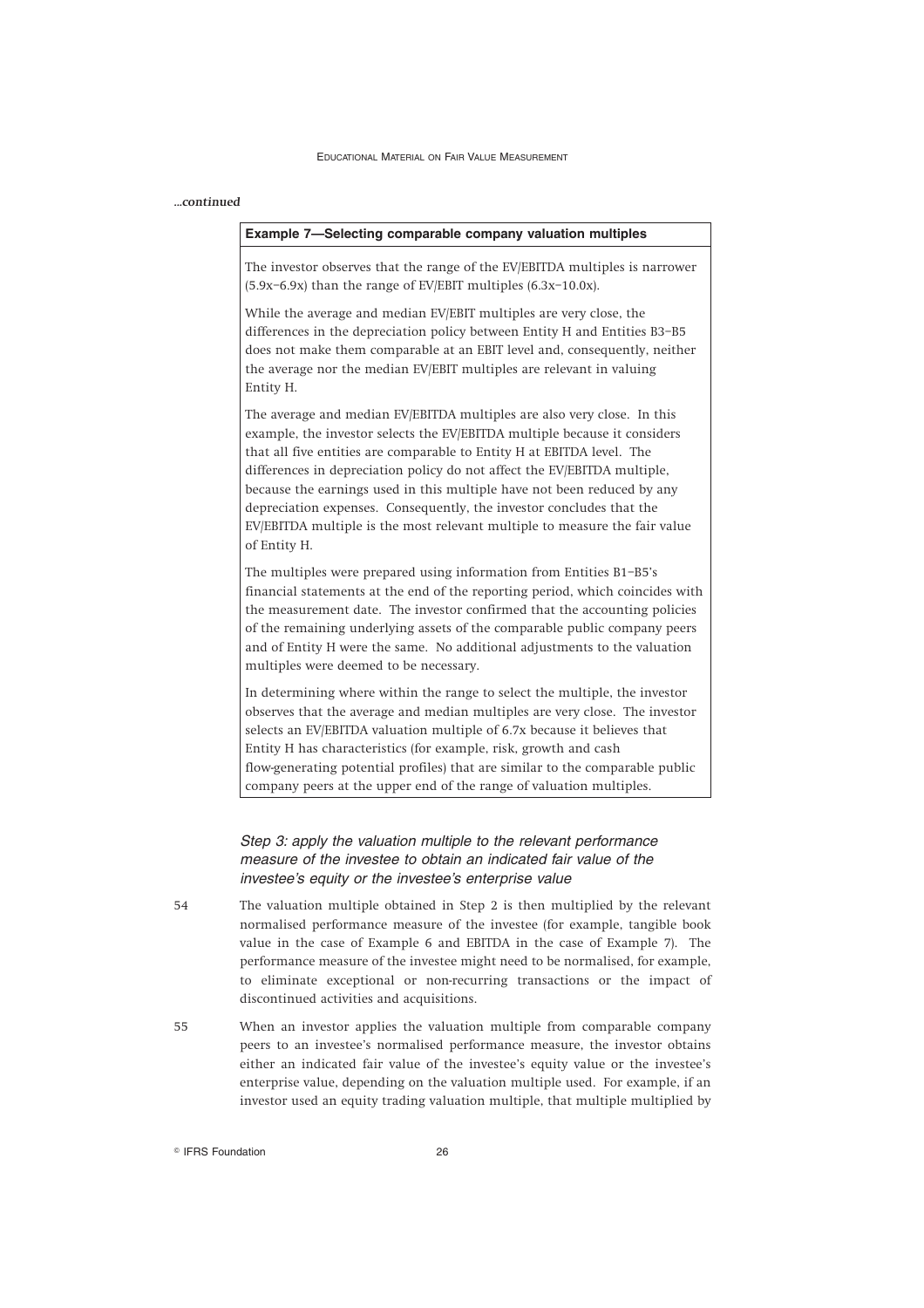the investee's normalised performance measure provides an indicated fair value of the equity of the investee as if the investee was publicly traded.

- 56 In the case in which an investor used an EV valuation multiple to measure the fair value of an investee, an investor must make appropriate adjustments to subtract the fair value of the investee's debt to derive the fair value of the equity of that investee (see Example 9 and paragraphs 76 and 80).<sup>7</sup>
- 57 In addition, any non-operating items that an investor has made an adjustment for will need to be adjusted back when deriving the indicated fair value of an investee's equity or the investee's enterprise value (see paragraph 51 and Example 5).

# *Step 4: make appropriate adjustments to the indicated fair value of the investee's equity resulting from Step 3*

58 In some cases an investor will need to make adjustments to the indicated fair value of an investee's equity obtained from Step 3. While the adjustments in Step 2, apart from normalisation and non-operating items adjustments, deal with general qualitative differences between the investee and its comparable company peers (for example, differences in their risk profiles or earnings growth prospects), the adjustments in Step 4 deal with the differences that are more closely related to the investee's and comparable company peers' equity instruments themselves. Some common adjustments are described below (see paragraphs 59–67).

# **Non-controlling interest discount**

- 59 When using transaction multiples from comparable company peers to measure the fair value of a non-controlling interest, it is important to make adjustments if the observed transaction price represents the sale of a controlling interest because the value of control is not attributable to the fair value of a non-controlling interest. Consequently, an investor would need to assess whether it is appropriate to adjust observed transaction prices for the effect of control if the investor has evidence that controlling shareholders are able to receive greater returns than non-controlling shareholders (for example, because of the opportunity a controlling shareholder has to effect operational changes). If that is the case, the investor would deduct the amount of the control premium from the indicated fair value of the investee's equity that was obtained in Step 3 using transaction multiples.
- 60 An approach to estimating such an adjustment would be to consider the comparable company peer's acquisition price relative to its previous quoted prices, if available. When considering pre-announcement trading prices, an investor must consider the extent of any pre-announcement speculation or whether the comparable company peers were already subject to another acquisition offer before the successful offer.
- 61 Another approach for estimating the amount of a control premium is the use of databases that analyse premiums paid in transactions that involve the

<sup>7</sup> Some valuation specialists subtract cash from the fair value of debt to arrive at a 'net debt' amount, making the assumption that cash is a non-operating asset. See footnote 11.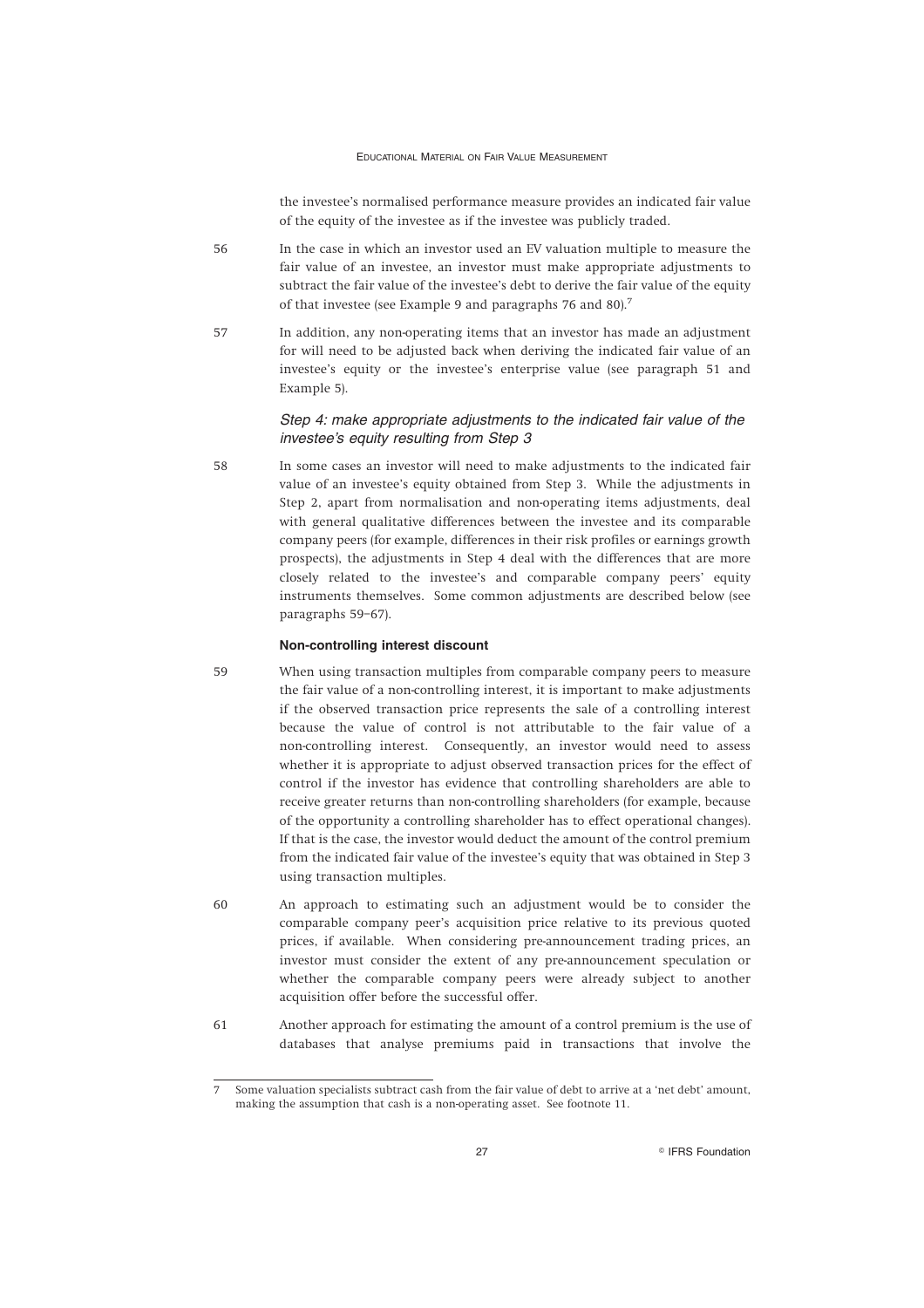acquisition of a controlling interest or the use of data from empirical control premium studies. Premiums paid in acquisition transactions will vary over time and may differ across industries and jurisdictions. However, in emerging markets there will often be a lack of research or empirical data from which to derive a non-controlling interest discount. In those cases an alternative approach would be to identify actual transactions from which to derive the non-controlling interest discount or to use control premium studies based on data from developed countries as a reference or proxy.

- 62 Regardless of the approach used for estimating the amount of a control premium, an investor must exercise judgement to assess whether those premiums are directly related to acquiring a controlling interest or to other factors (for example, company-specific synergies).<sup>8</sup>
- 63 Example 8 illustrates how an investor would apply a non-controlling interest discount when measuring the fair value of a non-controlling equity interest in an investee.

# **Example 8—Non-controlling interest discount**

An investor is measuring the fair value of a five per cent non-controlling equity interest in a private company, Entity I, using transaction multiples of comparable company peers. Those transactions involved the gaining of control over the peer companies that had been acquired. Because the multiples derived from those transactions are on a controlling interest basis, a non-controlling interest discount might be necessary to arrive at the fair value of a non-controlling equity interest in Entity I. The investor confirms that those transactions were not motivated by buyers seeking synergies between themselves and the comparable company peers, and that fact provides additional reassurance that the transaction prices used in the valuation multiples do not include premiums paid for synergies that are not applicable to Entity I.

The investor assessed the control premiums from which to derive the non-controlling interest discount by referring to premiums in recent acquisitions involving control, and from data on empirical control premium studies that considered industry, pricing, background, deal size, and timing of the observed premiums.

*continued...*

The assessment of control premiums for financial reporting is a topic on which a working group at the Appraisal Foundation in the United States of America is focusing at the date of the publication of this chapter. The preliminary line of thought of this working group is that the quantification of control premiums should be based on the cash flow enhancements and/or on the reduced risks that holding a controlling interest might represent for a controlling shareholder. On the basis of this preliminary work, an investor might consider observed control premiums extracted from closed transactions when carrying out that quantification, but exclusive reliance upon those sources should be considered with caution.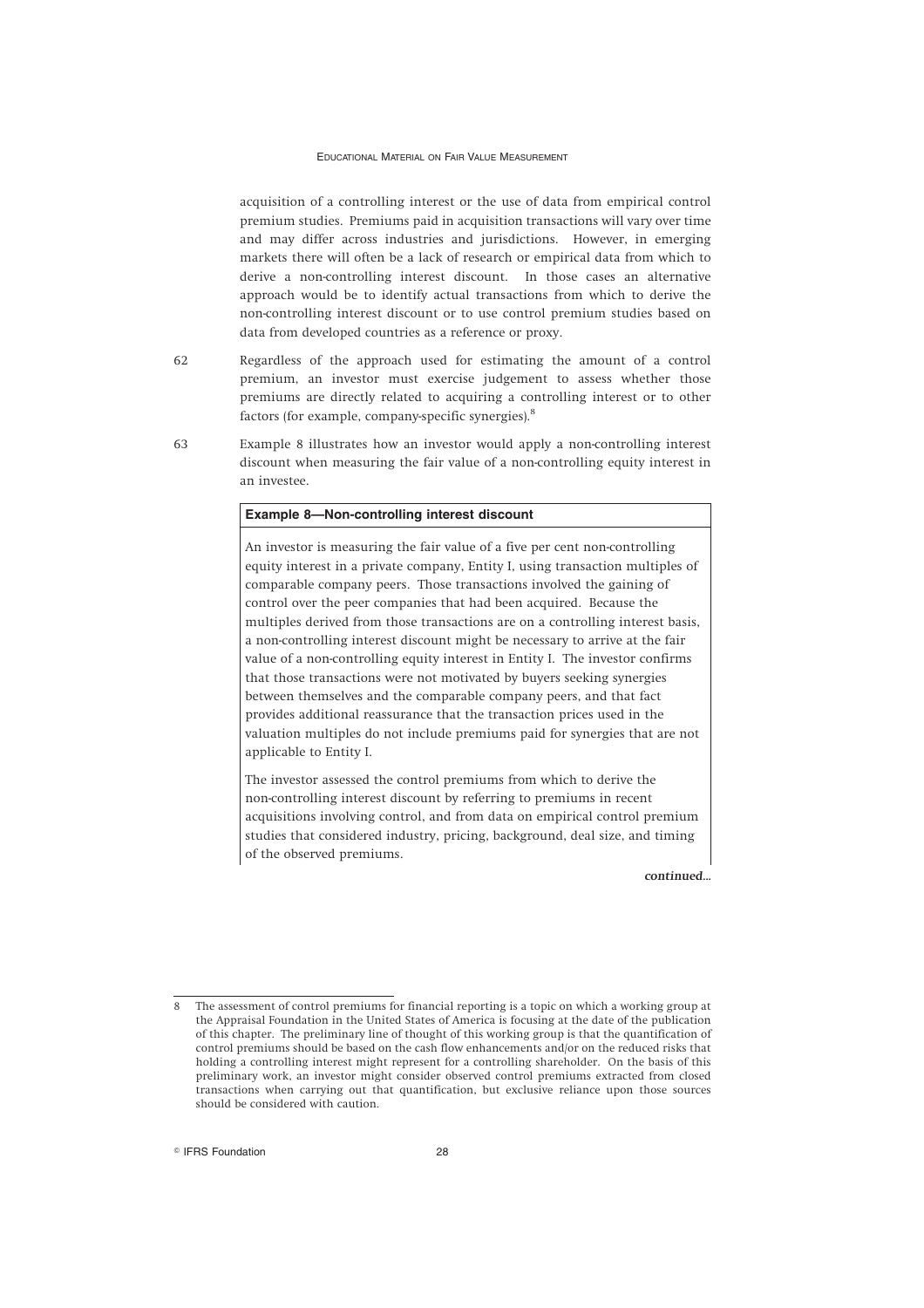# *...continued*

### **Example 8—Non-controlling interest discount**

In making its assessment, the investor disregarded transactions whose nature and motivation were different from the nature and motivation of its investment in Entity I and it determined that a median level of the data gathered was an appropriate indicator. This resulted in an assessed control premium of 25 per cent. The investor supplemented this assessment by evaluating the difference between the observed acquisition prices and the previous quoted prices for comparable company peers subject to acquisitions involving control during the past two years.

Assuming that the indicated fair value of the five per cent non-controlling equity interest in Entity I before the non-controlling interest discount is CU100 million and that there are no other additional adjustments necessary, applying the non-controlling interest discount reduces the indicated fair value of the five per cent non-controlling equity interest in Entity I to CU80 million (CU100/1.25 = CU80). The investor concludes that CU80 million is the price that is most representative of the fair value of its five per cent non-controlling equity interest in Entity I at the measurement date.

#### **Discount for the lack of liquidity**

64 An investor must give appropriate consideration to the effect of the lack of liquidity of the unquoted equity instruments being measured at fair value, as compared to equity instruments of comparable company peers that are publicly traded and, therefore, likely to be more liquid. One source that is commonly used to quantify liquidity adjustments is *restricted stock studies*. Restricted stock studies aim to measure the decrease in value associated with an investment that has not traded on a public exchange for a certain period of time. Because an investor in a private company faces similar liquidity restrictions, implied discounts in restricted stock transactions can be used to estimate the discount for the lack of liquidity applicable to a non-controlling equity interest in a private company.

65 When using implied discounts from restricted stock studies, it is essential to identify the relevant restricted stock studies from which to derive the observed trends in the level of discounts, by comparing the characteristics of the equity interest being valued with the population of entities included in those empirical studies. Discounts from restricted stock studies can be used as a starting point for assessing the discount for the lack of liquidity. However, an investor must analyse the factors and the characteristics of the population of entities included in the restricted stock studies because these are matters that might have influenced the magnitude of the restricted stock discounts. For example, an investor might need to assess whether the implied discounts are directly related to the illiquidity of the investments or to factors other than liquidity. An investor must also consider the characteristics of the population of entities included in those restricted stock studies, such as their size measured by revenue, because it has been observed that the discount for liquidity tends to be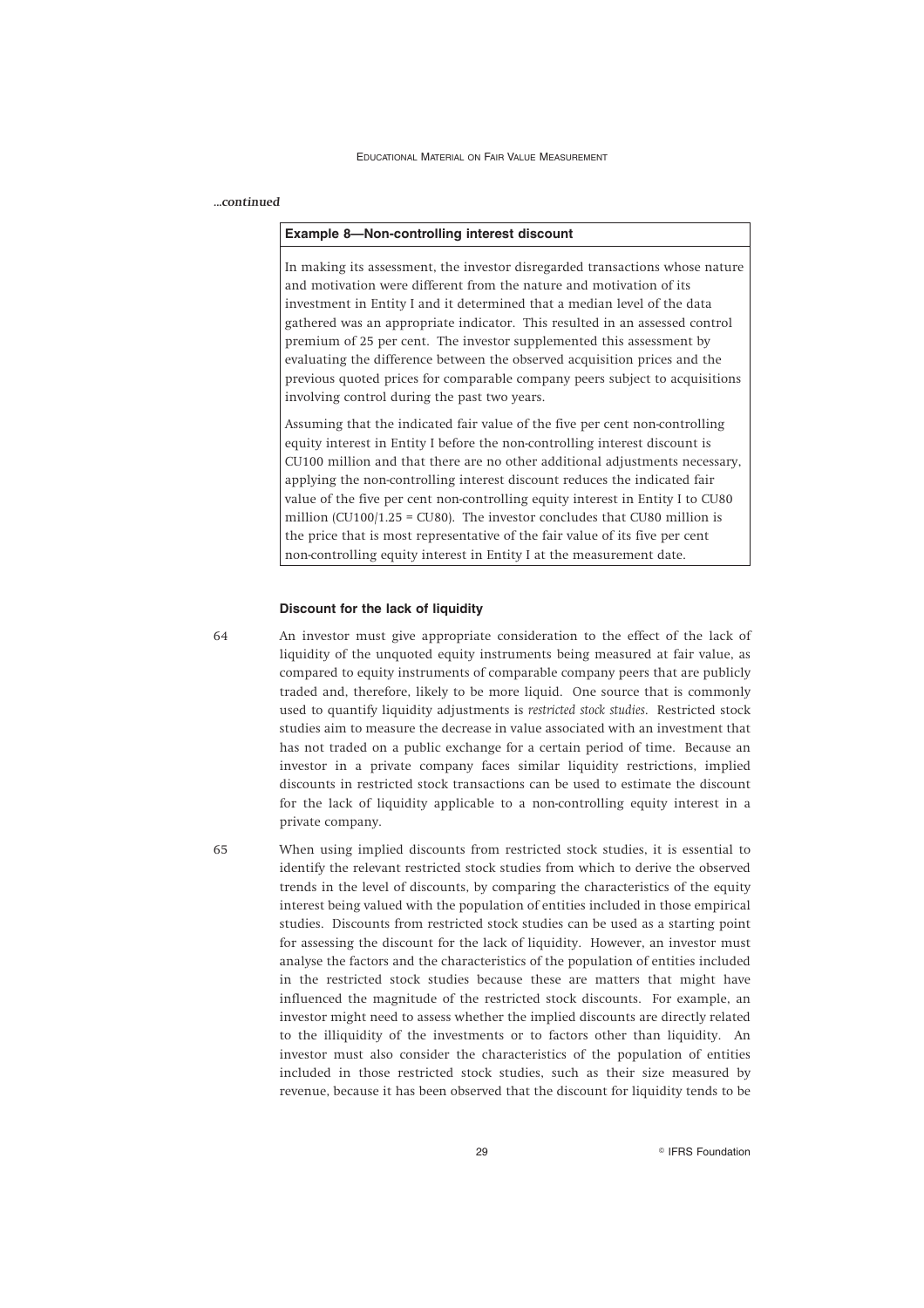smaller for entities with higher revenues. The effect of any factors other than liquidity, or of any differences in the characteristics between the population of entities included in the restricted stock studies and the investee, must be considered when quantifying the appropriate discount for the lack of liquidity. In addition, appropriate consideration must be paid to:

- the range of discounts implied from those studies, because the range might vary depending on factors such as the period covered, the methodology followed and the sample size of those studies; and
- the fact that those studies refer typically to data from the United States of America.
- 66 As a result, an investor must apply judgement when using those studies as a source to derive the discount for the lack of liquidity and it must consider all relevant facts and circumstances.
- 67 Other approaches that are used to estimate the discount for the lack of liquidity are *option pricing models* such as Chafee, Longstaff and Finnerty. Views on how successful those models are in quantifying illiquidity differ among valuation specialists. An investor must apply judgement and consider all facts and circumstances when deriving the discount for the lack of liquidity using those models.

# **Applying comparable company peers' valuation multiples**

68 Example 9 illustrates how comparable company peers' valuation multiples would be used to measure the fair value of a non-controlling equity interest in an investee.

# **Example 9—Applying comparable company peers' valuation multiples** An investor has a five per cent non-controlling equity interest in Entity J, a private company. The investor must measure its non-controlling equity interest at fair value for its annual financial statements for the year ending 31 December 20X1 (ie the measurement date). Entity J has a normalised EBITDA of CU100 million for that year. At the measurement date, the fair value of Entity J's debt is CU350 million. The investor has selected six comparable public company peers that operate

in the same business and geographical region as Entity J. The investor has chosen the EV/EBITDA multiple to value Entity J because there are differences in the capital structure and depreciation policies between Entity J's comparable company peers and Entity J. The investor has concluded that there are no relevant non-operating items that need to be adjusted from either the comparable company peers' normalised trading multiples or the investee's normalised EBITDA. No additional adjustments to the valuation multiples were deemed to be necessary.

The trading multiples of the comparable public company peers are as follows:

*continued...*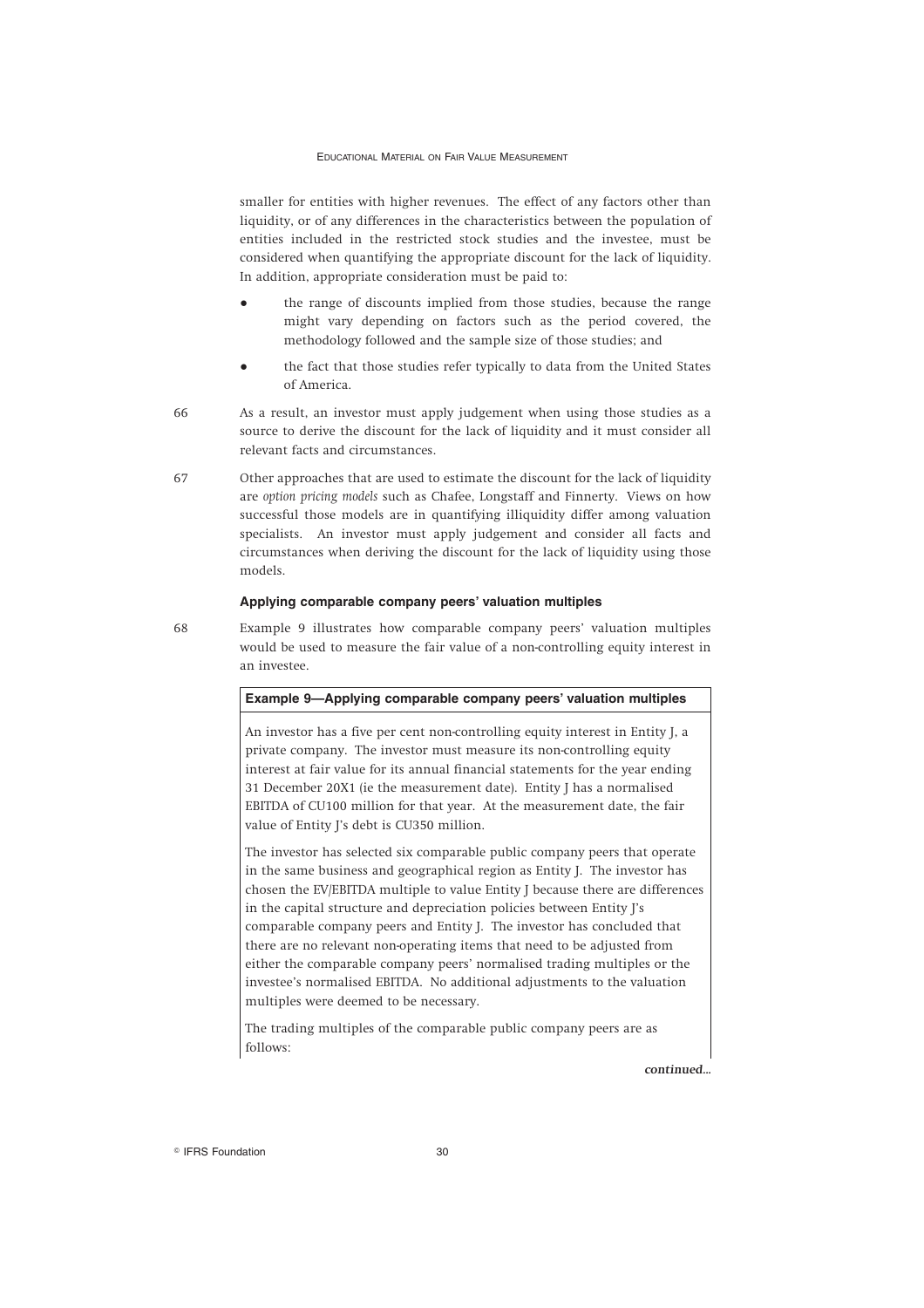# *...continued*

| Example 9-Applying comparable company peers' valuation multiples                                                                                                                                                                                                                                                                                                                                                                                                                                                                                                                                                                                                                                                     |                                        |
|----------------------------------------------------------------------------------------------------------------------------------------------------------------------------------------------------------------------------------------------------------------------------------------------------------------------------------------------------------------------------------------------------------------------------------------------------------------------------------------------------------------------------------------------------------------------------------------------------------------------------------------------------------------------------------------------------------------------|----------------------------------------|
| <b>Comparable public</b>                                                                                                                                                                                                                                                                                                                                                                                                                                                                                                                                                                                                                                                                                             | <b>Trailing 12 months</b>              |
| company peers                                                                                                                                                                                                                                                                                                                                                                                                                                                                                                                                                                                                                                                                                                        | <b>EV/EBITDA</b>                       |
| Entity C1                                                                                                                                                                                                                                                                                                                                                                                                                                                                                                                                                                                                                                                                                                            | 4.5x                                   |
| Entity C <sub>2</sub>                                                                                                                                                                                                                                                                                                                                                                                                                                                                                                                                                                                                                                                                                                | 8.0x                                   |
| Entity C <sub>3</sub>                                                                                                                                                                                                                                                                                                                                                                                                                                                                                                                                                                                                                                                                                                | 8.5x                                   |
| Entity C4                                                                                                                                                                                                                                                                                                                                                                                                                                                                                                                                                                                                                                                                                                            | 15.0x                                  |
| Entity C5                                                                                                                                                                                                                                                                                                                                                                                                                                                                                                                                                                                                                                                                                                            | 9.0x                                   |
| Entity C6                                                                                                                                                                                                                                                                                                                                                                                                                                                                                                                                                                                                                                                                                                            | 8.5x                                   |
| C5 and C6 should be considered as comparable company peers because they<br>have similar risk, growth and cash flow-generating potential profiles. The<br>investor applied the average multiple of 8.5x (computed excluding<br>Entities C1 and C4) to Entity J's normalised EBITDA of CU100 million to<br>derive Entity J's enterprise value of CU850 million. The investor selected the<br>average multiple for the valuation of Entity J because the characteristics of<br>Entities C2, C3, C5 and C6 led it to consider that the average multiple would<br>appropriately reflect Entity J's characteristics relative to its peers.<br>The investor followed the process set out below to measure the fair value of |                                        |
| its five per cent non-controlling equity interest in Entity J.                                                                                                                                                                                                                                                                                                                                                                                                                                                                                                                                                                                                                                                       |                                        |
|                                                                                                                                                                                                                                                                                                                                                                                                                                                                                                                                                                                                                                                                                                                      | CU (in millions)                       |
| Enterprise value                                                                                                                                                                                                                                                                                                                                                                                                                                                                                                                                                                                                                                                                                                     | 850                                    |
| To arrive at the indicated fair value of equity, the                                                                                                                                                                                                                                                                                                                                                                                                                                                                                                                                                                                                                                                                 |                                        |
| investor deducted the fair value of Entity J's debt                                                                                                                                                                                                                                                                                                                                                                                                                                                                                                                                                                                                                                                                  | Indicated fair value of equity $=$     |
| (CU350 million) from the enterprise value.                                                                                                                                                                                                                                                                                                                                                                                                                                                                                                                                                                                                                                                                           | $850 - 350 = 500$                      |
| No non-controlling interest discount is required<br>because the valuation multiples used to measure the<br>fair value of Entity J were derived from the trading<br>prices of the comparable public company peers and<br>are consistent with holding a five per cent<br>non-controlling equity interest in Entity J.                                                                                                                                                                                                                                                                                                                                                                                                  | n/a                                    |
|                                                                                                                                                                                                                                                                                                                                                                                                                                                                                                                                                                                                                                                                                                                      |                                        |
|                                                                                                                                                                                                                                                                                                                                                                                                                                                                                                                                                                                                                                                                                                                      |                                        |
|                                                                                                                                                                                                                                                                                                                                                                                                                                                                                                                                                                                                                                                                                                                      |                                        |
|                                                                                                                                                                                                                                                                                                                                                                                                                                                                                                                                                                                                                                                                                                                      |                                        |
|                                                                                                                                                                                                                                                                                                                                                                                                                                                                                                                                                                                                                                                                                                                      |                                        |
|                                                                                                                                                                                                                                                                                                                                                                                                                                                                                                                                                                                                                                                                                                                      |                                        |
|                                                                                                                                                                                                                                                                                                                                                                                                                                                                                                                                                                                                                                                                                                                      |                                        |
| Discount for the lack of liquidity to reflect the lesser<br>liquidity of Entity J's unquoted equity instruments<br>compared with those of its comparable public<br>company peers. The investor assessed the discount<br>for the lack of liquidity to be 30 per cent on the basis<br>of relevant studies applicable in the region and<br>industry as well as on the specific facts and                                                                                                                                                                                                                                                                                                                                | Discount for the lack of liquidity $=$ |

*continued...*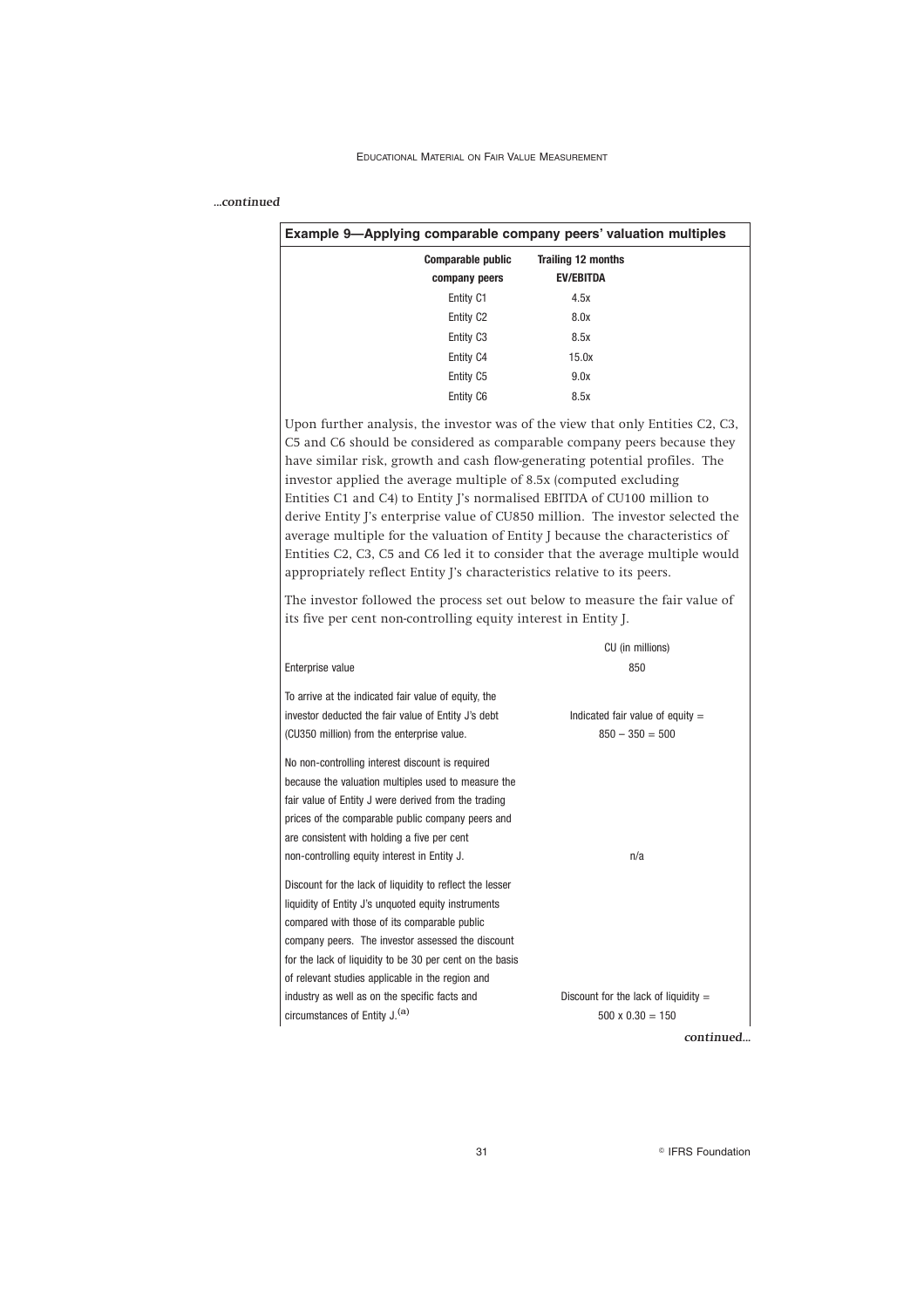# *...continued*

purposes only.

| Example 9—Applying comparable company peers' valuation multiples                                                                                                                                                                                                                                                                                                                                                                                                                                                         |                               |  |  |
|--------------------------------------------------------------------------------------------------------------------------------------------------------------------------------------------------------------------------------------------------------------------------------------------------------------------------------------------------------------------------------------------------------------------------------------------------------------------------------------------------------------------------|-------------------------------|--|--|
| The price that is most                                                                                                                                                                                                                                                                                                                                                                                                                                                                                                   | Fair value of equity $=$      |  |  |
| representative of the fair value                                                                                                                                                                                                                                                                                                                                                                                                                                                                                         | $500 - 150 = 350$             |  |  |
| of the investor's five per cent non-controlling                                                                                                                                                                                                                                                                                                                                                                                                                                                                          | Fair value of non-controlling |  |  |
| equity interest in Entity J is CU17.5 million at the                                                                                                                                                                                                                                                                                                                                                                                                                                                                     | equity interest $=$           |  |  |
| measurement date.                                                                                                                                                                                                                                                                                                                                                                                                                                                                                                        | $0.05 \times 350 = 17.5$      |  |  |
| The process shown above is not the only possible method that an investor could<br>(a)<br>apply to measure the fair value of its non-controlling equity interest. As a result,<br>the adjustments above should not be considered to be a comprehensive list of all<br>applicable adjustments. The necessary adjustments will depend on the specific<br>facts and circumstances. In addition, the amounts of the adjustments above are<br>not supported by detailed calculations. They have been included for illustrative |                               |  |  |

# *Applying comparable company valuation multiples when there is limited financial information*

69 Examples 10–12 illustrate situations in which, despite an investor having limited financial information, the fair value of an unquoted equity instrument can nevertheless be measured by applying the comparable company valuation multiples technique. These examples are descriptive with few, or no, worked numerical calculations. The use of the comparable company valuation multiples technique in these examples might not be the preferred valuation technique for the specific fact patterns described. An investor might consider another valuation technique to be more appropriate for the circumstances described in these examples.

### **Example 10—Limited financial information available**

Entity K is a private company. Fund L is a private equity fund that has purchased a one per cent non-controlling equity interest in Entity K from an existing shareholder. As a non-controlling investor, Fund L is entitled to receive quarterly management accounts and annual audited accounts, usually with a delay. Fund L does not have access either to up-to-date management accounts or to up-to-date financial projections.

In the absence of financial projections and up-to-date financial information, Fund L uses Entity K's most recent historical information. Fund L applies a relevant market valuation multiple, which was derived for a historical period similar to the one covered by the historical financial information that Fund L has about Entity K. In addition, Fund L assesses the relevant economic and market outlooks for Entity K and considers analysts' research regarding forecasts of comparable public company peers in order to support its fair value conclusion.<sup>(a)</sup>

<sup>(</sup>a) This example assumes that the fair value conclusion would have included any necessary adjustments (for example, non-controlling interest discount, discount for the lack of liquidity etc) that market participants would incorporate when pricing the equity instruments at the measurement date.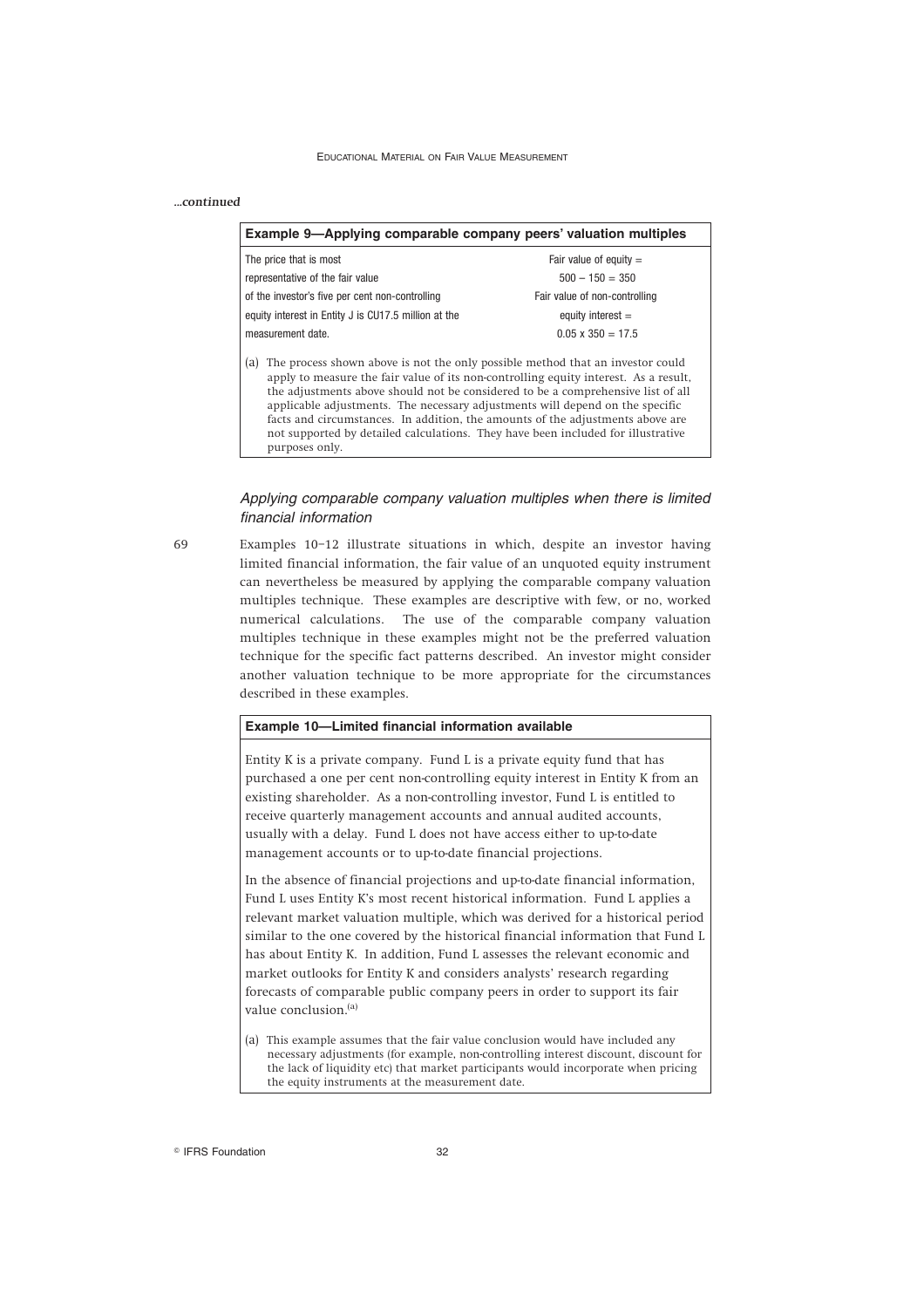# **Example 11—Limited financial information available**

Entity M is a private company with a financial year ending on 30 June. Fund N has a five per cent non-controlling equity interest in Entity M. Fund N must measure the fair value of its non-controlling equity interest in Entity M on 31 December 20X2 (ie the measurement date) for financial reporting purposes. The most recent financial statements that Fund N received from Entity M are as of 30 June 20X1 (ie 18 months ago). For the year ended 30 June 20X2, Fund N has only information on the sales volume and profit margin of Entity M, which it received from Entity M's management.

Fund N discusses and analyses the performance and outlook of Entity M with Entity M's management. Fund N then estimates the revenue and earnings of Entity M from additional information such as selling prices, growth rates and profit margins provided by Entity M's management for the year ended 30 June 20X2. Fund N further understands from Entity M's management that the revenue and earnings for the six months ended 31 December 20X2 has grown by 20 per cent compared to last years' same six-month period.

On the basis of the above, Fund N applies a relevant trading multiple based on Entity M's comparable public company peers' share prices and Entity M's earnings for the 12-month period ended 31 December 20X2 to measure the fair value of its non-controlling equity interest at the measurement date. Finally, Fund N evaluates whether the indicated fair value for Entity M is consistent with its understanding of the development of the entity as well as with the economic and market outlooks.<sup>(a)</sup>

(a) This example assumes that the fair value conclusion would have included any necessary adjustments (for example, non-controlling interest discount, discount for the lack of liquidity etc) that market participants would incorporate when pricing the equity instruments at the measurement date.

# **Example 12—Limited comparable company peers available**

An investor needs to measure its non-controlling equity interest in Entity O, a private company, at fair value at the end of the current reporting period. The investor does not have sufficient financial information to apply the income approach (for example, a discounted cash flow method) and as a result it concludes that applying comparable company valuation multiples is the most appropriate technique.

*continued...*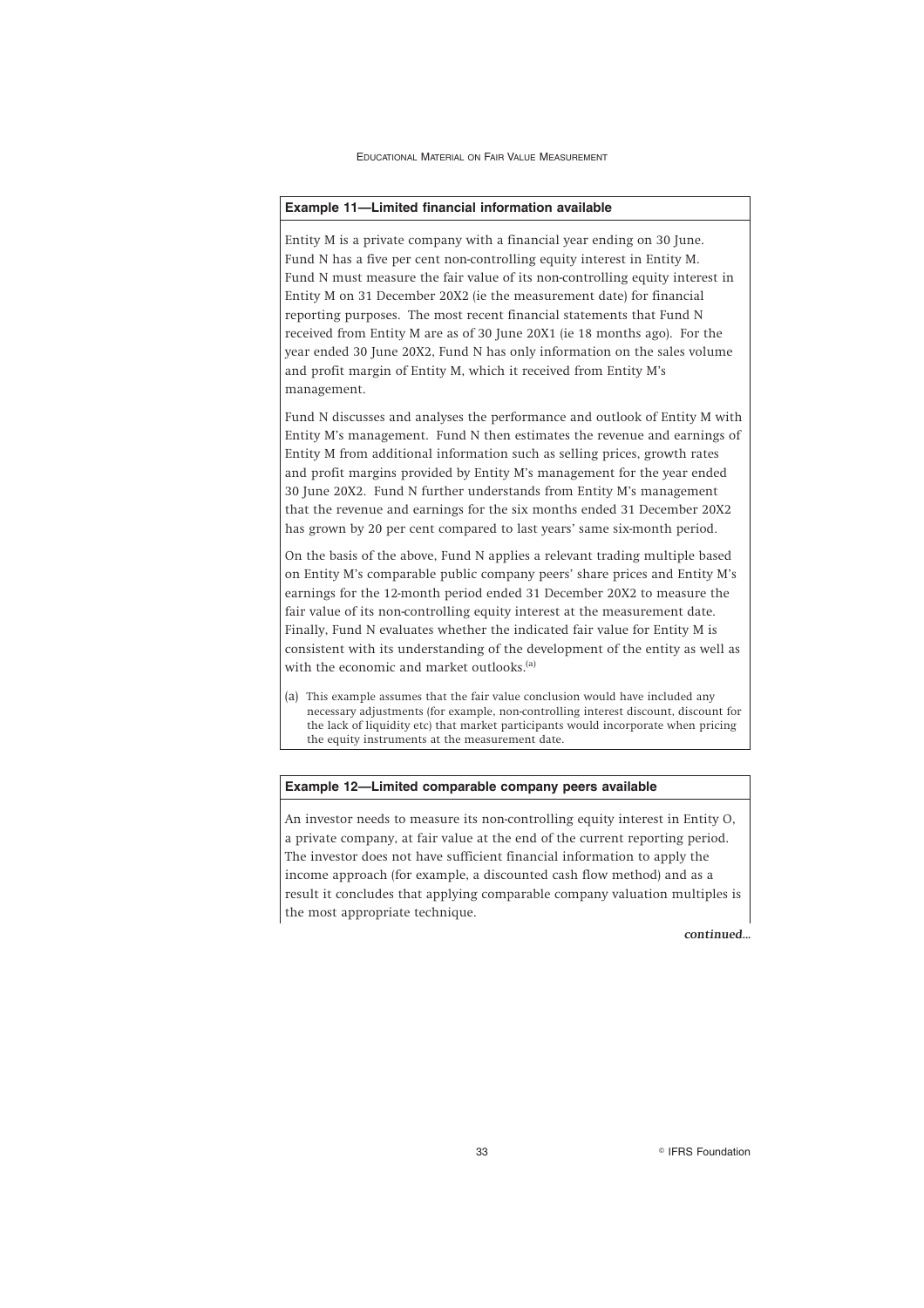### *...continued*

### **Example 12—Limited comparable company peers available**

Entity O operates in the auto-ancillary segment and specialises in the manufacturing of seating systems. On the basis of the highly specialised segment in which Entity O operates, it is expected that it will be challenging for the investor to find many comparable company peers. As a result, the investor decided to widen the spectrum of entities when identifying comparable company peers of Entity O. Firstly, the investor considered cross-border companies in the same segment in which Entity O operates to confirm whether any of those could be considered comparable company peers. This first exercise did not yield any meaningful results. The public companies that the investor identified in Entity O's segment as potential comparable company peers were quite different from Entity O, both in asset size and profitability (those entities were loss-making while Entity O is a profitable entity).

Consequently, the investor widened its search further and considered the whole auto-ancillary segment, rather than only those entities involved in the manufacture of seating systems. This made available a larger population of comparable company peers. From this larger population, the investor considered companies with similar growth prospects, profitability profiles and capital structures.

The investor applies a relevant market valuation multiple obtained from that selection of comparable company peers in the auto-ancillary segment. In addition, the investor assesses the economic and market outlooks in which Entity O operates to supplement its fair value conclusion.(a)

(a) This example assumes that the fair value conclusion would have included any necessary adjustments (for example, non-controlling interest discount, discount for the lack of liquidity etc) that market participants would incorporate when pricing the equity instruments at the measurement date.

### **Income approach**

70 The income approach converts future amounts (for example, cash flows or income and expenses) to a single current (ie discounted) amount. This is typically done using a discounted cash flow (DCF) method, which is applied to enterprise cash flows or, less frequently, to equity cash flows (see paragraphs 71–114). This section of the chapter also addresses the dividend discount model (DDM; see paragraphs 115 and 116), the constant growth DDM (see paragraphs 117–121) and the capitalisation model (see paragraphs 122-124).<sup>9</sup>

<sup>9</sup> Another valuation technique within the income approach is the residual income stock price valuation model. That model expresses the fair value of an investee's equity as the sum of the book value of equity and the present value of expected residual-income, defined as the difference between the investee's reported net income and the product of the investee's book value of equity and cost of equity capital.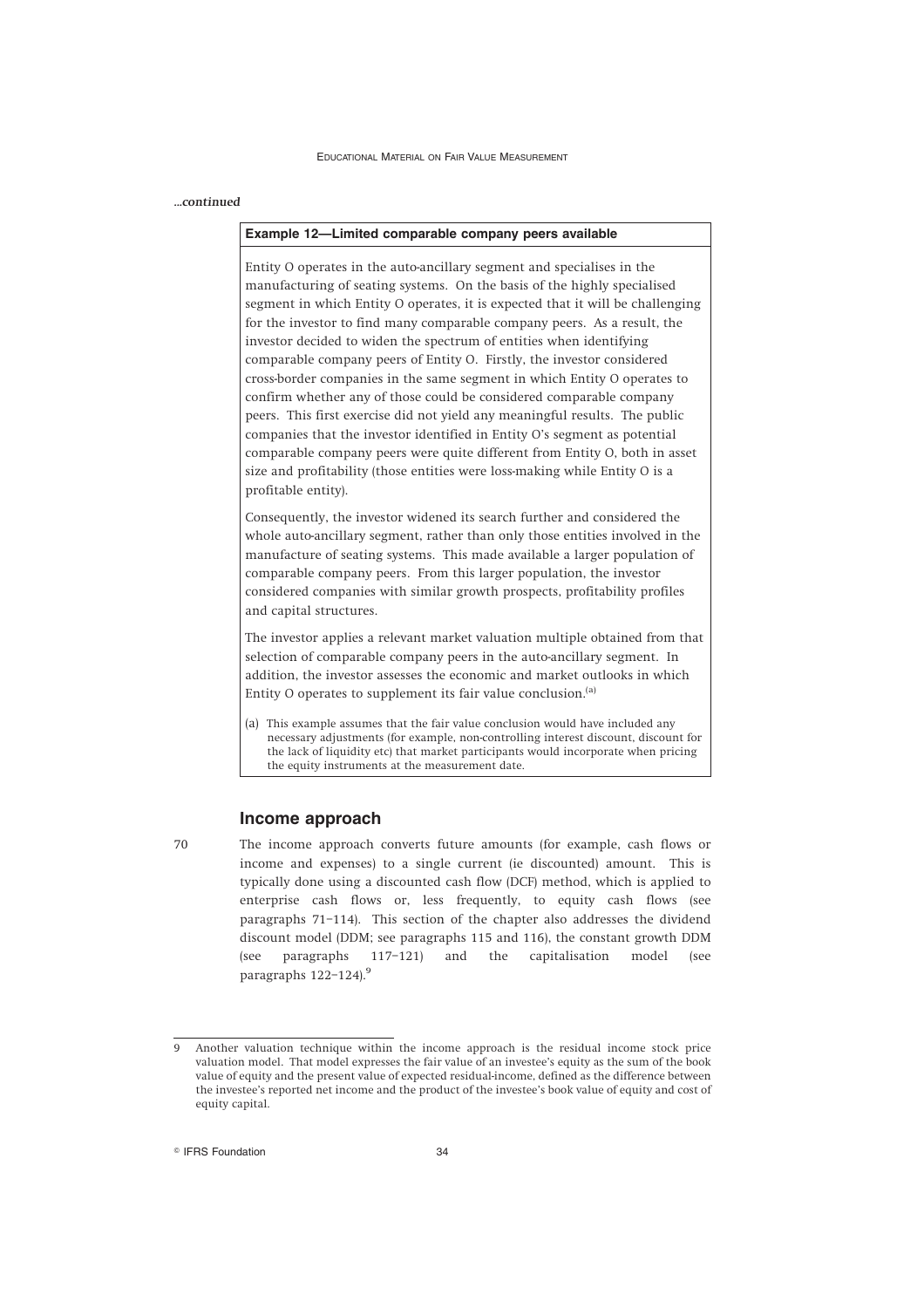# **Discounted cash flow (DCF) method**

- 71 When applying the DCF method, investors are required to estimate the future expected cash flows of an investee. For practical purposes, when an investee is expected to have an indefinite life, most models estimate cash flows for a discrete period and then either use a constant growth model (such as the Gordon growth model; see paragraphs 117–121), apply a *capitalisation rate* to the cash flow immediately following the end of the discrete period (see paragraphs 122–124) or use an *exit multiple* to estimate a *terminal value*. 10
- 72 When applying a DCF model, an investor would typically discount the expected cash flow amounts (ie possible future cash flows multiplied by their respective probabilities; see paragraphs B23–B30 of IFRS 13) to a present value at a rate of return that accounts for the time value of money and the relative risks of the investment. Paragraphs B13–B30 of IFRS 13 describe the use of present value techniques, including how risk and uncertainty are reflected in the fair value measurement (see paragraph 102).
- 73 In addition, an investor will need to define the relevant cash flow measure. Equity instruments can be valued directly (equity valuation), using *free cash flow to equity (FCFE)*, or indirectly, by obtaining the enterprise value using *free cash flow to firm (FCFF)* and then subtracting the fair value of the investee's debt net of cash.<sup>11</sup> Although both of these approaches result in discounted expected cash flows, the relevant cash flows and discount rates are different when using each approach. This is illustrated in Figure 4.

| Figure 4-Discounted cash flow models |                                                                                                                                                                                                                                |                                                                                                                                                                                                                                                           |  |  |
|--------------------------------------|--------------------------------------------------------------------------------------------------------------------------------------------------------------------------------------------------------------------------------|-----------------------------------------------------------------------------------------------------------------------------------------------------------------------------------------------------------------------------------------------------------|--|--|
|                                      | <b>Equity value</b>                                                                                                                                                                                                            | <b>Enterprise value</b>                                                                                                                                                                                                                                   |  |  |
| Cash flows                           | FCFE are the cash flows<br>available to all equity capital<br>providers. In other words,<br>FCFE are cash flows from<br>assets, after debt payments<br>and after making<br>reinvestments that are<br>needed for future growth. | FCFF are the cash flows<br>available to all capital<br>providers (equity and debt<br>holders). In other words,<br>FCFF are cash flows from<br>assets, before any debt<br>payments but after making<br>reinvestments that are<br>needed for future growth. |  |  |

*continued...*

<sup>10</sup> The terminal value might be estimated by using a multiple of earnings or revenues in the period immediately following the end of the discrete period. Such a multiple, also called an exit multiple, is estimated from comparable company peers. However, some authors believe that a more internally consistent way of estimating the terminal value in a discounted cash flow model is to use a constant growth model (see paragraphs 117–121) rather than using a multiple estimated from comparable company peers. In other words, those authors prefer to keep the income approach and the market approach as independent of each other as possible.

<sup>11</sup> As mentioned in footnote 7, some valuation specialists subtract cash from the fair value of debt to arrive at a 'net debt' amount under the assumption that cash is a non-operating asset. A thorough analysis will, however, aim to answer the question of how much cash does, for example, a business need for its operations with the aim of distinguishing between operating and non-operating, or excess, cash.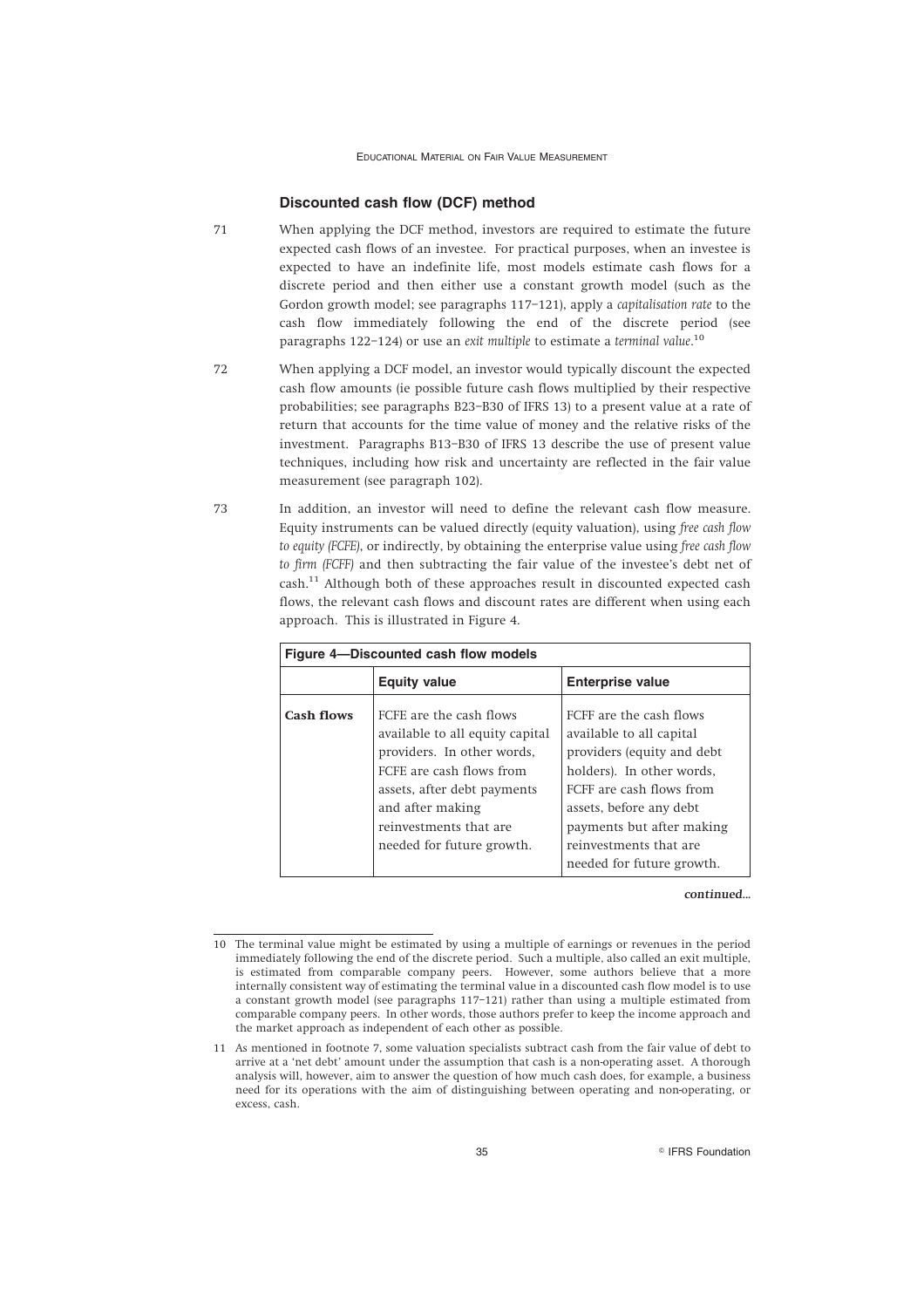| Figure 4-Discounted cash flow models |                                                                                                                                                                                                                                                     |                                                                                                                                                                                             |  |  |
|--------------------------------------|-----------------------------------------------------------------------------------------------------------------------------------------------------------------------------------------------------------------------------------------------------|---------------------------------------------------------------------------------------------------------------------------------------------------------------------------------------------|--|--|
|                                      | <b>Equity value</b>                                                                                                                                                                                                                                 | <b>Enterprise value</b>                                                                                                                                                                     |  |  |
| <b>Discount</b><br>rate              | The discount rate reflects<br>only the cost of raising equity<br>financing (ie the cost of equity<br>capital). <sup>(a)</sup>                                                                                                                       | The discount rate reflects the<br>cost of raising both debt and<br>equity financing, in<br>proportion to their use (ie the<br>weighted average cost of capital,<br>or WACC). <sup>(a)</sup> |  |  |
| (a)                                  | Some authors consider that the 'cost of equity' is better referred as the 'required<br>return of equity'. Consequently, for those authors, WACC is neither a cost nor a<br>required return, but a weighted average of a cost and a required return. |                                                                                                                                                                                             |  |  |

*...continued*

74 As illustrated in Figure 4, depending upon which approach is selected, the appropriate discount rate will differ. Regardless of the approach, assumptions about cash flows and discount rates must be consistent. For example, after-tax cash flows must be discounted using an after-tax discount rate and pre-tax cash flows must be discounted at a pre-tax discount rate.<sup>12,13</sup> Similarly, the currency of the cash flows must always match the currency of the discount rate. When an investor's and an investee's currencies are different, the currency consistency between the cash flows and the discount rates needs to consider the expected inflation of the currencies. Figure 5 illustrates how to ensure that there is currency consistency between cash flows and discount rates, depending on whether the measurement is being carried out using the investee's or the investor's currency.

| Figure 5—Currency consistency between cash flows and discount rates |                                                                                                                                                  |                                                                                                                                                                                                                                                                                                                                                            |  |  |
|---------------------------------------------------------------------|--------------------------------------------------------------------------------------------------------------------------------------------------|------------------------------------------------------------------------------------------------------------------------------------------------------------------------------------------------------------------------------------------------------------------------------------------------------------------------------------------------------------|--|--|
|                                                                     | Cash flows                                                                                                                                       | Discount rate (DR)                                                                                                                                                                                                                                                                                                                                         |  |  |
| Investee's<br>currency                                              | Estimate the cash flows in the<br>investee's currency, building<br>the expected inflation of the<br>investee's currency into the<br>growth rate. | Estimate the discount rate in<br>the investee's currency<br>(ensuring that the risk-free)<br>rate is default-free and that<br>the required equity premium<br>is consistently defined; see<br>paragraph 84) or estimate the<br>discount rate in the investor's<br>currency and then convert it<br>into the investee's currency<br>using equation (A) below. |  |  |

*continued...*

<sup>12</sup> Paragraph BCZ85 of IAS 36 *Impairment of Assets* includes an example that illustrates how a pre-tax discount rate can be determined. In particular the example illustrates that a post-tax discount rate grossed-up by a standard rate of tax is not always an appropriate pre-tax discount rate.

<sup>13</sup> The choice between after or pre-tax will depend upon the purpose of the valuation. When valuing businesses, post-tax cash flows are most commonly used in practice.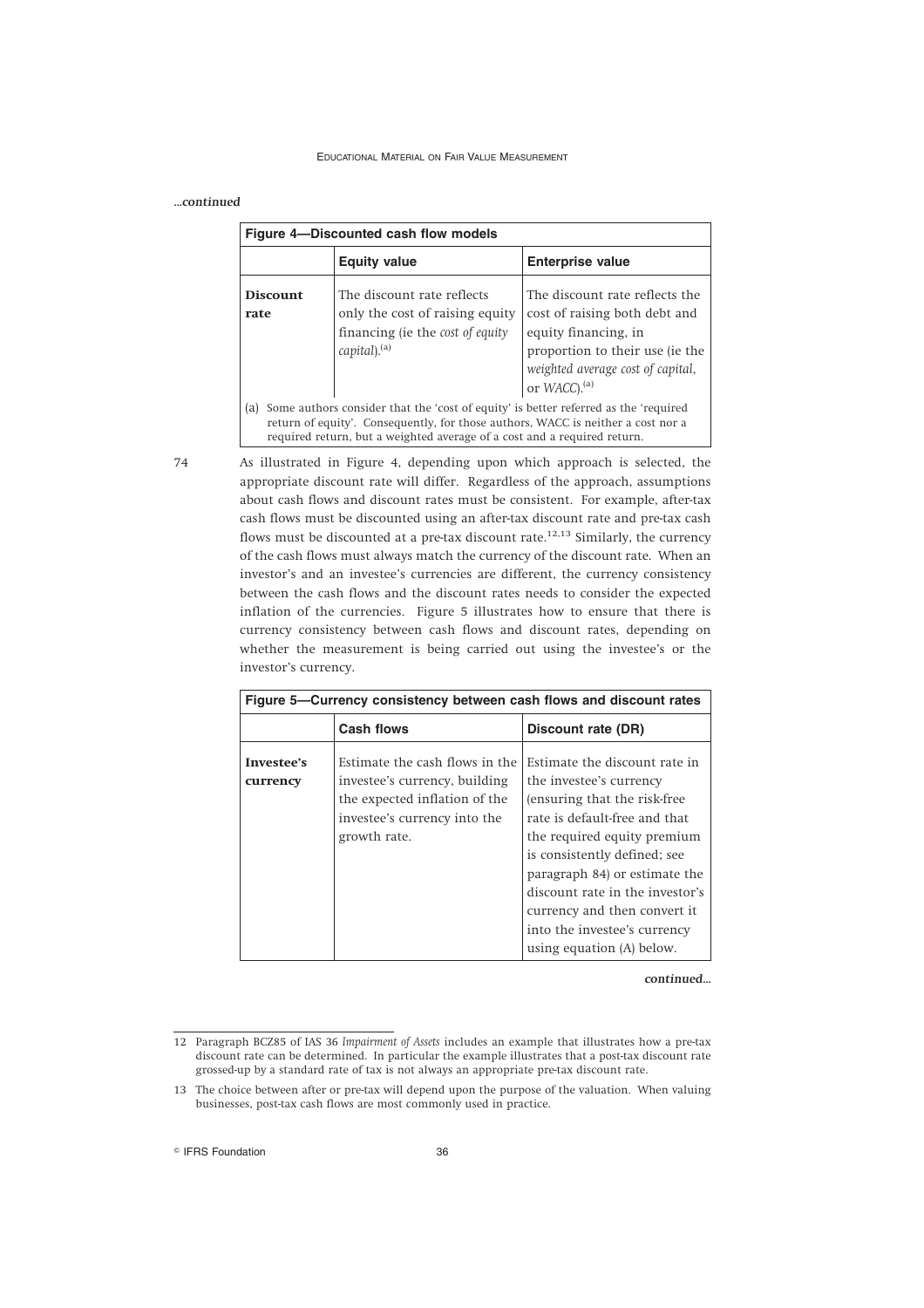### *...continued*

| Figure 5—Currency consistency between cash flows and discount rates |                                                                                                                                                                                                                                                                                                                                                            |                                                                                                                                                                                                                           |  |
|---------------------------------------------------------------------|------------------------------------------------------------------------------------------------------------------------------------------------------------------------------------------------------------------------------------------------------------------------------------------------------------------------------------------------------------|---------------------------------------------------------------------------------------------------------------------------------------------------------------------------------------------------------------------------|--|
|                                                                     | <b>Cash flows</b>                                                                                                                                                                                                                                                                                                                                          | Discount rate (DR)                                                                                                                                                                                                        |  |
| Investor's<br>currency                                              | Estimate the cash flows in the<br>investor's currency, building<br>into the growth rate the<br>expected inflation of the<br>investor's currency or<br>estimate cash flows in the<br>investee's currency and<br>convert to the investor's<br>currency, using expected<br>exchange rates either from<br>forward markets or using<br>purchasing power parity. | Estimate the discount rate in<br>the investor's currency (using<br>the risk-free rate in the<br>investor's currency and<br>ensuring that the required<br>equity premium is<br>consistently defined; see<br>paragraph 84). |  |
| (A) DR<br>currency                                                  | $(1 + \text{Expected inflation}_{\text{investee's currency}})$ - 1<br>$= (1 + DR$ Investor's $)$<br>$x \frac{1}{(1 + \text{Expected inflation})}$<br>currency                                                                                                                                                                                              | investor's currenc                                                                                                                                                                                                        |  |

75 To illustrate the DCF method, this chapter will only refer to the DCF method using the enterprise value approach.

# *Enterprise value*

76 As mentioned in paragraph 73, equity instruments can be valued directly or indirectly. Regardless of the approach used, the objective remains the same (ie to measure the fair value of an investee's equity to subsequently derive the fair value of the investee's equity instruments). The enterprise value approach is summarised as follows:<sup>14</sup>

> Indicated fair value of an investee's equity = Enterprise value – fair value of debt (see paragraphs 56 and 80).

> Enterprise value in the expression above is obtained by discounting an investee's FCFF at WACC (see paragraph 79).

77 FCFF are the cash flows available to all of the investee's capital providers (equity and debt holders) after all operating expenses and corporate taxes (computed using market participants' expectations of the investee's effective unlevered income tax rate, (t)) have been paid, and any necessary reinvestment

<sup>14</sup> The investee's equity fair value conclusion would require consideration of any necessary adjustments (eg non-controlling interest discount, discount for the lack of liquidity etc) that market participants would incorporate when pricing the equity instruments at the measurement date.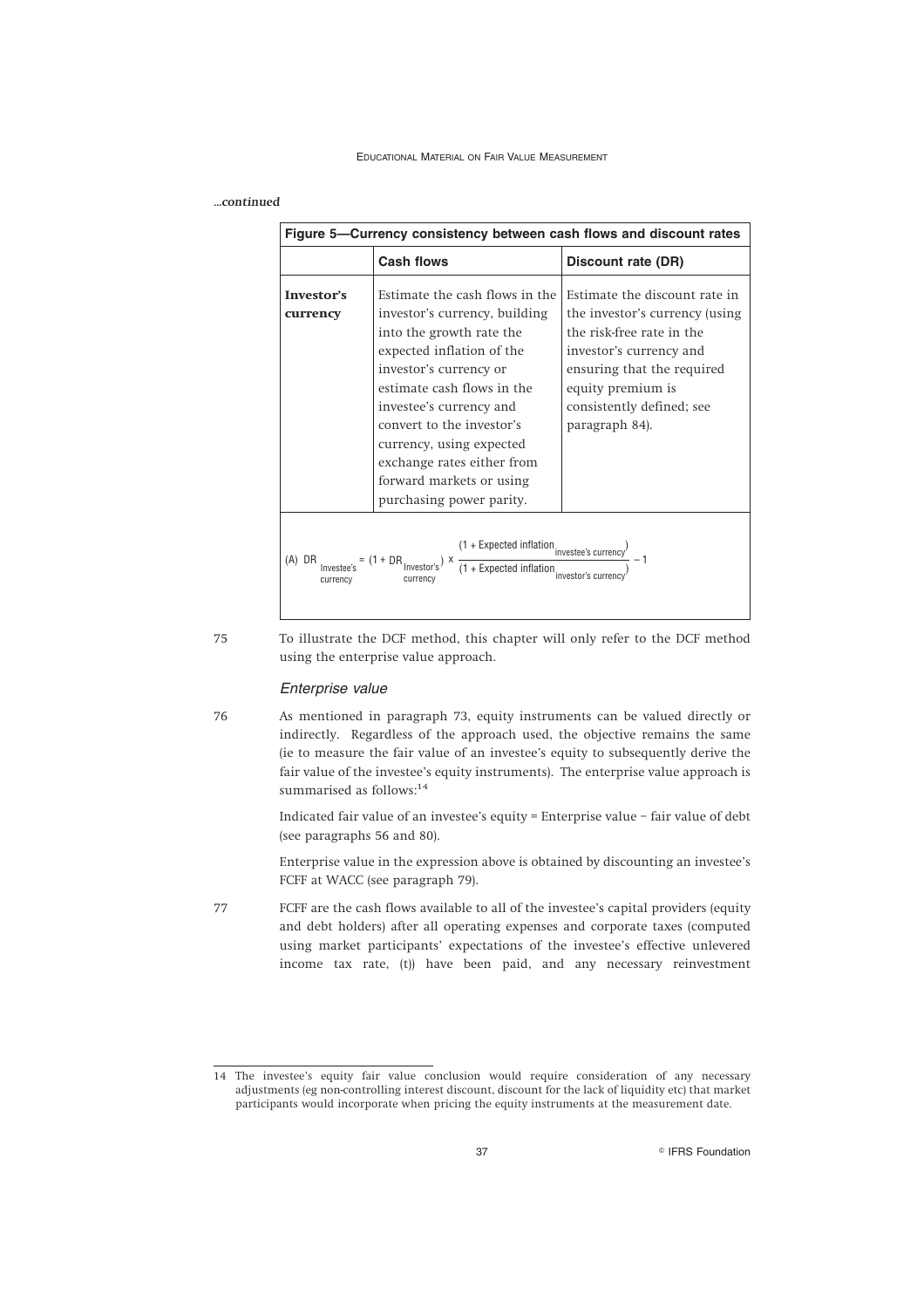requirements (RR), such as capital expenditures in fixed assets, and net working capital (NWC) have been made. FCFF can be expressed as follows:<sup>15</sup>

FCFF = EBIT  $(1 - t)$  + Depreciation and amortisation – RR – Net increases in NWC

78 As mentioned in the comparable company valuation multiples section (see paragraphs 50 and 51), it is important to consider whether the investee (or the comparable company peers when applying comparable company valuation multiples) has relevant non-operating assets or non-operating liabilities. If non-operating items are relevant, an investor must remove their effect, including any income or expenses they generate, from the investee's estimated FCFF. The effect of any non-operating items that an investor has removed from the investee's FCFF will have to be adjusted back when estimating the investee's enterprise value. This process is illustrated in Figure 6.

|     | Figure 6–Removing the effect of non-operating items                                                                                 |
|-----|-------------------------------------------------------------------------------------------------------------------------------------|
| (1) | Discount FCFF obtained from an investee's <b>operating</b> assets and<br>liabilities at WACC.                                       |
| (2) | Add the value of <b>non-operating</b> assets (for example, cash, unutilised<br>assets).                                             |
| (3) | Subtract the value of <b>non-operating</b> liabilities (for example,<br>unfunded pension obligations, expected litigation payouts). |
| (4) | Enterprise Value = $(1) + (2) - (3)$                                                                                                |
| (5) | Subtract the investee's fair value of debt.                                                                                         |
| (6) | Indicated fair value of equity = $(4)$ - $(5)$                                                                                      |
|     | Investors most commonly discount FCFF to their present value using the                                                              |

79 Investors most commonly discount FCFF to their present value using the weighted average cost of capital (WACC), which represents the weighted average required return on all forms of capital (debt and equity). An investor obtains an investee's enterprise value by discounting its FCFF using WACC (see paragraph 76). WACC is commonly expressed as follows:

 $\text{WACC} = \text{D} / (\text{D} + \text{E}) \times (1 - \text{t}) \times \text{k}_\text{d} + \text{E} / (\text{D} + \text{E}) \times \text{k}_\text{e}$ 

In the expression above, D, E,  $k_d$ ,  $k_e$  and t have the following meaning:

- $D =$  fair value of debt capital;
- $E =$  fair value of equity capital;
- $k_a$  = *cost of debt capital* (see paragraphs 104–111);
- $k_e$  = cost of equity capital (see paragraphs 82-103); and
- t = market participants' expectations of the investee's effective income tax rate.

<sup>15</sup> In some jurisdictions tax might be applied to EBITDA or EBITA instead. Applying tax to EBIT is only applicable in jurisdictions where accounting depreciation or amortisation and tax depreciation or amortisation are consistent (ie accounting depreciation or accounting amortisation equate to actual tax deductions).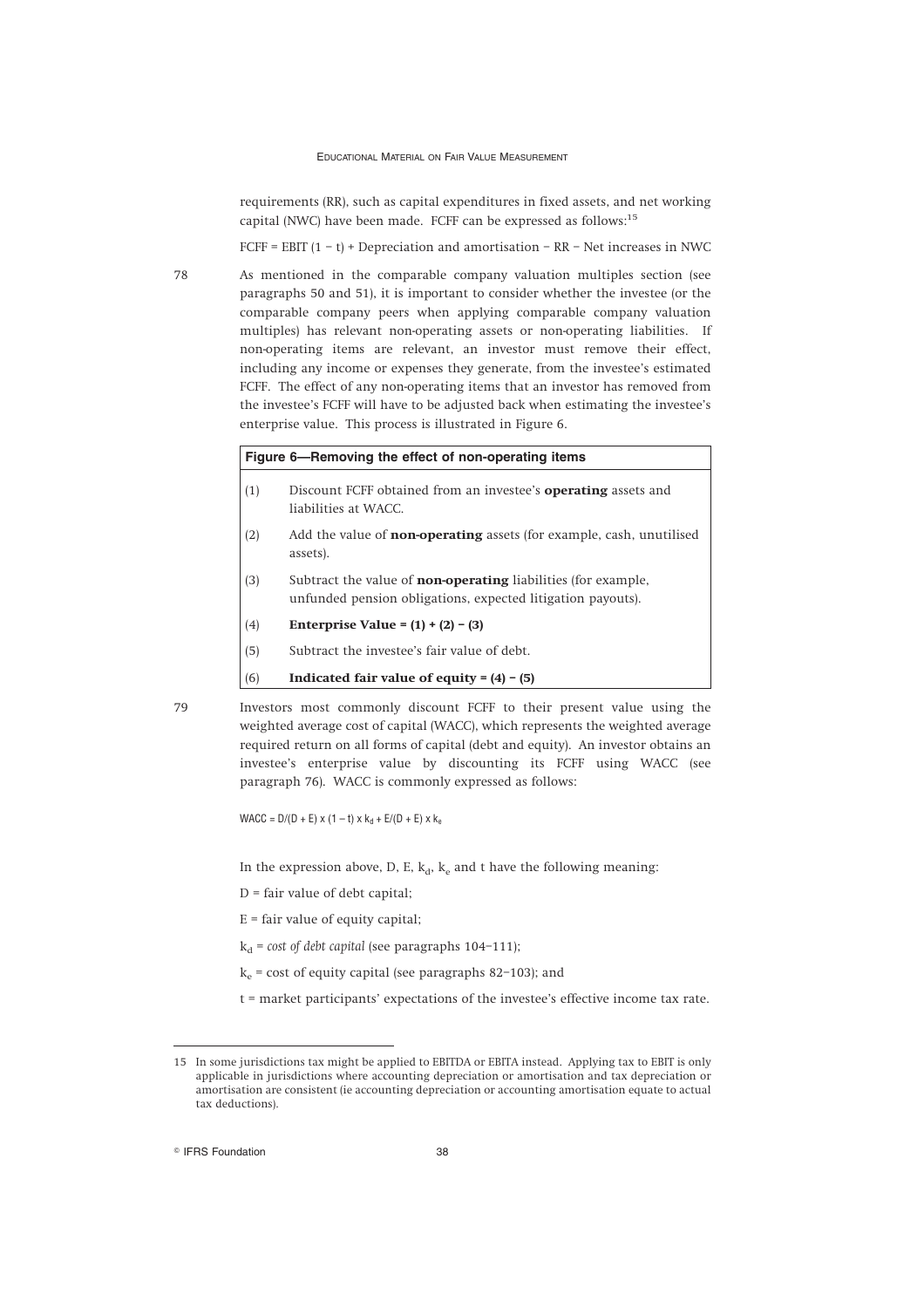Paragraphs 81–111 describe each of the components of the WACC expression and Example 21 illustrates its computation.

80 To measure the fair value of an investee's equity capital, the fair values of all non-equity financial claims (for example, interest-bearing debt) must be deducted from the resulting enterprise value (see paragraphs 56 and 76 and Example 22).

# **Relative weights of debt and equity capital**

81 When computing WACC, the relative weights of debt and equity capital to total capital (ie  $D/(D + E)$  and  $E/(D + E)$ ) are broadly consistent with market participants' expectations of the investee's optimal capital structure over the long term. In other words, when computing WACC it is assumed that the investee manages its capital structure to a target or optimal debt-to-total capital ratio. Consequently, the investee's actual debt-to-total capital ratio is not generally decisive in the calculation. In some cases, the industry's average capital structure can be considered an appropriate reference for the assessment of an investee's optimal capital structure over the long term. However, it would be important for an investor to understand how the industry's average capital structure is derived and whether it is reasonable to expect the investee to achieve such a capital structure, given the investee's financial health, current financial market conditions and any difference in the access to debt capital between the entities included in the industry benchmark and the investee. In other words, the industry's average capital structure is an appropriate reference for the assessment of an investee's optimal capital structure if it reflects the investee's debt capacity and the amount of debt financing that lenders would provide.

### **Cost of equity capital**

82 The cost of equity capital (ke) is often estimated using the *capital asset pricing model* (*CAPM*; see paragraph B26 of IFRS 13).<sup>16</sup> CAPM estimates the relationship between the risk of an asset and its expected return<sup>17</sup> as a linear function of the asset's *systematic risk*, as shown below. According to CAPM, the systematic risk of an asset is proportional to the risk that the asset contributes to an optimal risky portfolio (ie the market portfolio).

83 The cost of equity capital using CAPM is commonly expressed as:

 $k_e$  =  $r_f$  + ( $r_m$  –  $r_f$ ) x ß

In the expression above,  $k_e$ ,  $r_f$ ,  $r_m$  and β have the following meaning:

<sup>16</sup> There are other models to estimate the cost of equity capital, for example, the Arbitrage Pricing Theory (APT), in which the expected returns increase linearly with an asset's sensitivity to a small number of pervasive factors. Another model is the Fama-French three-factor model, in which three factors appear to determine expected returns (ie market factor, size factor and book-to-market factor).

<sup>17</sup> The cost of equity capital resulting from CAPM is an expected (market required) rate of return. 'Expected' refers to the probability-weighted average of the distribution of possible future returns.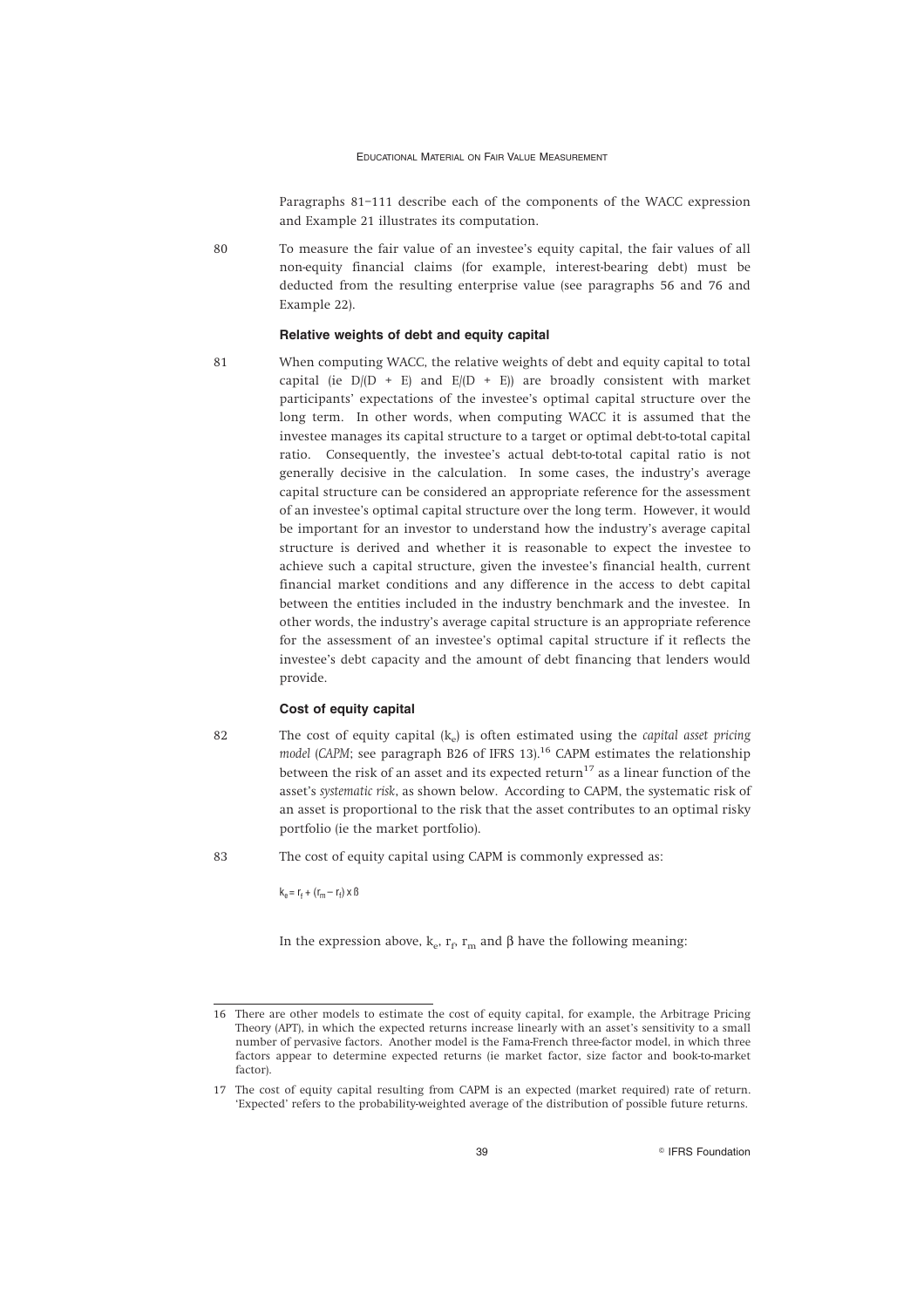$k<sub>e</sub>$  = cost of equity capital (ie the expected rate of return investors require on an equity investment);

 $r_f$  = risk-free rate (ie the expected rate of return on a risk-free asset);

 $r_m$  = required market rate of return (ie the expected rate of return on a fully diversified portfolio);

 $r_m$  –  $r_f$  = required equity premium (ie the extra expected return on a fully diversified portfolio in excess of the expected rate of return on a risk-free asset): $18$  and

 $β$  (beta) = measure of the systematic risk for the individual shares (ie the  $β$  of an individual share measures its contribution to the variance of the market portfolio).

Paragraphs 84–102 describe each of the components of the CAPM expression and Example 17 illustrates the computation of cost of equity capital.

#### *Risk-free rate*

84 The risk-free rate is typically referenced to the yield on government bonds that are in the same currency and that have the same or similar duration to the cash flows generated by the investment. However, before using the observed market government bond yield as the measure of the risk-free rate, consideration must be given to the basis on which the required equity premium is measured in the CAPM formula. The assumptions used in the selection of the risk-free rate must be consistent with the assumptions used in the selection of the required equity premium. For example, if the required equity premium was estimated as the premium over a long-term risk-free rate (for example, a 20-year government bond), then basing the risk-free rate input on a shorter-term instrument (for example, a 5-year government bond) would result in a mismatch. Furthermore, an investor must consider whether the instrument being used to derive a risk-free rate is in fact risk-free.

# *The*  $\beta$  *estimate*

- 85 β measures the sensitivity of the excess expected return on an individual share relative to that of the market.<sup>19,20</sup> β is a forward-looking estimate (see paragraph 87). However, it is commonly derived for individual public companies by using a regression analysis of an entity's share price returns against the returns of an appropriate market index (ie regression analysis capture historical β relationships). Using historical βs assumes that the future will be sufficiently similar to the past to justify estimating βs using historical data.
- 86 βs are typically measured by reference to two- to five-year historical data, depending on the specific facts and circumstances. The frequency of returns used when measuring  $β$  can be daily, weekly, monthly, quarterly or annual.

 $\degree$  IFRS Foundation  $40$ 

<sup>18</sup> Required equity premium is also referred as 'equity risk premium' or 'market risk premium'.

<sup>19</sup> β measures the extent to which returns on an individual share and the returns on the market move together. Formally, β is defined as the covariance between the share and the market returns divided by the variance of the market returns.

<sup>20</sup> Broad market indexes are sometimes used as proxies for the 'market'.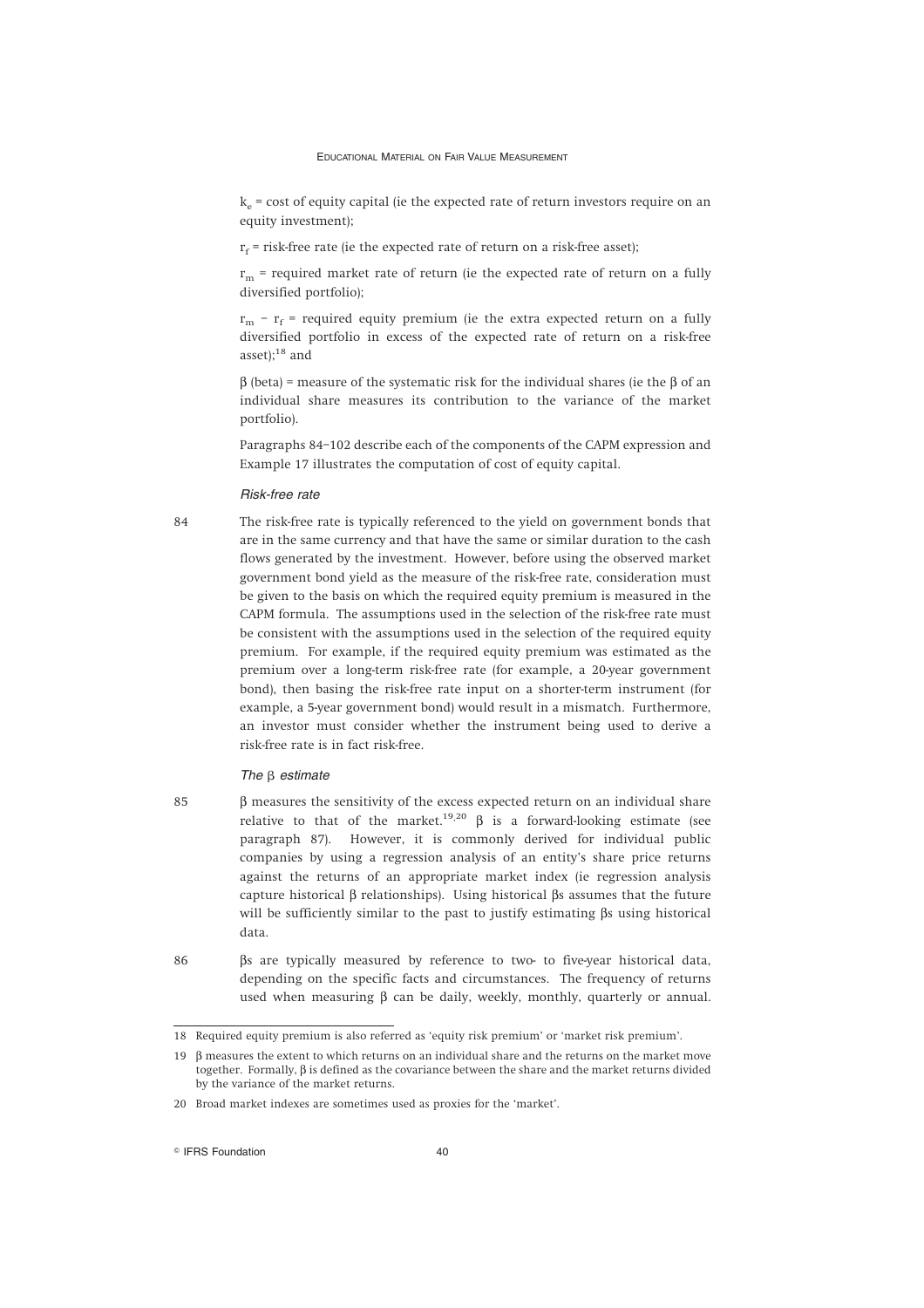Weekly or monthly returns will typically be used to balance the issues of sample size (ie having enough data points to derive a statistically significant estimate) with data quality (ie excessive frequency adds noise to the data, thereby reducing the statistical quality of the data). For example, weekly returns are typically used when estimating βs by reference to two-year historical data and monthly returns are typically used when estimating βs by reference to five-year historical data. The time frame selection for which an investor will estimate β will depend on the facts and circumstances. For example, in volatile markets, an investor might consider that it is appropriate to favour a five-year β instead of referring to a shorter time frame to avoid the potential distortion caused by short-term volatility.

- 87 Because β is a forward-looking estimate, an investor might consider using forward-looking approaches to estimate β such as, for example, extracting information from prices on equity and index options. While forward-looking estimates have more predictive value because they are based on factors in addition to historical price behaviour, their preparation would require the use of more sophisticated techniques and the use of judgement in the consideration of all facts and circumstances.
- 88 When estimating the β of a private company, the investor will need to derive a proxy β that is based on comparable public company peers' βs that have an optimal long-term capital structure similar to that of the investee. An investor might estimate the βs of the comparable public company peers applying regression analysis techniques (see paragraphs 85 and 86), optimally against the same index used as a market proxy. If the investor is not estimating the βs itself, the βs for the comparable public company peers should come from the same source to ensure they have been derived using internally consistent variables.
- 89 When comparable public company peers' optimal long-term capital structures differ from that of the investee, the estimates of applicable βs for the investee must be adjusted. The objective of that adjustment is to remove the effect that leverage has on the estimated equity βs of the comparable public company peers (ie financial leverage increases the systematic risk of equity; see paragraph 92). Such an adjustment is performed by the following steps:
	- (a) Estimate unlevered βs for the comparable public company peers. An unlevered β is the β that an entity would have if it had no debt.
	- (b) Decide where the investee's risk would fall on an unlevered basis relative to that of the comparable public company peers, assuming that all of them had 100 per cent equity capital structures.
	- (c) Relever the β for the investee on the basis of its long-term target or optimal capital structure. The relationship between the unlevered ( $β$ <sub>U</sub>) and levered beta  $(\beta_{\tau},$  the  $\beta$  reflecting the investee's capital structure that includes debt) can be expressed as follows: $21$

<sup>21</sup> This expression is known as the 'Hamada' equation, named after Robert S. Hamada. One of the limitations of this approach is, however, its assumption that debt capital bears no risk from the variability of an entity's operating cash flows.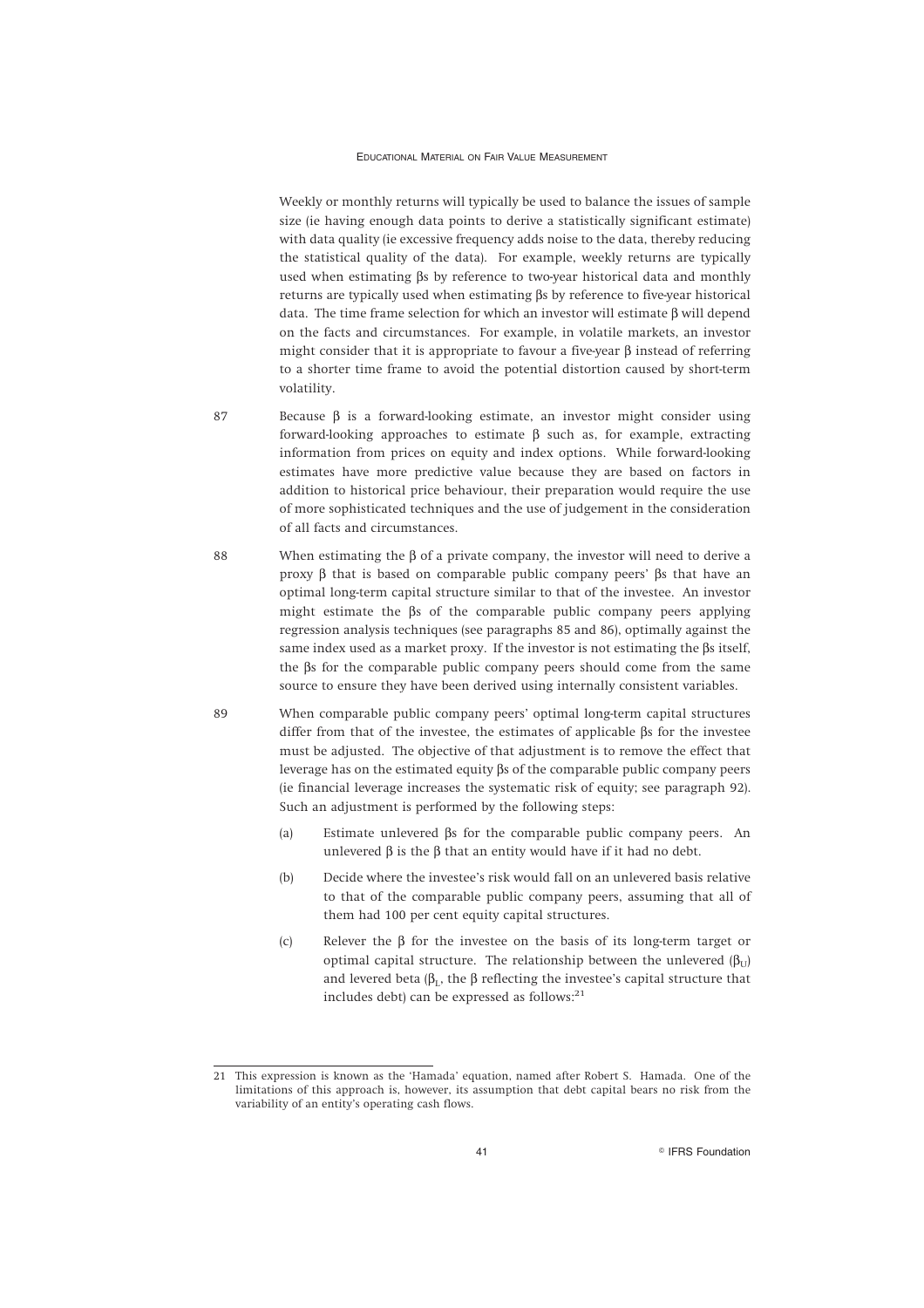$$
\displaystyle \beta_U{=}\, \frac{\beta_L}{\left(1+\left(1-t\right)\,x\,\frac{W_d}{W_e}\,\right)}
$$

In the expression above,  $W_d$  and  $W_e$  have the following meaning:

 $W_d$  = percentage of debt capital in the capital structure, or  $D/(D + E)$ 

 $W_e$  = percentage of equity capital in the capital structure, or  $E/(D + E)$ 

90 Example 13 illustrates the process for estimating an investee's  $\beta$  using the  $\beta$ s of comparable public company peers.<sup>22</sup>

# **Example 13—Computing an investee's** b

An investor estimates  $\beta$  for its investee, Entity P, a private company, by reference to levered βs of comparable public company peers computed over a two-year historical period. The resulting β will be used in computing Entity P's cost of equity capital. Market participants' expectations of Entity P's effective income tax rate are 30 per cent.

The investor next unlevers the βs for each of the comparable public company peers using the following formula:

$$
\displaystyle \beta_U \!=\! \frac{\beta_L}{\left(1+\left(1-t\right) \times \! \frac{W_d}{W_e}\right)}
$$

The investor believes that the riskiness of Entity P is approximately equal to the average of the comparable public company peers and, as a result, it concludes that the average of the unlevered βs of all the comparable public company peers, which is 0.90, is an appropriate estimate of the unlevered β for Entity P.

The investor then relevers the  $\beta$  (ie adjusts the unlevered  $\beta$  to a levered  $\beta$ ) for Entity P, using Entity P's tax rate and its long-term optimal capital structure. The investor concludes that the average capital structure of the industry to which Entity P belongs (60 per cent debt, 40 per cent equity) reflects the long-term optimal capital structure of Entity P. The investor uses that capital structure to relever the investee's unlevered β using the following formula:

 $B_1 = B_{11} \times [1 + (1 - t) \times (W_d / W_e)] = 0.90 \times [1 + (1 - 0.3) \times (0.60 / 0.40)] = 1.85$ 

The investor concludes that 1.85 is an appropriate estimate of the investee's β for the purposes of computing Entity P's cost of equity capital.

<sup>91</sup> For the market index as a whole, the average β, by definition, is 1.0. If a share tends to have a positive excess return greater than that of the market when the market return is greater than the risk-free return, and a more negative excess

<sup>22</sup> The formulas used in this example are correct only if one assumes constant debt.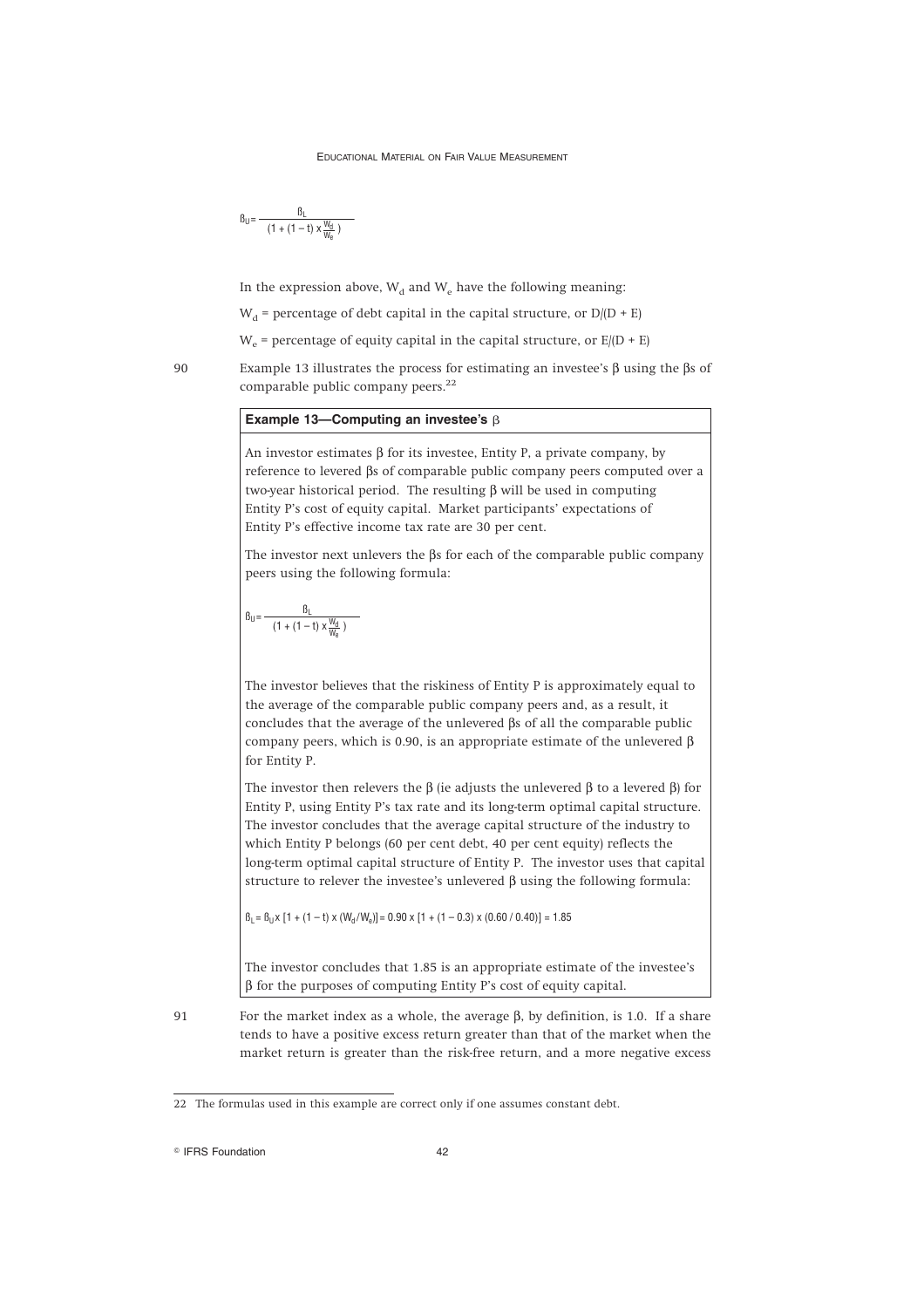return than that of the market when the market return is less than the risk-free rate, then the β for the share is greater than 1.0. For example, a share with a β of 2.0 tends to rise twice as much as the market in a rising market and fall twice as much in a falling market. If the difference between the share's return and the risk-free rate tends to be less than the difference between the market return and the risk-free return, then the β for the share is less than 1.0. For example, a share with a  $\beta$  of 0.5 tends to rise half as much as the market in a rising market and fall half as much in a falling market.

92 Equity βs increase as both operating risk and financial risk increase. In other words, all else being equal, entities whose businesses have higher operating risk and whose capital structure has more debt will have higher βs.

# *Required equity premium*

- 93 The required equity premium is a measure of the long-term incremental return of a diversified portfolio (the market) over the expected risk-free rate required by an investor. The required equity premium is a forward-looking estimate and, as a result, it is not directly observable.
- 94 Various studies of required equity premiums based on historical data are available for developed markets and those studies give a range of results depending on the geographical market, the exact period of the data included in the study and the method of calculation. Many investors consider those equity premiums to be a suitable starting point for estimating the required equity premium. However, even though historical data might be a valid starting point, there is no certainty that average rates from past decades are necessarily predictive of long-term expected returns. In addition, data on historical required equity premiums might not be available for emerging economies. Even if such data were available, the share returns might be highly volatile and, therefore, not necessarily a good proxy for what investors would expect in the future. Consequently, if historical required equity premiums are computed for those markets, they may be of little use because of the large standard errors in the estimates. In such cases it might therefore be appropriate to build required equity premiums for emerging markets from required equity premiums in developed markets, taking into account country risk spreads and identifying estimates used by valuation specialists in those emerging markets. This can be expressed as follows:

 $(r_m - r_t)_{\text{Emerning country}} = (r_m - r_t)_{\text{Devploned country}} +$  Country Equity Risk Premium

95 There are various approaches to estimating the country equity *risk premium* (CERP).<sup>23</sup> The following are some examples of commonly used methods, but they are not the only ones. A possible method to estimate a country's equity risk premium is to use the rating assigned by a ratings agency to a country's national debt. This method is known as 'country bond default spread' or 'sovereign

<sup>23</sup> The formulas to estimate CERP in this chapter use the term 'emerging country', however, these formulas would also be applicable to any country considered to exhibit credit risk, regardless of whether it is an emerging country.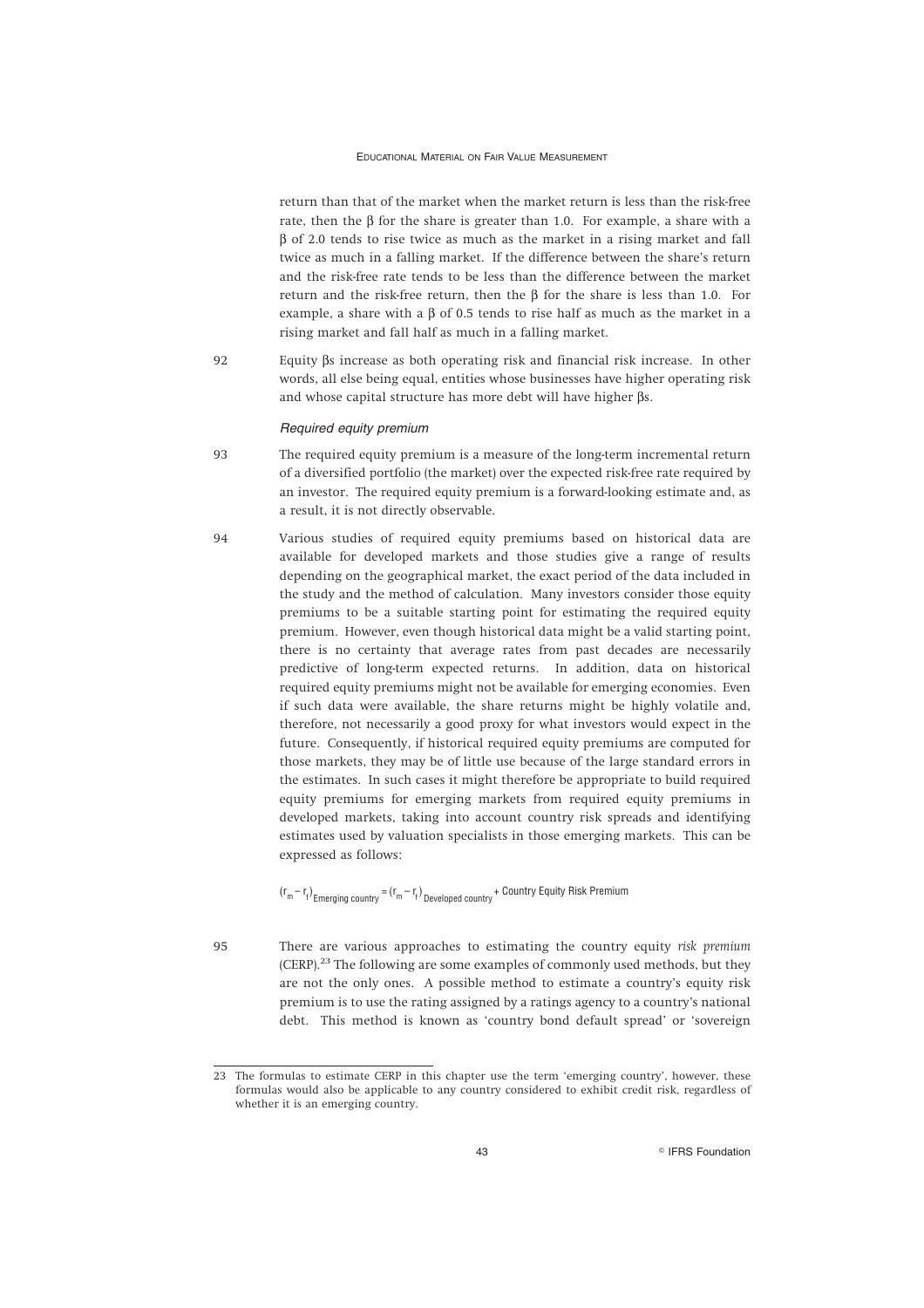spread' model. Even though these ratings measure default risk on national debt instruments rather than equity risk, nevertheless because they are affected by many of the factors that drive equity risk (for example, the stability of a country's currency, its budget and trade balances), they can be used to estimate default spreads that investors demand over a risk-free rate. In order to apply this method:

- (a) the national debt instruments of the two countries (ie the emerging country and the developed country) are denominated in the same currency to avoid inflationary mismatches; and
- (b) the national debt instruments of the two countries have similar maturities to avoid mismatches associated with different yield curves.

96 One of the shortcomings of this method is that it assumes the same country equity risk premium for every entity in a specific emerging country, even though different entities might have different exposures to country risk (for example, an emerging country entity with most of its revenues in developed markets and with only about ten per cent of its revenues in the emerging market country where it is incorporated would be exposed to country risk to a much lower extent than another entity whose business takes only place in that emerging market country). Example 14 illustrates this approach.

# **Example 14—'Country bond default spread' or 'sovereign spread' model**

Country C1 is an emerging country whose debt was rated Ba1/BB+ in December 20X3 (ie the measurement date). Country C2 is a developed country. Country C1's ten-year government bond denominated in the currency of Country C2 was priced to yield 6.30 per cent, which was 2.50 per cent more than the risk-free interest rate (3.80 per cent) on a ten-year Country C2 government bond at the measurement date. The required equity premium in Country C2 is 4.50 per cent.

As a result the required equity premium for Country C1, denominated in the currency of Country C2, is estimated to be seven per cent at the measurement date (4.50% + 2.50% = 7.00%).

97 Another commonly used method of estimating the country equity risk premium is to consider the volatility of equities in a specific market (for example, an emerging market country) relative to another (for example, a developed market country). This approach relies on the assumption that the required equity premiums of each market should reflect the differences in equity risk in the markets of each country. A conventional measure of equity risk is the standard deviation (SD) of share returns, with higher standard deviations generally being associated with more risk. This approach is commonly expressed as follows:

$$
Relative Standard Deviation \nEnergy 
$$
= \frac{\text{SD} \text{Energy} }{\text{SD} \text{B}} = \frac{\text{S}}{\text{S}} = \frac{\text{S}}{\text{S}} = \frac{\text{S}}{\text{S}} = \frac{\text{S}}{\text{S}} = \frac{\text{S}}{\text{S}} = \frac{\text{S}}{\text{S}} = \frac{\text{S}}{\text{S}} = \frac{\text{S}}{\text{S}} = \frac{\text{S}}{\text{S}} = \frac{\text{S}}{\text{S}} = \frac{\text{S}}{\text{S}} = \frac{\text{S}}{\text{S}} = \frac{\text{S}}{\text{S}} = \frac{\text{S}}{\text{S}} = \frac{\text{S}}{\text{S}} = \frac{\text{S}}{\text{S}} = \frac{\text{S}}{\text{S}} = \frac{\text{S}}{\text{S}} = \frac{\text{S}}{\text{S}} = \frac{\text{S}}{\text{S}} = \frac{\text{S}}{\text{S}} = \frac{\text{S}}{\text{S}} = \frac{\text{S}}{\text{S}} = \frac{\text{S}}{\text{S}} = \frac{\text{S}}{\text{S}} = \frac{\text{S}}{\text{S}} = \frac{\text{S}}{\text{S}} = \frac{\text{S}}{\text{S}} = \frac{\text{S}}{\text{S}} = \frac{\text{S}}{\text{S}} = \frac{\text{S}}{\text{S}} = \frac{\text{S}}{\text{S}} = \frac{\text{S}}{\text{S}} = \frac{\text{S}}{\text{S}} = \frac{\text{S}}{\text{S}} = \frac{\text{S}}{\text{S}} = \frac{\text{S}}{\text{S}} = \frac{\text{S}}{\text{S}} = \frac{\text{S}}{\text{S}} = \frac{\text{S}}{\text{S}} = \frac{\text{S}}{\text{S}} = \frac{\text{S}}{\text{S}} = \frac{\text{S}}{\text{S}} = \frac{\text{S}}{\text{S}} = \frac{\text{S}}{\text{S}} = \frac{\text{S}}{\text{S}} = \frac{\text{S}}{\text{S}} = \frac{\text{S}}{\text{S}} = \frac{\text{S}}{\text{S}} = \frac{\text{S}}{\text{S}} = \frac{\text{S}}{\text{S}} = \frac{\text{S}}{\text{S}} = \frac{\text{S}}{\text{S}} = \frac{\text{S}}{\text{S}} = \frac{\text{S}}{\text{S}} = \frac{\text
$$
$$

The standard deviation of the returns of both equity markets in the expression above is measured in the currency of the developed market.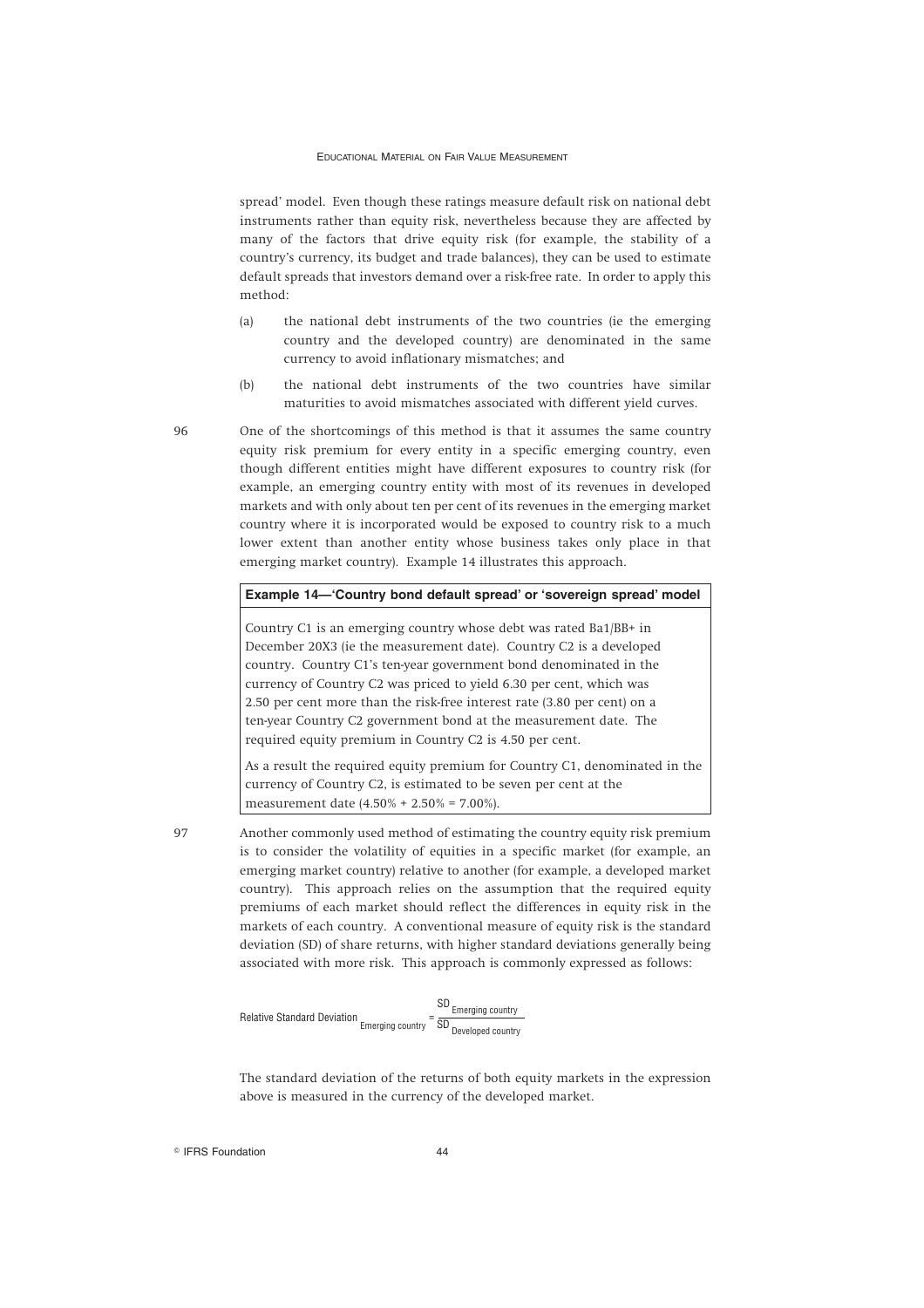98 The emerging market country's relative standard deviation (RSD), when multiplied by the developed market country's required equity premium, is an estimate of the total required equity premium for that emerging market country, denominated in the currency of the developed market country:

$$
(r_m - r_f)
$$
  
Emerging country =  $(r_m - r_f)$   
Developed country × RSD

99 The shortcomings of this approach are related to comparing standard deviations of markets with widely different market structures and liquidity. This approach could potentially understate the required equity premium in countries with illiquid equity markets (ie countries might have low standard deviations for their equity markets simply because the markets are illiquid). Example 15 illustrates this approach.

# **Example 15—Relative standard deviation**

This example uses Countries C1 and C2 from Example 14. Country C2's required equity premium is 4.50 per cent. The annualised standard deviation in Country C2's equity index between 20X1 and 20X3, using weekly returns, was 15.50 per cent. The standard deviation in Country C1's equity index over the same period was 27.50 per cent. Using these values, the estimate of a total required equity premium for Country C1 in December 20X3 (ie the measurement date) would be as follows:

$$
(r_m - r_t)_{\text{Country C1}} = (r_m - r_t)_{\text{Country C2}} \times \text{RSD}_{\text{Country C1}} = (r_m - r_t)_{\text{Country C2}} \times \frac{\text{SD}_{\text{Country C1}}}{\text{SD}_{\text{Country C2}}} \times \frac{\text{SD}_{\text{Country C2}}}{\text{VD}_{\text{Country C2}}} \times \frac{\text{SD}_{\text{Country C1}}}{\text{VD}_{\text{Country C2}}} \times \frac{\text{SD}_{\text{Country C2}}}{\text{VD}_{\text{Country C2}}} \times \frac{\text{SD}_{\text{Country C1}}}{\text{VD}_{\text{Country C2}}} \times \frac{\text{SD}_{\text{Country C2}}}{\text{VD}_{\text{Country C2}}} \times \frac{\text{SD}_{\text{Country C2}}}{\text{VD}_{\text{Country C2}}} \times \frac{\text{SD}_{\text{Country C2}}}{\text{VD}_{\text{Country C2}}} \times \frac{\text{SD}_{\text{Country C2}}}{\text{VD}_{\text{Country C2}}} \times \frac{\text{SD}_{\text{Country C2}}}{\text{VD}_{\text{Country C2}}} \times \frac{\text{SD}_{\text{Country C2}}}{\text{VD}_{\text{Country C2}}} \times \frac{\text{SD}_{\text{Country C2}}}{\text{VD}_{\text{Country C2}}} \times \frac{\text{SD}_{\text{Country C2}}}{\text{VD}_{\text{Country C2}}} \times \frac{\text{SD}_{\text{Country C2}}}{\text{VD}_{\text{Country C2}}} \times \frac{\text{SD}_{\text{Country C2}}}{\text{VD}_{\text{Country C2}}} \times \frac{\text{SD}_{\text{Country C2}}}{\text{VD}_{\text{Country C2}}} \times \frac{\text{SD}_{\text{Country C2}}}{\text{VD}_{\text{Country C2}}} \times \frac{\text{SD}_{\text{Country C2}}}{\text{VD}_{\text{Country C2}}} \times \frac{\text{SD}_{\text{Country C2}}}{\text{VD}_{\text{Country C2}}} \times \frac{\text{SD}_{\text{Country C2}}}{\text{VD}_{\text{Country C2}}} \times \frac{\text{SD}_{\text{Country C2}}}{\text{VD}_{\text{Country C2}}} \times \frac{\text{SD}_{\text{Country C2}}}{\text{VD}_{\text{Corr}} \times \frac{\text{SD}_{\text{Country C2}}}{\text{VD}_{\text{Corr}} \times \frac{\text{SD}_{\text{Country C2}}}{\text{VD}_{\text{Corr}} \times \frac{\
$$

The country equity risk premium (CERP) for Country C1, using this approach, can be estimated as follows:

 $(r_m - r_f)$ <sub>Country C1</sub> =  $(r_m - r_f)$ <sub>Country C2</sub> + CERP<sub>Country C1</sub> 7.98% = 4.50% + CERP Country C1  $CERP$ Country C1 = 7.98% – 4.50% = 3.48%

100 Another approach, although less commonly used, would be to estimate the country equity risk premium by considering default spreads (DS) plus relative standard deviations (SD). If a country has a sovereign rating, the spread based on the rating can be used as the default spread for the country (ie the country default spreads only measure the premium for default risk on debt instruments). Intuitively, the country equity risk premium would be expected to be larger than the country default risk spread. In order to factor this, this approach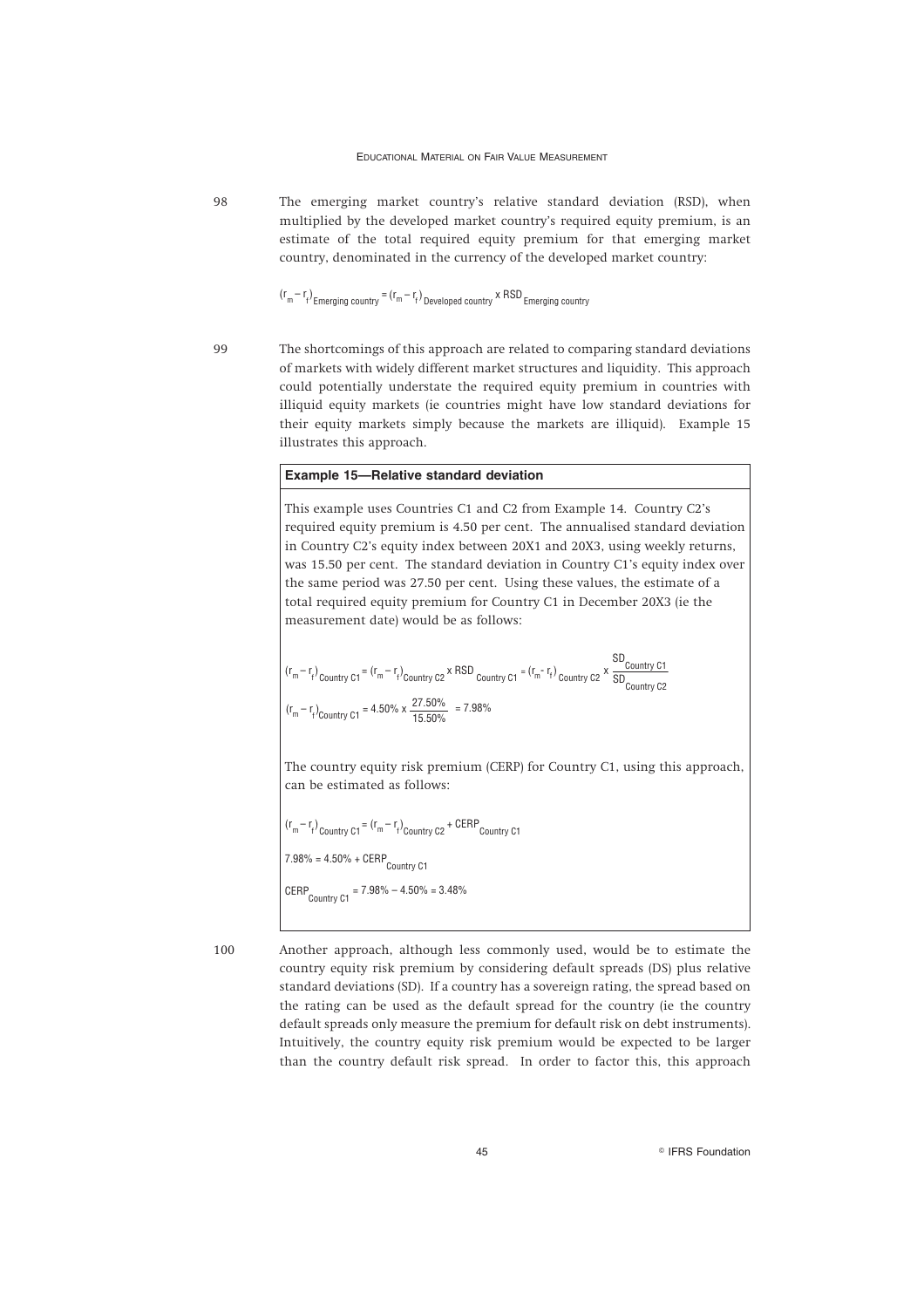considers the volatility of the equity market in a country relative to the volatility of the sovereign bond used to estimate the spread. This can be expressed as follows:

$$
CERP_{\text{Emerging country}} = DS_{\text{Emerging country}} \times \frac{SD_{\text{Emerging country's equity}}}{SD_{\text{Emerging country's bond}}}
$$

101 Example 16 illustrates this approach.

### **Example 16—Default spreads plus relative standard deviations**

This example uses data from Countries C1 and C2 (see Examples 14 and 15). The default spread on Country C1's bond denominated in the currency of Country C2 in December 20X3 (ie the measurement date) was 2.50 per cent, and the annualised standard deviation in Country C1's equity index over the previous year was 27.50 per cent. Using two years of weekly returns, the annualised standard deviation in Country C1's ten-year bond denominated in the currency of Country C2 was 13.55 per cent. The resulting country equity risk premium for Country C1 at the measurement date is as follows:

$$
CERP_{Country C1} = DS_{Country C1} \times \frac{SD_{Country C1's equity}}{SD_{Country C1's bond}}
$$
  
 
$$
CERP_{Country C1} = 2.50\% \times \frac{27.50\%}{13.55\%} = 5.07\%
$$

The total required equity premium for Country C1 at the measurement date would be as follows:

 $(r_m - r_t)$  Country C1 =  $(r_m - r_t)$  Country C2 + CERP Country C1

 $(r_m - r_f)$ <sub>Country C1</sub> = 4.50% + 5.07% = 9.57%

# *Adjusting the cost of equity capital*

102 The fundamental assumption of the CAPM is that the required premium on a security (for example, an equity instrument) over a risk-free return is a function of that instrument's systematic risk.<sup>24</sup> One of the criticisms of CAPM is that  $\beta$ does not fully describe expected returns. A 'modified CAPM' allows incremental risk factors that would be considered by market participants to be included as another element of the cost of equity capital. Examples of risks that might be added as an adjustment to the cost of equity capital are as follows:

<sup>24</sup> The CAPM has often been criticised because of the simplified assumptions on which it is based, but it has a widespread acceptance as at least a starting point for thinking about the risk-return relationship.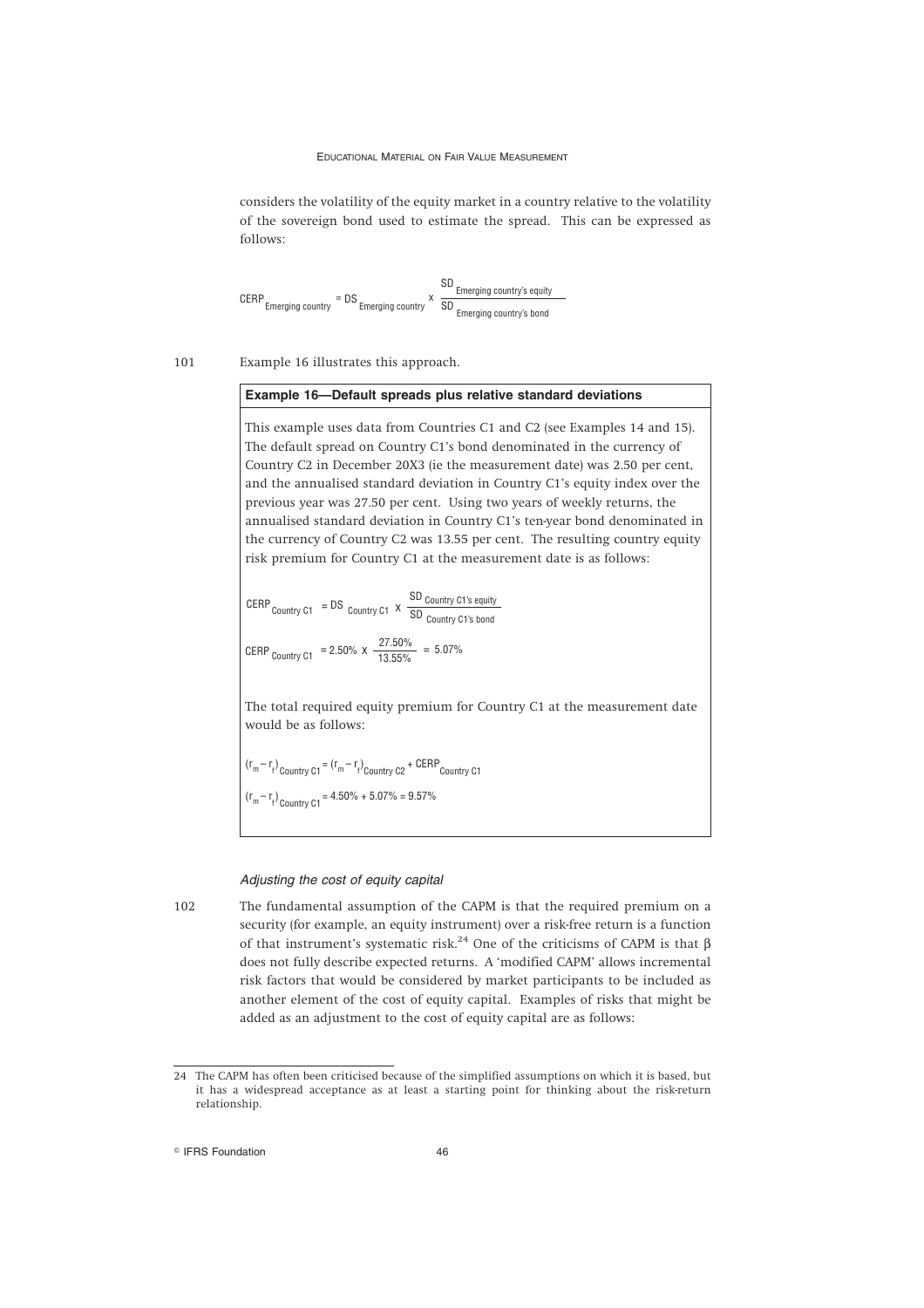- Size: an adjustment for the smaller size of an investee relative to the overall market, which would be taken into account by adding an increment to the cost of equity capital. The additional premium takes into account that smaller businesses are potentially riskier than larger organisations and hence investors might require higher returns. Size premiums are generally based on long-term information for major exchange markets on returns that are stratified by a measure of company size.
- Other risks: in some circumstances, the cost of equity capital is adjusted to reflect risks inherent in the cash flows (see paragraph 72) or features of the equity instruments such as the lack of liquidity (see paragraphs 64–67). Although this chapter does not prescribe the use of specific methodologies for making such adjustments, in some circumstances, direct adjustments to the cost of equity capital are perceived as being less transparent.

### *Computing the cost of equity capital*

103 Example 17 illustrates the computation of the cost of equity capital.

# **Example 17—Computing the cost of equity capital**

An investor needs to estimate the cost of equity capital to use in a discounted cash flow model for measuring the fair value of an equity interest in a private company, Entity Q, in December 20X5 (ie the measurement date). Entity Q operates in the transport sector within Country D1. The investor estimates that the elements of the cost of equity capital are as follows:

# *Risk-free rate (rf )*

The investor derives the  $r_f$  by referencing to the *yield to maturity* (*YTM*) of a 20-year government bond denominated in the local currency of Country D1 as at the measurement date. For this example, the rate was found to be four per cent.

*Required equity premium (rm – rf* )

The investor considered various studies of required equity premiums in Country D1 using historical data. After considering the period of data included in the studies, the different methods of calculation and current market conditions, the investor concludes that the required market rate of return  $(r_m)$  is 11 per cent and that, as a result, the required equity premium  $(r<sub>m</sub> - r<sub>f</sub>)$  is seven per cent (11% – 4% = 7%).

### The **B** estimate

The investor considered the average of levered βs of comparable public company peers, computed over a five-year historical period, and adjusted its estimate to remove the effect of different levels of leverage between the investee and the comparable public company peers. Using that information, the equity β derived for the investee using market participants' expectations of the investee's long-term optimal capital structure of Entity Q is 1.05.

*continued...*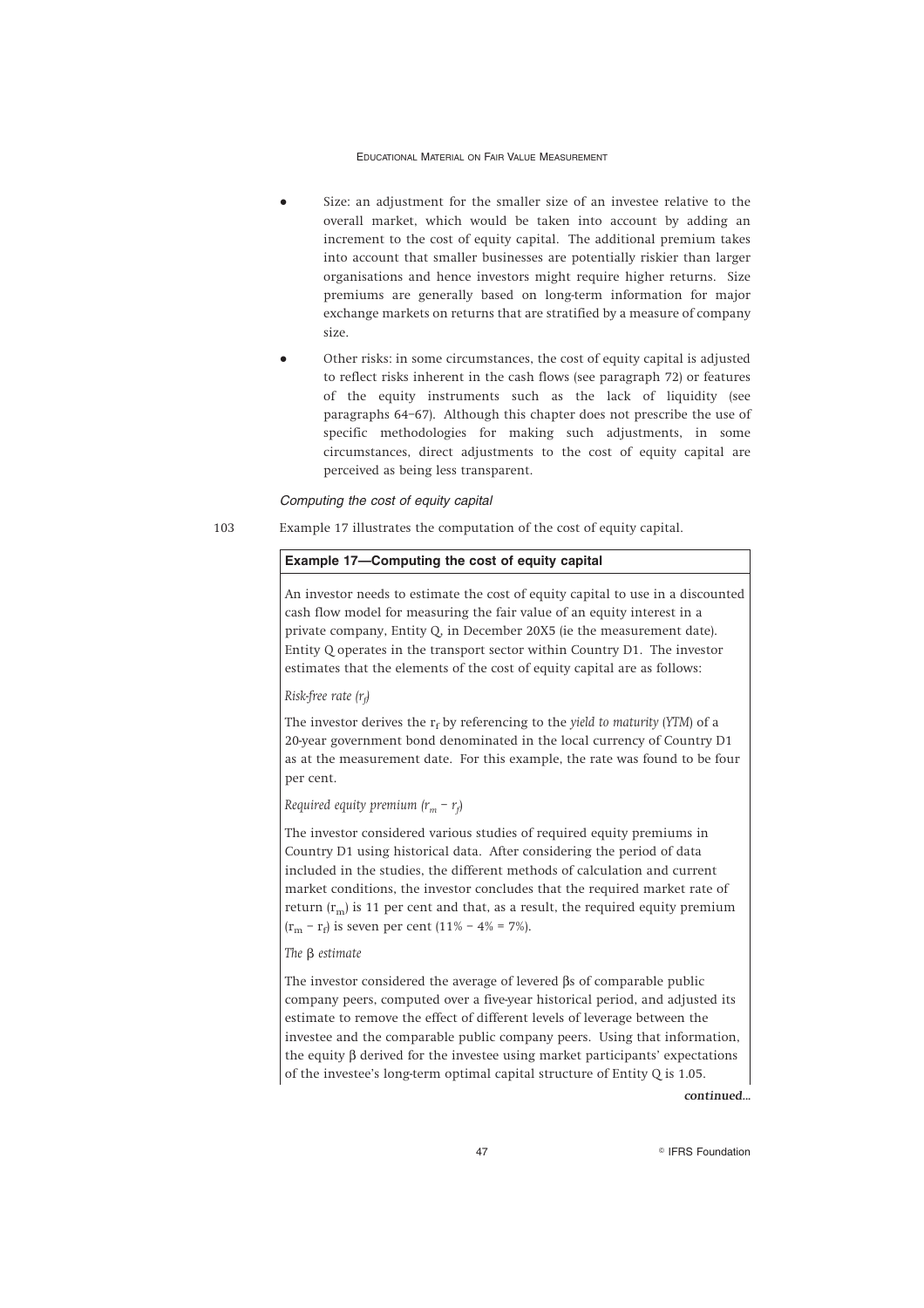### *...continued*

# **Example 17—Computing the cost of equity capital**

# *Size risk (sr)*

The investor considered that Entity Q carried additional risk that might not be reflected in the  $\beta$  as a result of having a smaller size relative to companies across the overall market. On the basis of various studies referring to data from other countries and considering the required adjustment within the context of Country D1, the investor concludes that Entity Q's smaller size would warrant a three per cent premium. The investor determined that no further adjustments to the cost of equity capital were necessary.

# *Cost of equity capital (ke)*

The investor therefore estimated the cost of equity capital for Entity Q to be:

 $k_{0} = r_{i} + (r_{m} - r_{i}) \times B + sr = 4\% + (11\% - 4\%) \times 1.05 + 3\% = 14.35\%$ 

# **Cost of debt capital**

104 There are a number of approaches for estimating the cost of debt capital  $(k_d)$ . Some of the more commonly used approaches are described below. Regardless of the approach used, an investor's estimate of the cost of debt capital for an investee must be consistent with market participants' expectations of the investee's long-term optimal capital structure (see paragraph 81).

### *Cost of debt capital estimated based on recent borrowings*

- 105 The cost of debt capital of an investee can be estimated using the long-term rates that are incurred at the measurement date for recent borrowings, rather than on the rates negotiated historically in the debt market for existing borrowings, if the investee's actual capital structure is aligned to market participants' expectations of the investee's long-term optimal capital structure. The determination of appropriate rates could therefore include consideration of the investee's incremental borrowing rate. Possible sources of information include:
	- (a) the cost of debt incurred currently by the investee, taking into account any need to refinance, if the investee's actual capital structure is aligned to market participants' expectations of the investee's long-term optimal capital structure; and
	- (b) the current market cost of borrowing incurred by comparable company peers that have a similar creditworthiness to the investee.

106 Example 18 illustrates this approach.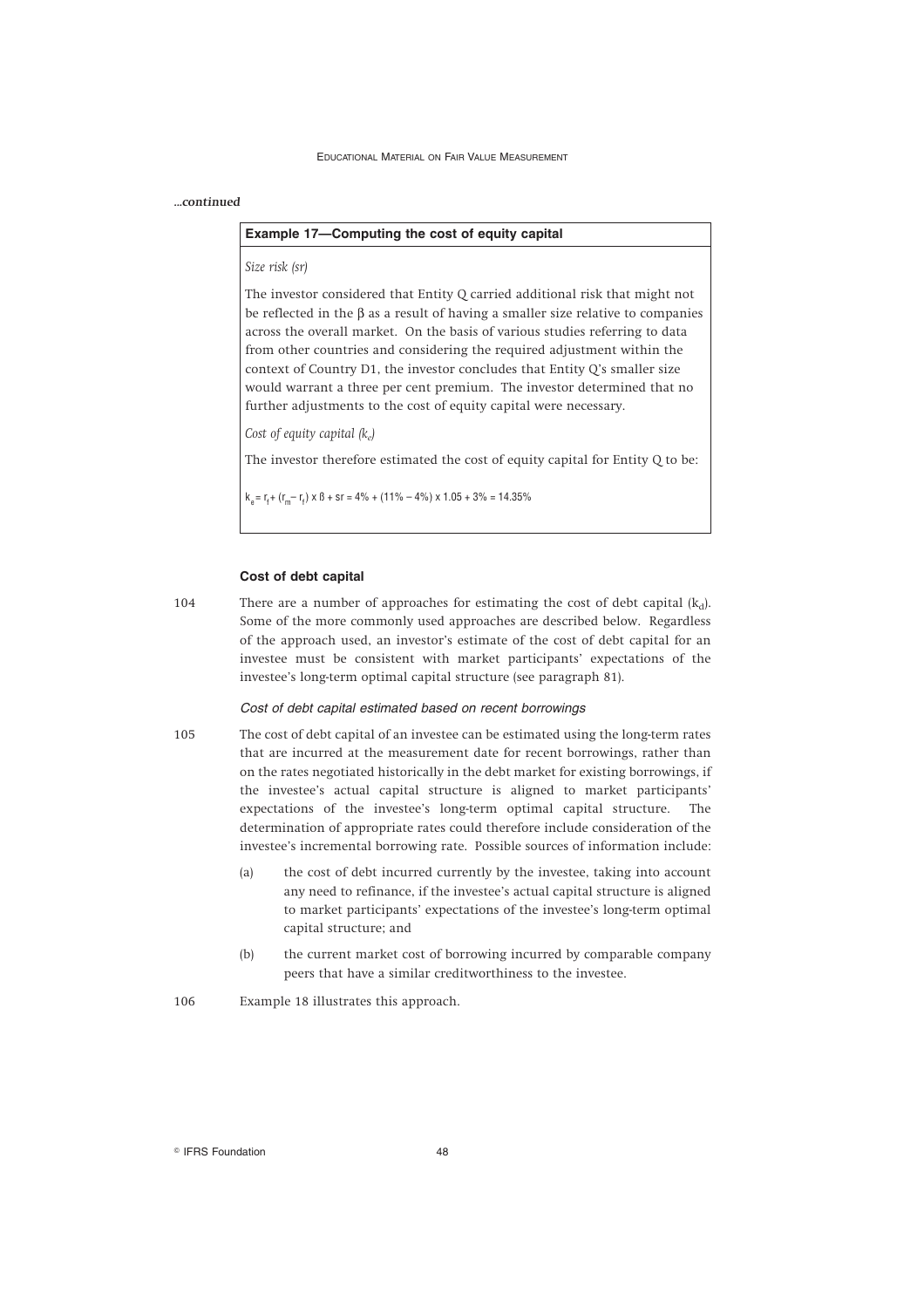# **Example 18—Cost of debt capital estimated based on recent borrowings**

This example illustrates the computation of cost of debt capital  $(k_d)$  for Entity Q in Example 17. It assumes that Entity Q's actual capital structure is aligned to market participants' expectations of Entity Q's long-term optimal capital structure. Entities with creditworthiness that is similar to that of Entity Q have recently raised new financing through the issue of long-term bonds in the public market. The bonds trade at an average six per cent yield to maturity at the measurement date (appropriately adjusted to reflect issue costs).

The trading yield of six per cent is considered to be an appropriate estimate of the cost of debt to Entity Q at the measurement date.

# *Cost of debt capital estimated by reference to an actual or synthetic credit rating and default spread*

- 107 This approach uses the actual credit rating of an investee, if available, or estimates the implied credit rating of an investee and adds the corresponding credit spread to the local risk-free rate to estimate the investee's cost of debt capital. However, in emerging markets and many developed markets, many investees have neither traded debt nor credit ratings from which to derive default spreads. If an investee does not have a credit rating, an investor could develop an estimated credit spread based on an analysis that might include, for example, the generation of financial ratios that are intended to evaluate the investee's credit quality relative to companies with published credit ratings. Those ratios consider leverage, industry factors and general financial strength. The rating guides produced by credit rating agencies are useful sources of information about how to determine a synthetic credit rating.
- 108 Example 19 illustrates how an investor could estimate the cost of debt capital using this approach.

**Example 19—Cost of debt capital estimated by reference to an actual or synthetic rating and default spread**

This example illustrates the computation of cost of debt capital  $(k_d)$  for Entity Q in Examples 17 and 18 but it assumes that no information is available on the yield of a recent debt instrument issued by Entity Q or on an instrument issued by entities with similar creditworthiness. The investor therefore estimates a synthetic credit rating using a *credit scoring model* and the financial measures of Entity Q. The implied default spread over the local risk-free rate corresponding to Entity Q's implied credit rating is two per cent. Consequently, the investor estimates the cost of debt to be six per cent at the measurement date, which is the sum of the risk-free rate and the default spread  $(4\% + 2\% = 6\%).$ 

109 Although the synthetic credit ratings that an investor might obtain for an investee in a jurisdiction with high inflation and high interest rates, such as for many emerging countries, might allow the investor to compute the investee's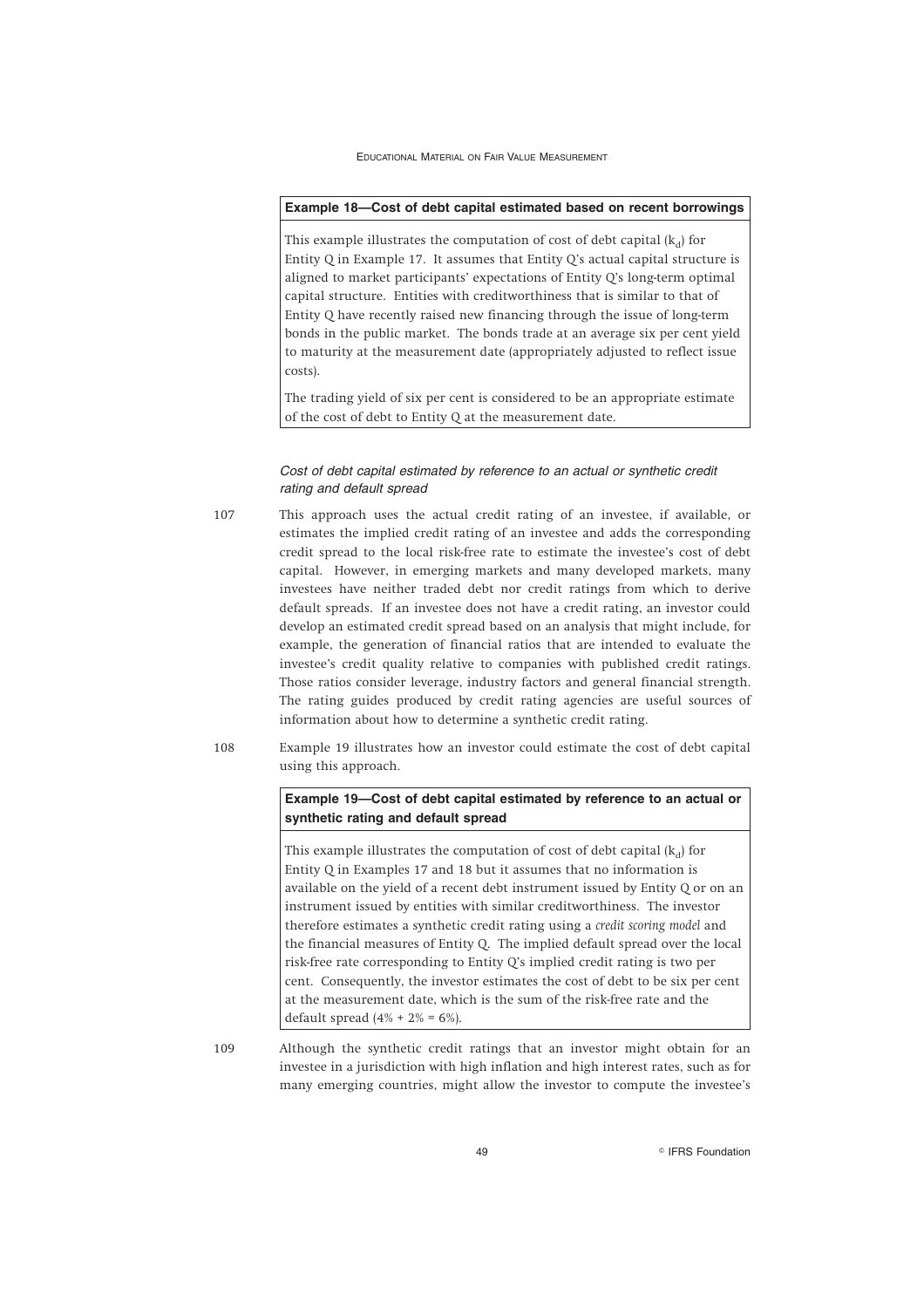default spread, that spread might not reflect the default risk of the country in which the investee operates. As a result, when an investor estimates the cost of debt for an investee operating in such an environment in the investor's country currency (ie a developed country), the investor might need to consider adding two distinct components of default spreads (DS) to the risk-free rate: one for the investee's default risk and another for the country's default risk. This can be expressed as follows:

# $k_d = r_f$  Developed country + DS Emerging country investee + DS Emerging country

110 One of the difficulties in estimating the cost of debt for an investee in an emerging country is that the default spreads for the investee might not be available. In that case, an alternative approach is to adapt the default spread of an entity in a developed country with creditworthiness that is similar to that of the investee. By doing so, an investor is making two assumptions. The first is that the price charged for the default risk should be standardised across markets, because differences could be exploited by multinational companies. The second assumption is that the default spreads, which are computed based on the developed country's corporate bonds, can be adapted to different currencies. However, if the currencies of the developed and emerging countries have very different risk-free rates, this practice might not work. For example, if the spread on a Baa2/BBB-rated corporate bond in a developed country is two per cent, it might not be appropriate for an investor to use the same (absolute) spread over an emerging country's risk-free rate to estimate the pre-tax cost of debt for a Baa2/BBB-rated investee in that emerging country, if the currencies of the developed and emerging countries have very different risk-free rates. In other words, it will be unlikely that a Baa2/BBB-rated investee in that emerging country will be able to borrow at a default spread of two per cent over the emerging country's risk-free rate of, for example, 14 per cent. The expectation is that the spread would increase as interest rates increase. A possible approach is first to estimate the cost of debt for an investee in an emerging country in the currency of the developed country, by adding the default spread of that investee in the currency of the developed country to the developed country's risk-free rate. An investor would then convert the developed country's cost of debt into the emerging country's cost of debt by bringing in the long-term expected differential inflation between the two currencies. The cost of debt for an investee in an emerging country in the currency of that emerging country can be expressed as follows:

 $k_d = (1 + k_d)$  Developed country's currency  $\bar{x} = \frac{(1 + \text{Expected Inflation})}{(1 + \text{Expected Inflation})}$   $\frac{E_{\text{merging country's currency}}}{E_{\text{Newloped country's currency}}} - 1$ 

111 Example 20 describes this approach.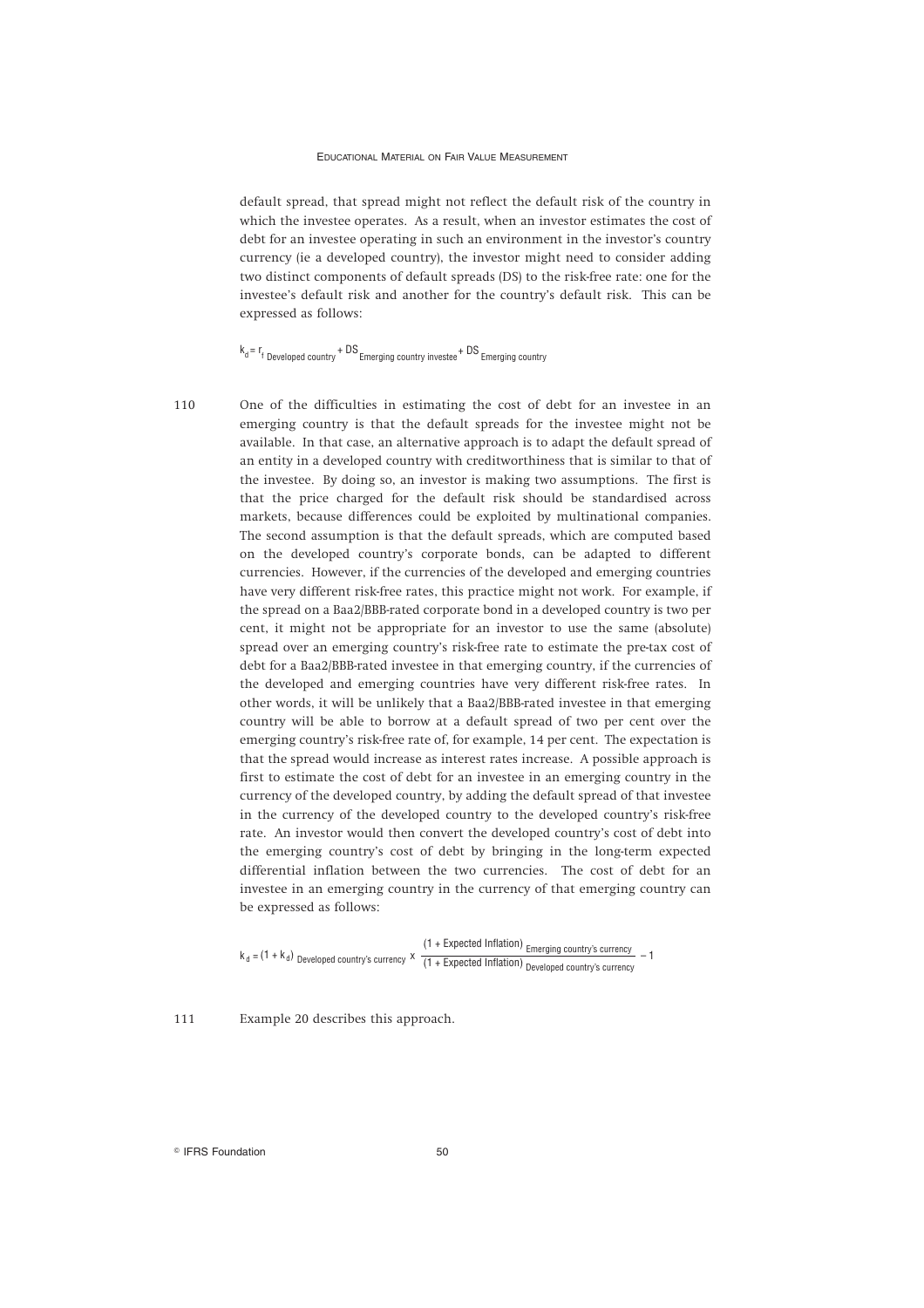**Example 20—Adapting a developed market default spread to other markets**

The cost of debt of an emerging country investee denominated in the currency of a developed country is five per cent. The expected inflation rates are three per cent in the currency of the developed country and 12 per cent in the currency of the emerging country. An investor estimates the cost of debt of the emerging country investee denominated in the currency of the emerging country as follows:

 $k_d = (1.05) \times \frac{(1.12)}{(1.03)} - 1 = 14.17\%$ (1.03)  $k_d = (1 + k_d)$  Developed country's currency  $\frac{1 + 2k_d}{1 + 2k_d} = \frac{1}{2k_d}$  Emerging country's currency  $\frac{1}{2}$  - 1  $(1 +$  Expected Inflation) Emerging country's currency  $-1$ 

# **Computing WACC**

112 Example 21 illustrates the computation of WACC using the investee's cost of equity, cost of debt and market participants' expectations of the investee's long-term optimal capital structure.

# **Example 21—Computing WACC**

This example illustrates the computation of WACC for Entity Q in Example 17. The cost of equity capital estimated in that example amounted to 14.35 per cent. Market participants' expectations of Entity Q's effective income tax rate are 25 per cent.

Entity Q's actual capital structure is aligned to market participants' expectations of Entity Q's long-term optimal capital structure. Entity Q's actual capital structure is 30 per cent debt capital and 70 per cent equity capital.

*Cost of debt capital (k<sub>d</sub>)* 

The cost of debt capital was estimated by considering the long-term rates incurred at the measurement date for recent borrowings that are issued by entities with creditworthiness that is similar to that of Entity Q. On the basis of this data, the cost of debt was estimated at six per cent (see Example 18).

Including these parameters in the WACC formula, results in:

 $WACC = D/(D + E) \times (1 - t) \times k_d + E/(D + E) \times k_e$  $WACC = 0.30 \times (1 - 0.25) \times 6\% + 0.70 \times 14.35\% = 11.40\%$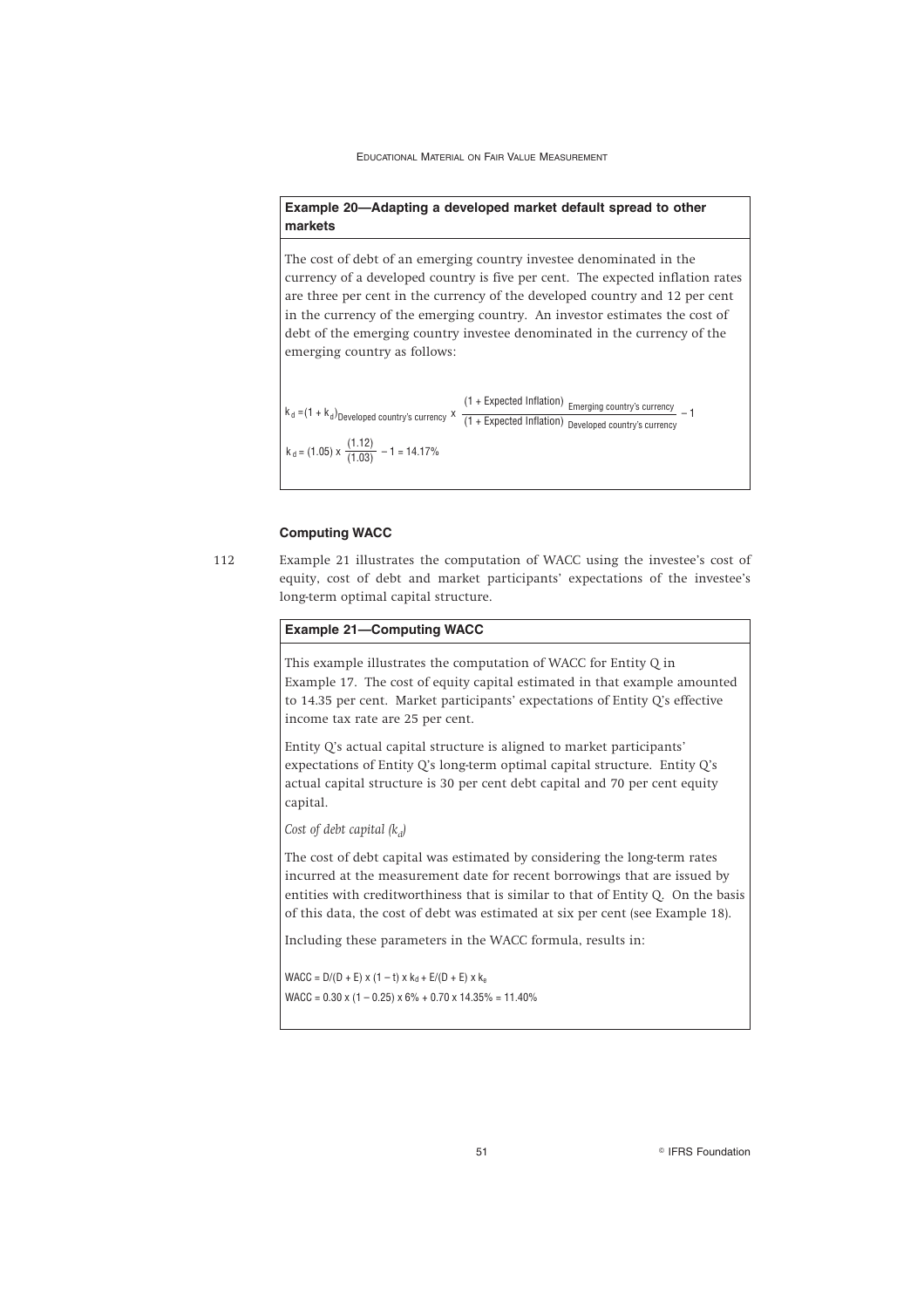# **DCF model using enterprise value**

113 Example 22 illustrates the valuation of an investee using FCFF to calculate its enterprise value to arrive at an indicated fair value of the investee's equity. The investor in this example subsequently adjusts the indicated fair value of equity for the particular features of the unquoted equity instruments that it holds to measure the fair value of those unquoted equity instruments.

# **Example 22—DCF method using enterprise value**

An investor has a five per cent non-controlling equity interest in Entity R, a private company. The investor derives Entity R's indicated fair value of equity by deducting the fair value of debt (in this case assumed to be CU240 million) from the enterprise value of CU1,121.8 million as shown in the table below. The investor has concluded that there are no relevant non-operating items that need to be adjusted from Entity R's FCFF.

Entity R's enterprise value was computed by discounting the FCFF (ie post-tax cash flows before interest expense and debt movements, using an unlevered tax rate) by an assumed WACC of 8.9 per cent. The WACC computation included the following variables: cost of equity capital of 10.9 per cent, cost of debt capital of 5.7 per cent, effective income tax rate of 30 per cent, debt to total capital ratio of 28.6 per cent and equity to total capital ratio of 71.4 per cent.

|                                                        |         |        | Year                     |        |        |           |
|--------------------------------------------------------|---------|--------|--------------------------|--------|--------|-----------|
| CU (in millions)                                       | 0       |        | $\overline{2}$           | 3      | 4      | 5         |
| FCFF <sup>(a)</sup>                                    |         | 100    | 100                      | 100    | 100    | 100       |
| Terminal value (see paragraphs 117-121) <sup>(b)</sup> |         |        |                          |        |        | 1,121.8   |
| DCF method using enterprise value (EV) less            |         |        |                          |        |        |           |
| fair value of debt                                     |         |        |                          |        |        |           |
| Discount factors <sup>(c)</sup>                        |         | 0.9182 | 0.8430                   | 0.7740 | 0.7107 | 0.6525    |
| Present value (PV) of $FCFF + PV$ of Terminal          |         |        |                          |        |        |           |
| value <sup>(d)</sup>                                   |         | 91.8   | 84.3                     | 77.4   | 71.1   | 797.2     |
| $EV = \sum PV$ of FCFF + PV of Terminal value          | 1.121.8 |        | (see paragraphs 122-124) |        |        |           |
| less fair value of debt                                | (240.0) |        |                          |        |        |           |
| Indicated fair value of equity                         | 881.8   |        |                          |        |        |           |
|                                                        |         |        |                          |        |        | continued |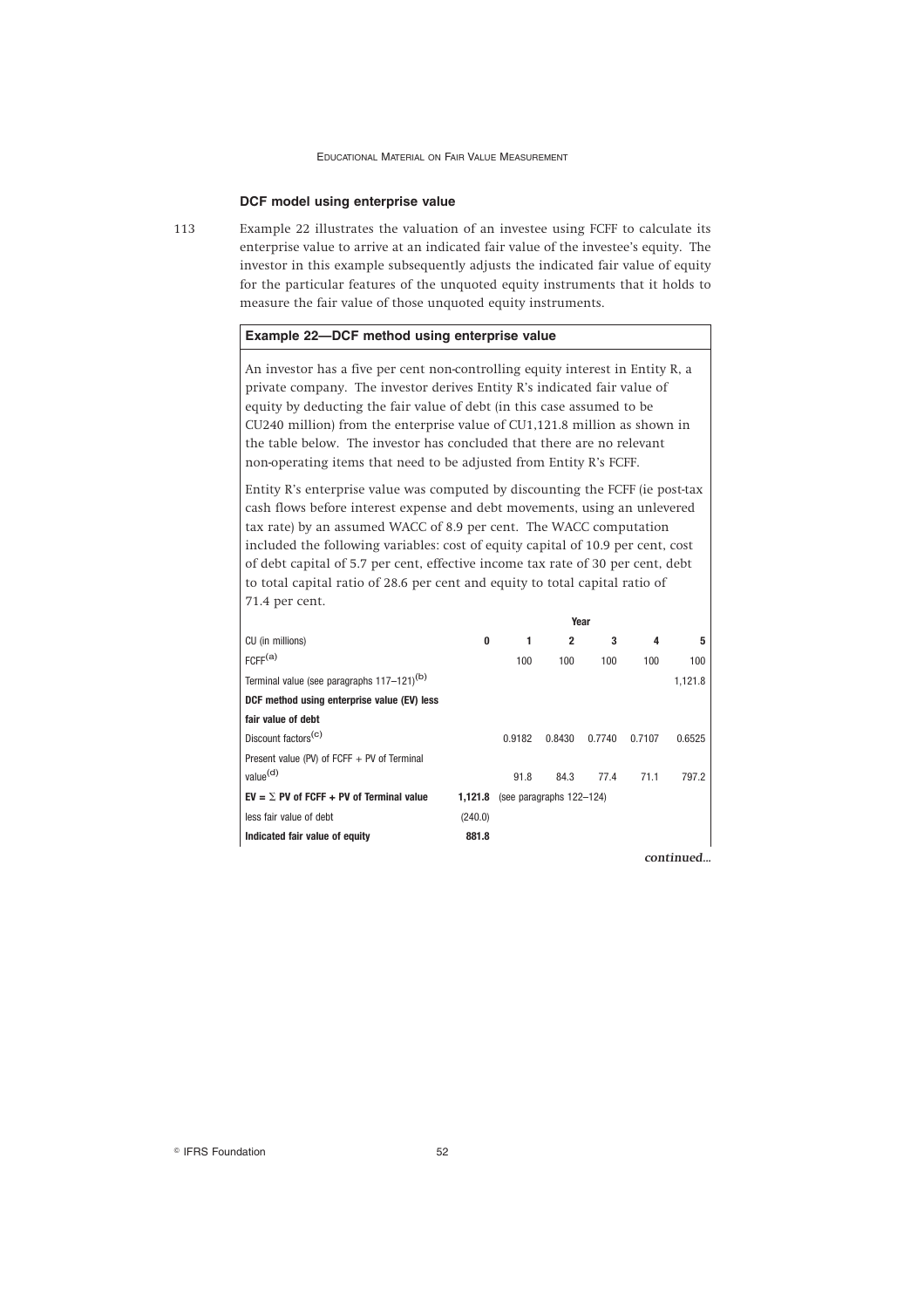# *...continued*

### **Example 22—DCF method using enterprise value**

This example assumes that all unquoted equity instruments of Entity R have the same features and give the holders the same rights. However, the investor considers that the indicated fair value of equity obtained above (CU881.8 million) must be further adjusted to consider:

- a non-controlling interest discount because the investor's interest in Entity R is a non-controlling equity interest and the investor has concluded that there is a benefit associated with control. For the purposes of this example, it has been assumed that the non-controlling interest discount is CU8.00 million;<sup>(e)</sup> and
- a discount for the lack of liquidity, because the investor's interest in Entity R is unquoted. For the purposes of this example, it has been assumed that the discount for the lack of liquidity amounts to CU4.09 million. $(e)$

As a result, the investor concludes that CU32 million is the price that is most representative of the fair value of its five per cent non-controlling equity interest in Entity R at the measurement date, as shown below:

|                                     | CU            |
|-------------------------------------|---------------|
|                                     | (in millions) |
| Indicated fair value of equity x 5% |               |
| (ie CU881.8 x 5%)                   | 44.09         |
| Non-controlling interest discount   | (8.00)        |
| Discount for the lack of liquidity  | (4.09)        |
| Fair value of five per cent         |               |
| non-controllina eauitv interest     | 32.00         |

- (a) FCFF represent cash flows before interest expense and debt movements. The tax charge has been computed considering no deduction for interest expense.
- (b) The terminal value has been computed assuming the yearly cash flows amounting to CU100 million would grow in perpetuity at a rate of zero (ie assuming that the impact of inflation on future cash flows is expected to be offset by market shrinkage).
- (c) The discount factors have been computed using the formula:  $1/(1 + WACC)^{\wedge}$  year. This formula, however, implies that the cash flows are expected to be received at the end of each period. Sometimes it might be more appropriate to assume that cash flows are received more or less evenly throughout the year (mid-year discounting convention). Using the mid-year discounting convention, the discount factor for year 'n' would have been computed as follows:  $1/(1 + WACC)$   $\wedge$  (n - 0.5). (d) The present value amounts have been computed by multiplying the FCFF and
- terminal value by the corresponding discount factors.
- (e) The process shown above is not the only possible method that an investor could apply to measure the fair value of its non-controlling equity interest. As a result, the adjustments above should not be considered to be a comprehensive list of all applicable adjustments. The necessary adjustments will depend on the specific facts and circumstances. In addition, the amounts of the adjustments above are not supported by detailed calculations. They have been included for illustrative purposes only.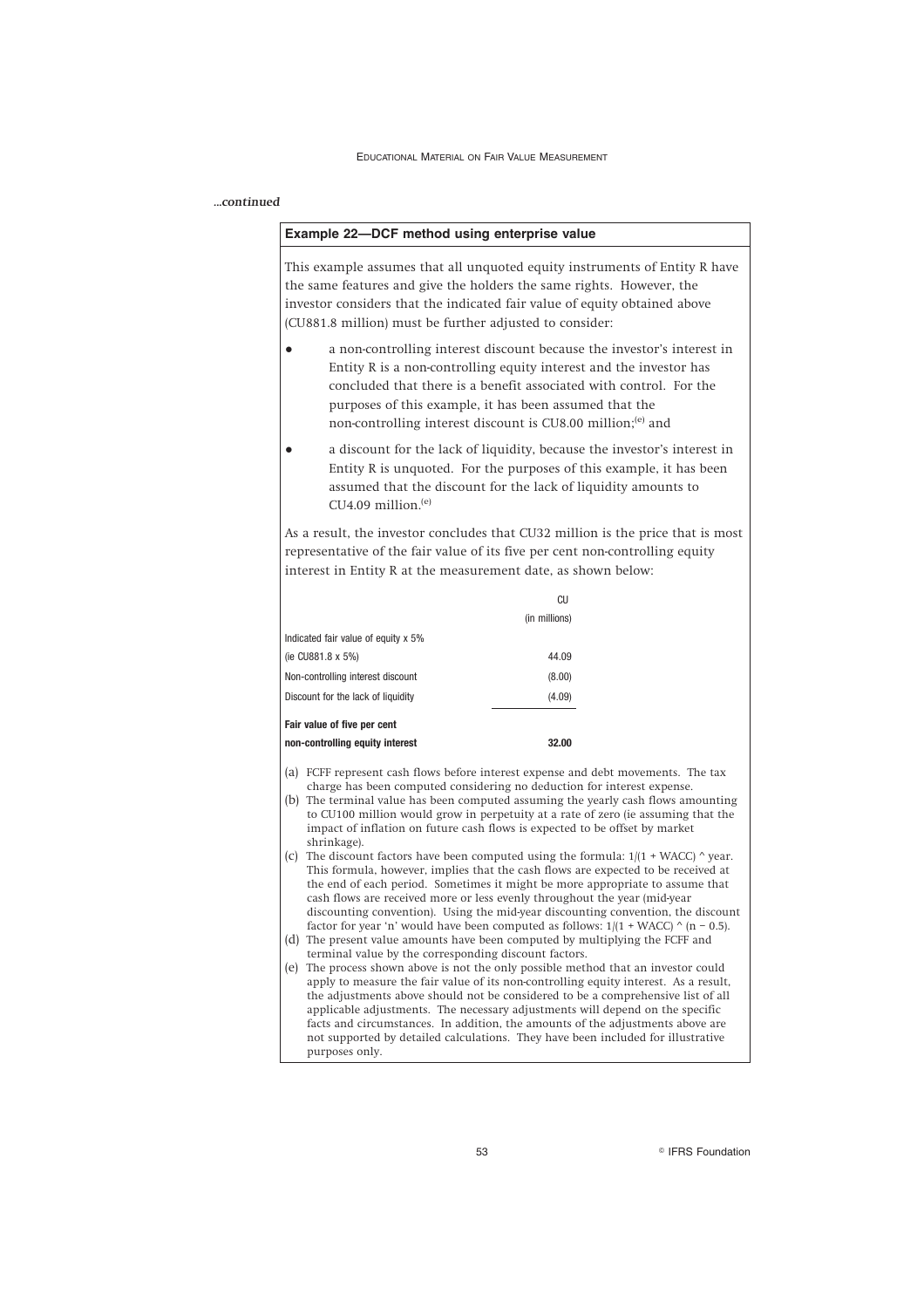# *Applying the DCF method when there is limited financial information*

114 Examples 23 and 24 below illustrate the use of the DCF method when, despite an investor having limited financial information, the fair value of an unquoted equity instrument can be measured by applying that method. These examples are descriptive, with few, or no, worked numerical calculations. The use of the DCF method in these examples might not be the preferred valuation technique for the specific fact patterns described depending on the circumstances and it is therefore important that the investor should use judgement to determine which valuation technique is most appropriate, given the facts and circumstances.

# **Example 23—DCF method with limited information**

Entity S is a private company. Fund T has a ten per cent non-controlling equity interest in Entity S. Entity S's management has prepared a two-year budget. However, Entity S's management shared with the manager of Fund T materials from its annual Board meetings, at which management discussed the assumptions to back up the expected growth plan for the next five years.

On the basis of the information obtained from the Board meeting, Fund T has extrapolated the two-year budget by reference to the basic growth assumptions discussed in the Board meeting and has performed a DCF calculation.

On the basis of Entity S's management's two-year detailed budget, sales and EBIT would reach CU200 and CU50, respectively, in 20X3. Fund T understands that Entity S's management expects sales to achieve further growth of five per cent per annum until 20X8 with the same EBIT margin (as a percentage of sales) as in 20X3. Consequently, Fund T projects the EBIT of Entity S as follows:(a)

|                    | LIIULY 3 5 IVIIY-LUIIII DUSIIIUSS PIAII |             |      |             |             |             |             |
|--------------------|-----------------------------------------|-------------|------|-------------|-------------|-------------|-------------|
| Year               | <b>20X2</b>                             | <b>20X3</b> | 20X4 | <b>20X5</b> | <b>20X6</b> | <b>20X7</b> | <b>20X8</b> |
| Sales              | 150                                     | 200         | 210  | 221         | 232         | 243         | 255         |
| <b>EBIT</b> margin | 23%                                     | 25%         | 25%  | 25%         | 25%         | 25%         | 25%         |
| EBIT               | 35                                      | 50          | 53   | 55          | 58          | 61          | 64          |

**Entity S's long-term business plan**

Fund T is also aware that the management of Entity S expects the entity to reach a stable growth stage by 20X8. To calculate the terminal value, using the constant growth discount model (see paragraphs 117–121), Fund T assumes a long-term terminal growth rate of two per cent on the basis of the long-term outlook of Entity S, its industry and the economy in the country where Entity S operates. If Entity S has not reached the stable growth stage by the end of the projection period, Fund T would need to extend the projection period until the stable growth stage is reached and calculate the terminal value at that point.<sup>(b)</sup>

*continued...*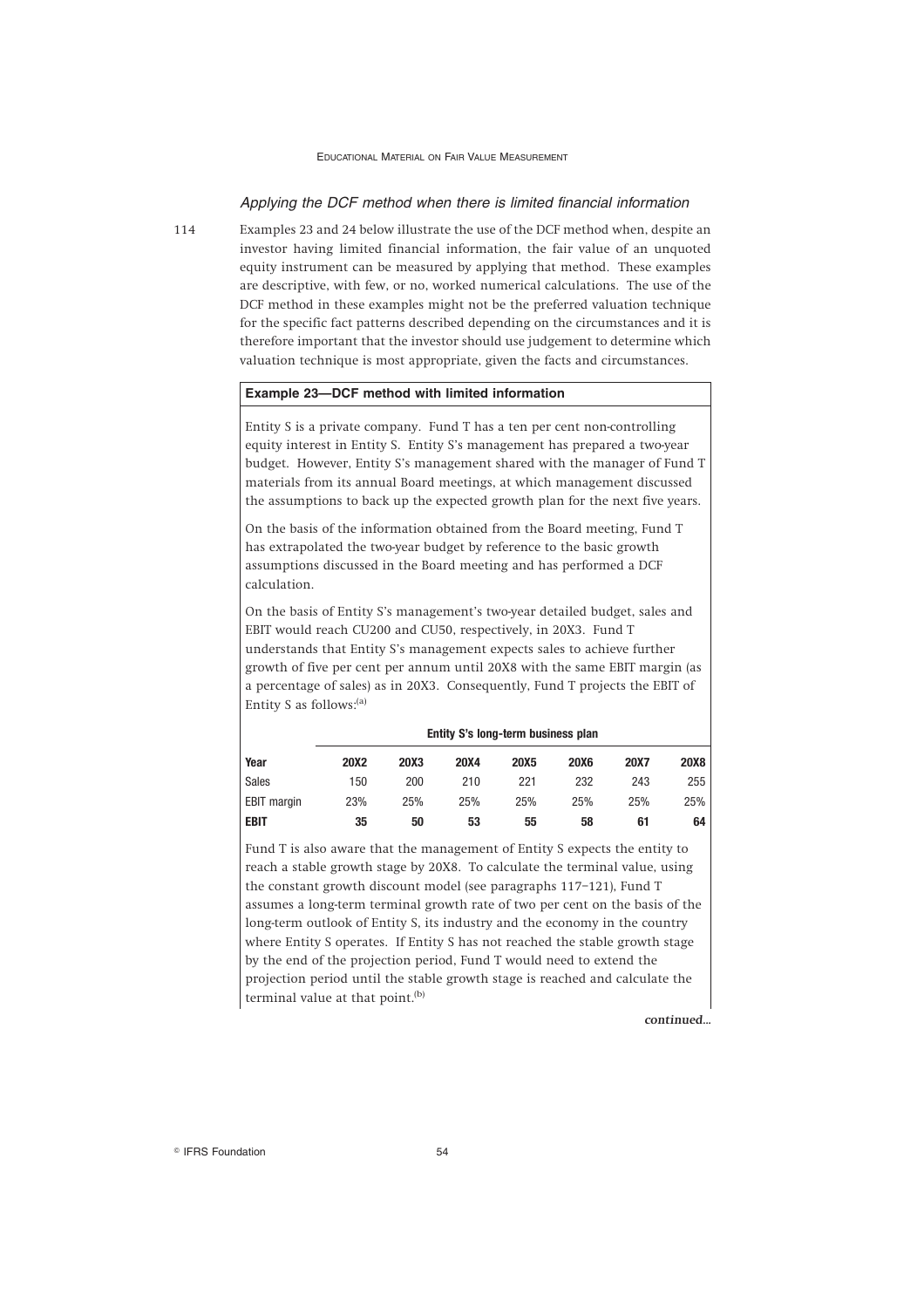### *...continued*

#### **Example 23—DCF method with limited information**

Finally, Fund T cross-checks this valuation by comparing Entity S's implied multiples to those of its comparable company peers.<sup>(c)</sup>

- (a) To derive Entity S's FCFF for use in the DCF method, Fund T used Entity S's two-year budget and its understanding of the investee's asset and capital structures, reinvestment requirements and working capital needs.
- (b) This example illustrates a two-stage model in which the first stage is delineated by a finite number of periods (20X2–20X8) and after this first stage the example assumes a period of constant growth for which Fund T calculates a terminal value for Entity S. In other cases an investor might conclude that a multiple-stage model rather than a two-stage model would be more appropriate. A multiple-stage model would generally have a period after the discrete projection period in which growth might be phased down over a number of years before the constant growth period for which a terminal value can be estimated.
- (c) This example assumes that the fair value conclusion would have included any necessary adjustments (for example, non-controlling interest discount, discount for the lack of liquidity etc) that market participants would incorporate when pricing the equity instruments at the measurement date.

### **Example 24—DCF method with limited information**

An investor has a one per cent non-controlling equity interest in Entity U, a private company. The investor is not able to obtain information about Entity U's budgets, tax position or business plans because of the limited shareholder rights granted by its interest. The investor's only information is Entity U's latest annual financial statements, which Entity U provided to all its shareholders.

The investor estimates Entity U's pro-forma cash flows by reference to forecasts that it obtained from analysts' reports for comparable public company peers. In particular, the investor analysed the comparable public company peers' forecast revenue growth rates, EBIT margins, EBIT margin growth rates and all other performance measures relevant to the group of comparable public company peers. Using this information, the investor performed a discounted cash flow calculation.

Finally, the investor cross-checks this valuation by comparing Entity U's implied multiples to those of its comparable public company peers.<sup>(a)</sup>

(a) This example assumes that the fair value conclusion would have included any necessary adjustments (for example, non-controlling interest discount, discount for the lack of liquidity etc) that market participants would incorporate when pricing the equity instruments at the measurement date.

# **Other income approach methods**

### *Dividend discount model (DDM)*

115 The DDM assumes that the price of an entity's equity instrument equals the present value of all of its expected future dividends in perpetuity. In other words, the price of an entity's equity instrument is ultimately determined by the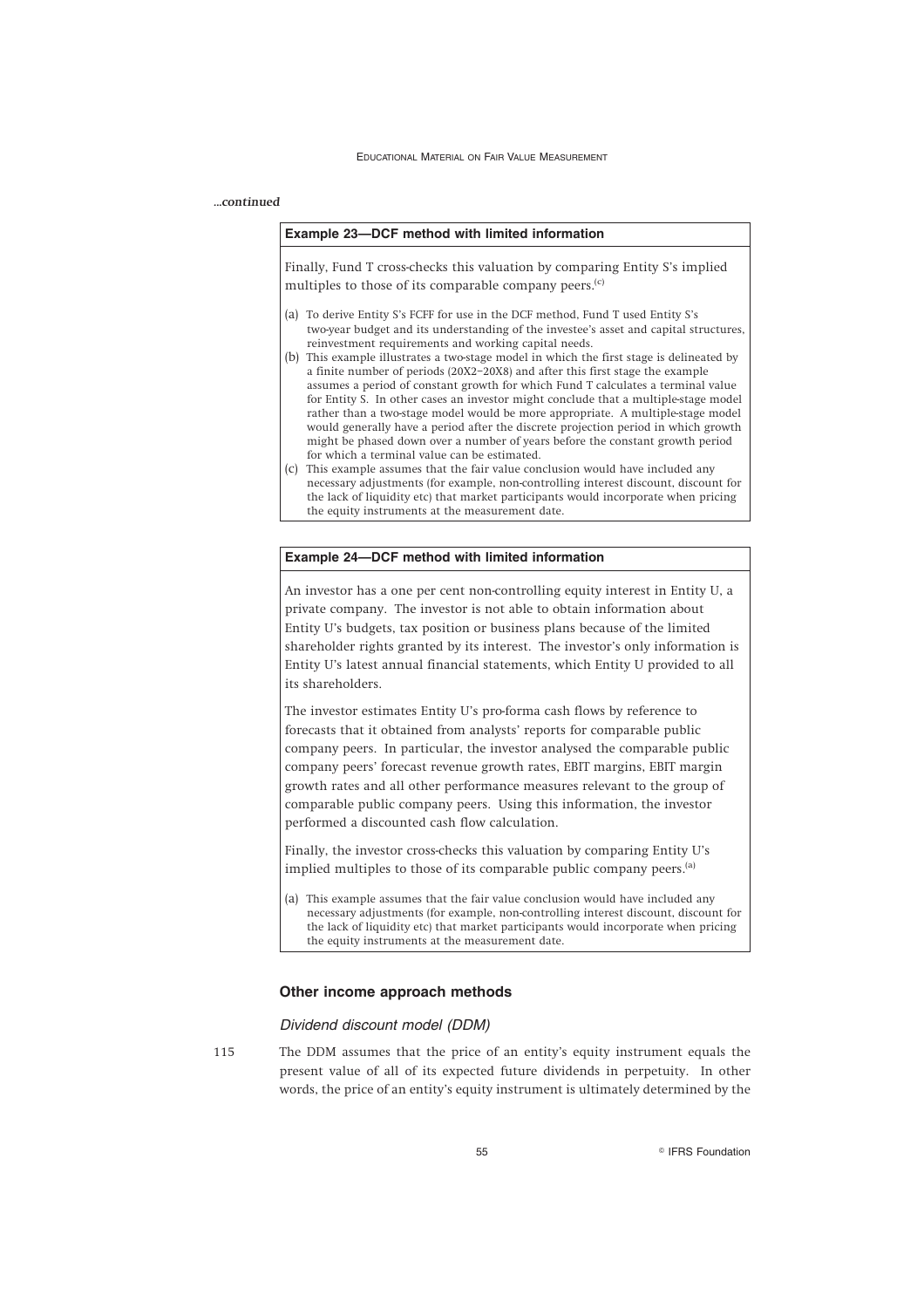cash flows accruing to shareholders in the form of dividends. The formula that expresses the dividends in perpetuity is as follows:

$$
P_0 = \frac{D_1}{\left(1+k_e\right)} \, + \frac{D_2}{\left(1+k_e\right)^2} \, + \frac{D_3}{\left(1+k_e\right)^3} \, + \ldots
$$

where  $P_0$  is the price of an equity instrument at time zero,  $D_n$  is the dividend to be received at the end of the n period and  $k_e$  is the cost of equity capital.

116 The DDM is often used when measuring the fair value of equity instruments for which the investee consistently pays dividends. If investors never expect a dividend to be paid, then this model implies that the equity instruments would have no value. To reconcile the DDM with the fact that non-dividend-paying equity instruments do have a market value, one must assume that investors expect that the investee eventually will pay out cash, even if only a liquidating dividend.

### *Constant-growth DDM (Gordon growth model)*

117 The constant-growth DDM derives the fair value of an entity's equity instrument by reference to a forecast of a dividend stream. As a result, it requires investors to project dividends for every period into the indefinite future. As a shortcut, a simplifying assumption can be made that dividends grow at a stable growth rate, g. If  $D_0$  is the most recently paid dividend, expected future dividends are:

$$
D_1 = D_0(1 + g)
$$
  

$$
D_2 = D_0(1 + g)^2
$$

118 Using these dividend forecasts, the price of the equity instruments at time zero,  $P_0$ , is as follows:<sup>25</sup>

$$
P_0 = \frac{D_0 (1+g)}{(1+k_0)} + \frac{D_0 (1+g)^2}{(1+k_0)^2} + \frac{D_0 (1+g)^3}{(1+k_0)^3} + \dots
$$

which can be simplified to:

$$
P_0 = \frac{D_0 (1 + g)}{(k_e - g)} = \frac{D_1}{(k_e - g)}
$$

<sup>25</sup> The discount rate used in this formula has to be aligned to the measure used in the numerator. Because dividends are cash flows that are only available to the providers of equity capital, the discount rate to be considered is the cost of equity capital or  $\hat{k}_e$ . If the measure used in the numerator had been cash flows available to all capital providers, the discount rate to be used would have to be a rate representing total cost of capital (ie equity and debt).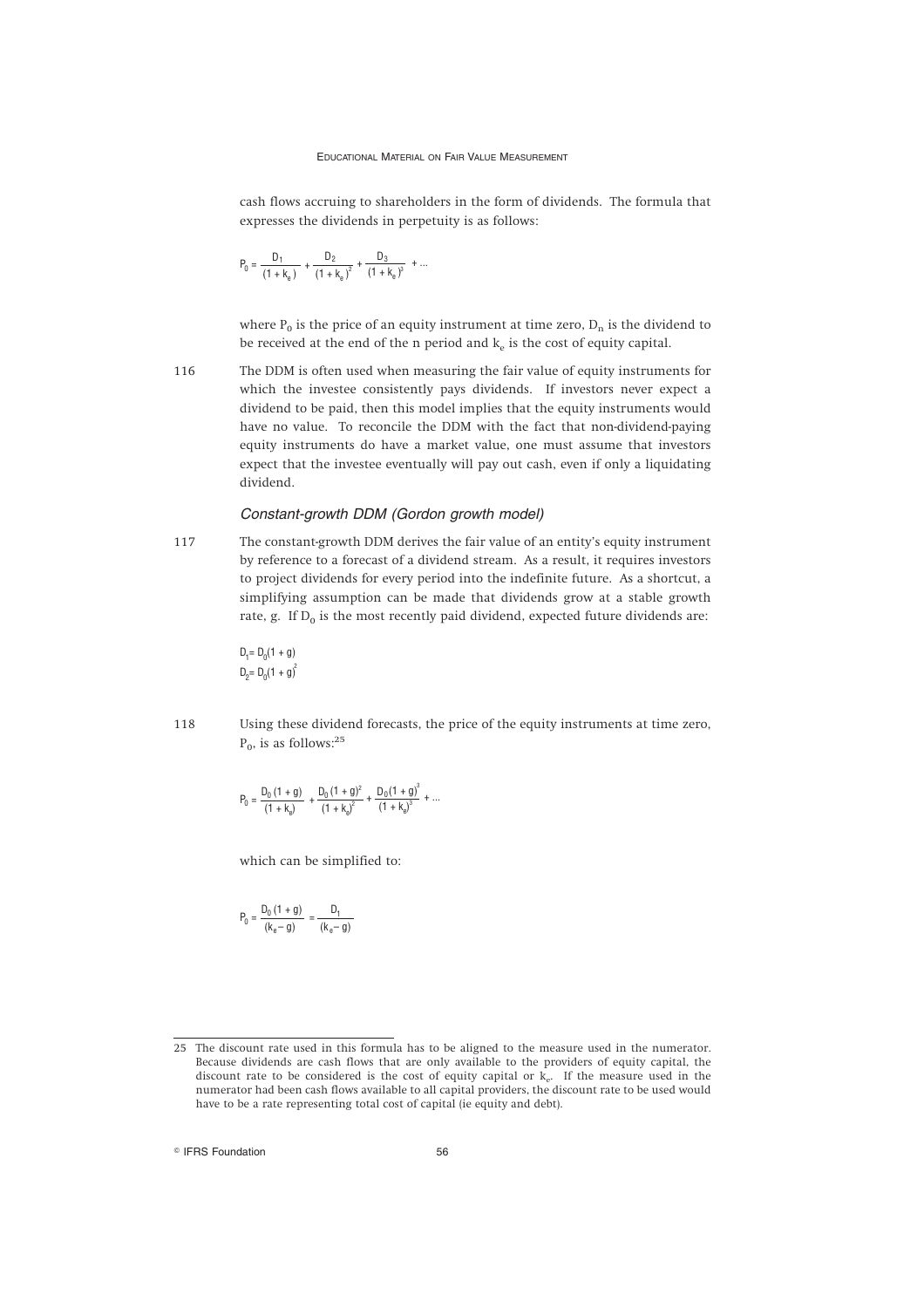- 119 This method can also be used to compute the terminal value of an investee when using the DCF method by replacing the dividends in the formulas above by the investee's cash flows, which are expected to grow at a specific rate (see Examples 22 and 23).
- 120 As reflected in the formulas above, this model is extremely sensitive to assumptions about the growth rate. The first constraint is that the constant-growth DDM is valid only when g is less than  $k_e$ . If dividends are expected to grow in perpetuity at a rate faster than  $k_e$ , the value of the share would be infinite. The second constraint is to acknowledge that growth is not free and requires funds to be reinvested in the business. Consequently, when the growth rate is increased, the dividend payout ratio must be decreased.
- 121 The constant-growth DDM is best suited for entities growing at a rate equal to, or lower than, the nominal growth in the economy with well-established dividend payout policies that they intend to continue into the future. This method could also be appropriate when the investor has limited financial information from the investee and when g is relatively stable.

### *Capitalisation model*

122 Capitalising is a process applied to an amount representing some measure of economic income in order to convert that economic income amount to an estimate of present value (PV). The formula to capitalise an economic income measure such as FCFF is as follows:

$$
PV = \frac{FCFF}{c}
$$

In the expression above, c is the capitalisation rate.

- 123 The capitalisation rate can be expressed as follows:  $c = k g$ , where k is the discount rate and g is the annually compounded percentage of growth or decline in perpetuity. For an investment with perpetual life, the difference between the discount rate k and the capitalisation rate is g in perpetuity in the economic income variable being discounted or capitalised.
- 124 An important assumption underpinning this method is that the annual income stream that is capitalised is constant in perpetuity or that it grows at a constant annualised rate of growth (or decline). This might not necessary hold true in the real world, but it is a technique that might prove useful in some cases as a cross-check. For example, an investor such as the one in Example 22, with an interest in Entity R, could have obtained Entity R's enterprise value merely by applying the formula above, where:

$$
PV = \frac{FCFF}{c} = \frac{FCFF}{k - g} = \frac{100}{8.9\% - 0\%} = CU1,121.8 \text{ million}
$$

57 **Constanting Construction Construction Construction Construction**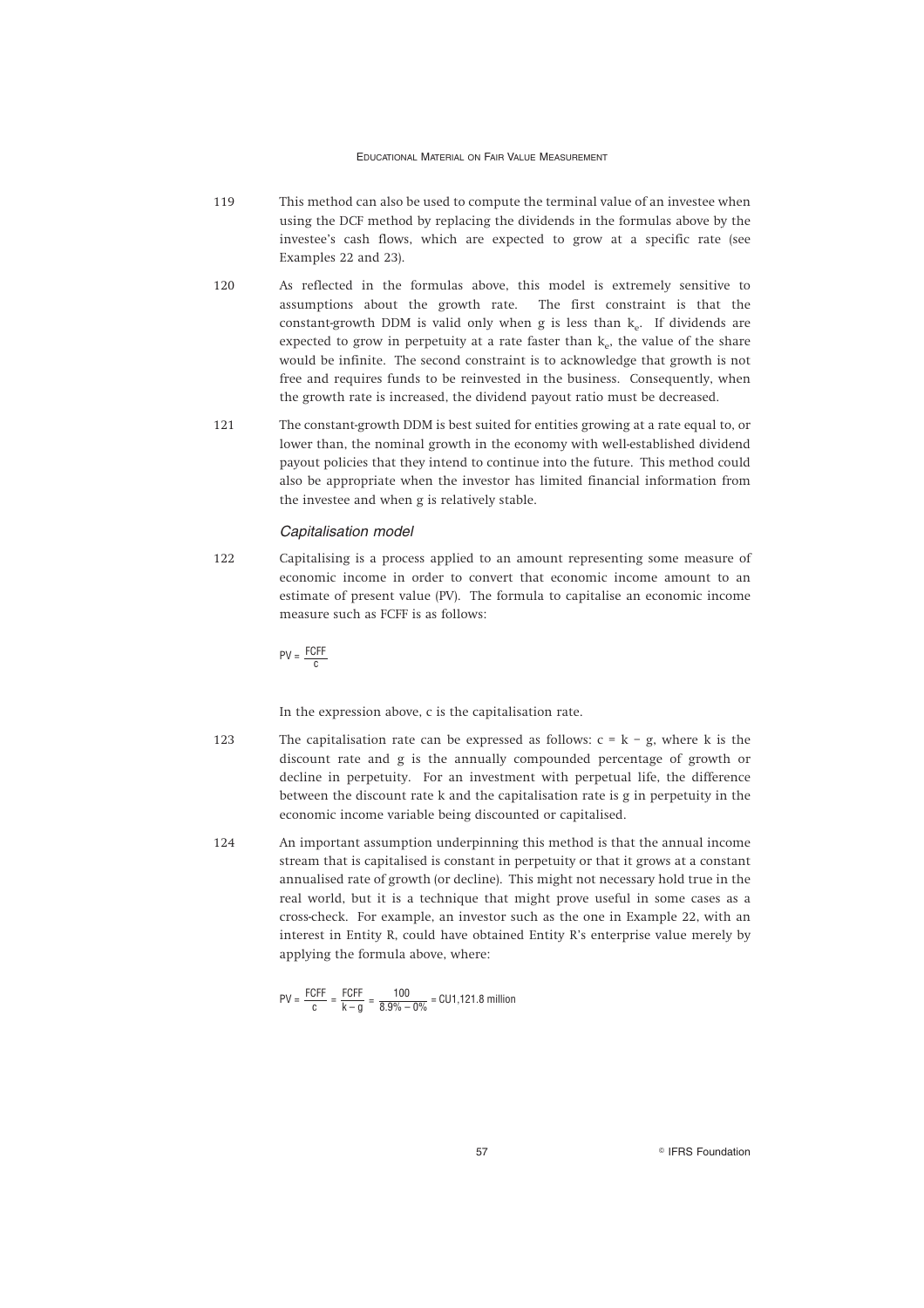In this example the discount rate, k, is the discount rate applicable to all the capital providers, represented in Example 22 by the WACC.<sup>26</sup> This example also illustrates that when the expected economic income is a constant amount in perpetuity with g equal to zero, the discount rate is equal to c.

# **Adjusted net asset method**

- 125 The adjusted net asset method involves deriving the fair value of an investee's equity instruments by reference to the fair value of its assets and liabilities (recognised and unrecognised). This method is likely to be appropriate for an investee whose value is mainly derived from the holding of assets rather than from deploying those assets as part of a broader business. Examples of such investees are property-holding companies and investment entities.
- 126 This method might also be appropriate for an investee that is not making an adequate return on assets or that is making only marginal levels of profits because it is in the very early stages of its development (for example, an investee that has virtually no financial history, no developed product or a small amount of invested cash).
- 127 The adjusted net asset method requires an investor to measure the fair value of the individual assets and liabilities recognised in an investee's statement of financial position as well as the fair value of any unrecognised assets and liabilities at the measurement date. The resulting fair values of the recognised and unrecognised assets and liabilities should therefore represent the fair value of the investee's equity. Depending on the measurement method that the investee has used to measure its assets and liabilities, and depending on whether they are recognised in the statement of financial position, the assets and liabilities that are most commonly subject to adjustments are as follows (the list is not exhaustive):
	- intangible assets (recognised and unrecognised); $^{27}$
	- property, plant and equipment (for example, land and buildings);
	- receivables, intercompany balances;
	- financial assets not measured at fair value; and
	- unrecognised contingent liabilities.
- 128 Because the adjusted net asset method results in the valuation of a controlling interest, an investor must consider the need for applying a non-controlling interest discount when measuring the fair value of a non-controlling equity interest if the investor has concluded that there is a benefit associated with

<sup>26</sup> The discount rate considered in this formula has been presented with only one decimal point. The enterprise value has been computed with a discount rate of 8.9142%.

<sup>27</sup> If the investee has significant intangible assets, the adjusted net asset method is unlikely to be an appropriate valuation technique. This is mainly because when an investor has enough data to measure the fair value of intangible assets that are significant to an investee, the investor would probably have enough data to measure the fair value of the investee's equity instruments using the income approach. Also, if an investee has a significant amount of goodwill, an investor would measure the fair value of that goodwill by reference to the fair value of the investee's equity, which would have to be measured in the first place.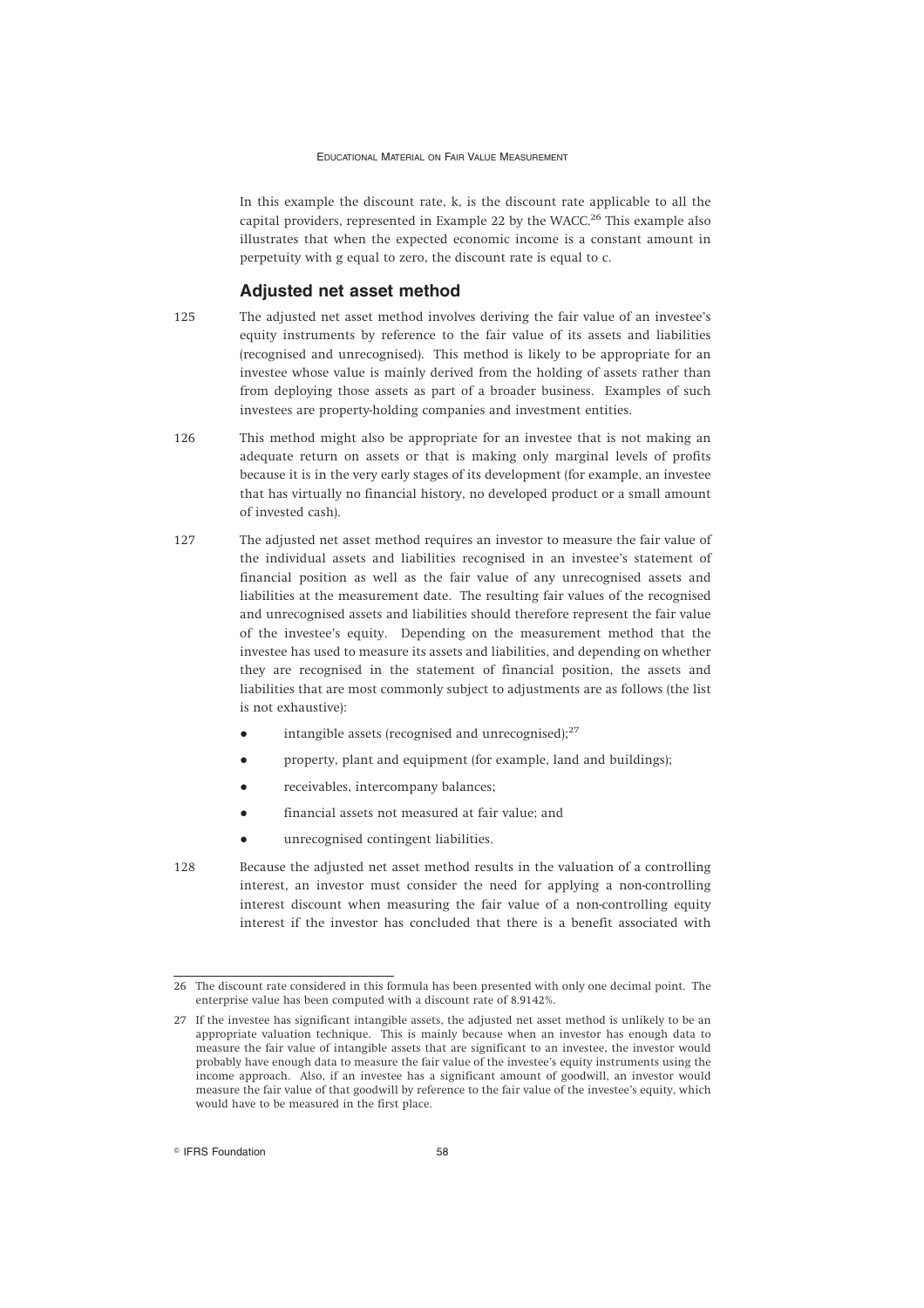control. An investor must additionally consider the existence of other factors that might result in the need for an adjustment such as:

- lack of liquidity (see paragraphs 64-67);
- significant time elapsing between the reporting date and the measurement date. Adjustments would consider the effect of additional investments in assets, subsequent changes in the fair value of the investee's underlying assets, incurring additional liabilities, market changes or other economic condition changes; and
- any other facts and circumstances. For example, an investor measuring the fair value of an unquoted equity interest in a fund must consider whether, for example, potential performance fees have been recognised appropriately in the fund's net asset value. The investor must also consider any features of the fund agreement that might affect distributions, but that are not captured in the net asset value.
- 129 Example 25 illustrates the application of the adjusted net asset method.

# **Example 25—Adjusted net asset method**

An investor has a ten per cent non-controlling equity interest in Entity V, a private company. There is no controlling shareholder for Entity V, which is an outsourcing services provider for its shareholders, including the investor. Entity V's sales depend on its shareholders' business activities and, as a result, Entity V does not have its own growth strategy. Entity V additionally has a very low profit margin and it does not have comparable public company peers.

The investor needs to measure the fair value of its non-controlling equity interest in Entity V as of 31 December 20X1 (ie the measurement date). The investor has Entity V's latest statement of financial position, which is dated 30 September 20X1. The following are the adjustments performed by the investor to the latest statement of financial position of Entity V:

- Entity V's major asset is an office building that was acquired when Entity V was founded 25 years ago. The fair value of the building was measured by a valuation specialist at CU2,500 at the measurement date. This value compares to a book value of CU1,000.
- During the three-month period from 30 September 20X1 to the measurement date, the fair value of Entity V's investments in public companies changed from CU500 to CU600.

*continued...*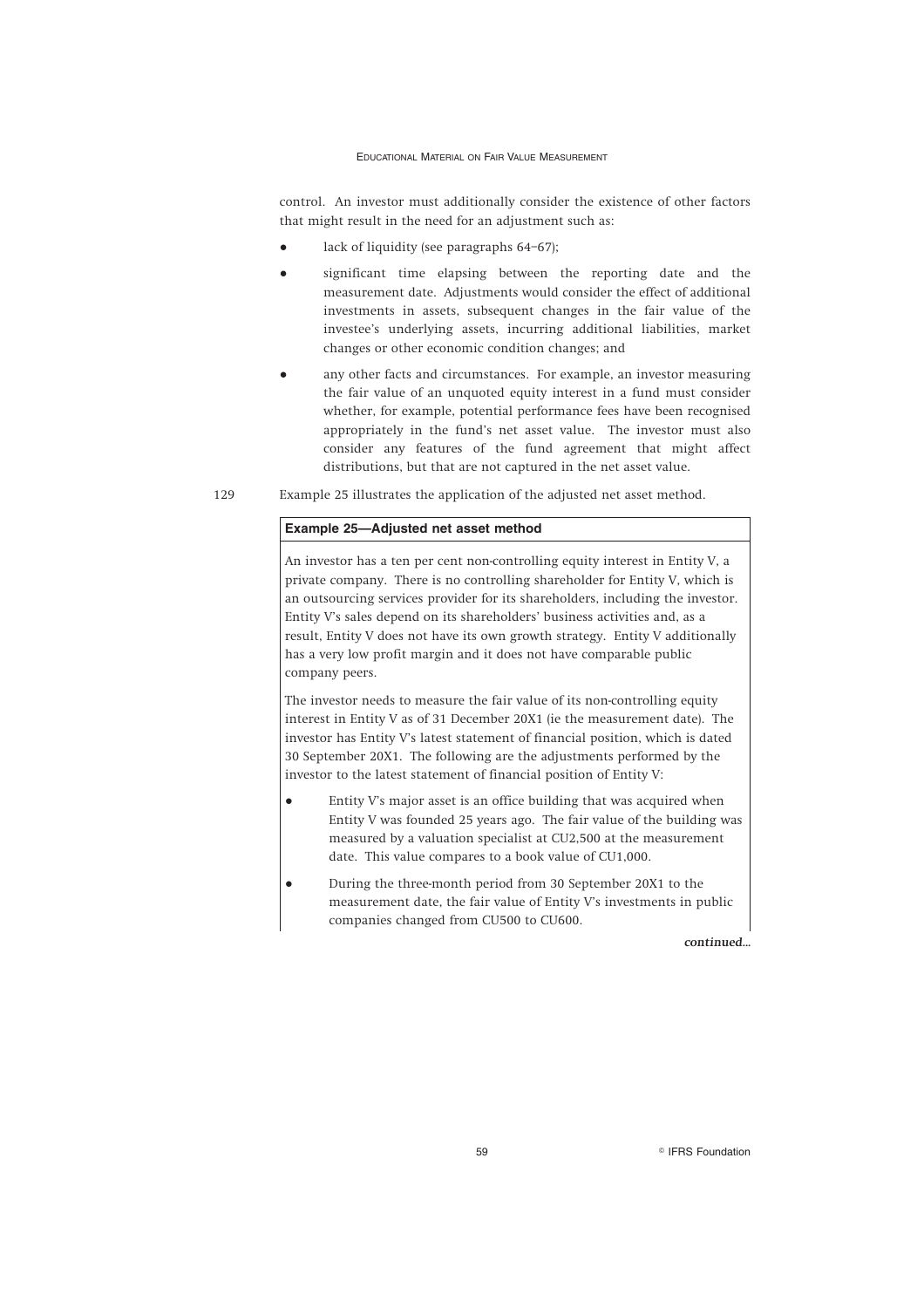#### *...continued*

# **Example 25—Adjusted net asset method**

- The investor observes that Entity V measures its current assets and current liabilities at fair value. The volume of operations of Entity V is so flat that the investor estimates that the amounts of the current assets and current liabilities shown in Entity V's statement of financial position as of 30 September 20X1 are most representative of their fair value at the measurement date, with the exception of an amount of CU50 included in Entity V's trade receivables that became unrecoverable after 30 September 20X1.
- On the basis of Entity V's business model and profitability, the investor estimates that unrecognised intangible assets would not be material.
- The investor does not expect that Entity V's cash flows for the quarter ended 31 December 20X1 are material.
- The investor does not expect any major sales of assets from Entity V. As a result, it concludes that there are no material tax adjustments that need to be considered when valuing Entity V.

The adjustments described above are reflected in the adjusted statement of financial position shown below.

**Entity V — Statement of financial position (in CU)**

|                                     |              |                    | <b>Estimated</b> |
|-------------------------------------|--------------|--------------------|------------------|
| <b>ASSETS</b>                       | 30 Sept 20X1 | <b>Adjustments</b> | 31 Dec 20X1      |
| <b>Non-current assets</b>           |              |                    |                  |
| Property, plant and                 |              |                    |                  |
| equipment                           | 2,000        | 1,500              | 3,500            |
| Investments in equity               |              |                    |                  |
| instruments                         | 500          | 100                | 600              |
|                                     | 2,500        | 1,600              | 4,100            |
| <b>Current assets</b>               |              |                    |                  |
| Trade receivables                   | 500          | (50)               | 450              |
| Cash and cash equivalents           | 500          |                    | 500              |
|                                     | 1,000        | (50)               | 950              |
| <b>Total assets</b>                 | 3,500        | 1,550              | 5,050            |
| <b>EQUITY AND LIABILITIES</b>       |              |                    |                  |
| <b>Total equity</b>                 | 2,500        | 1,550              | 4,050            |
| <b>Current liabilities</b>          | 1,000        | 0                  | 1,000            |
| <b>Total equity and liabilities</b> | 3,500        | 1,550              | 5,050            |
|                                     |              |                    |                  |

*continued...*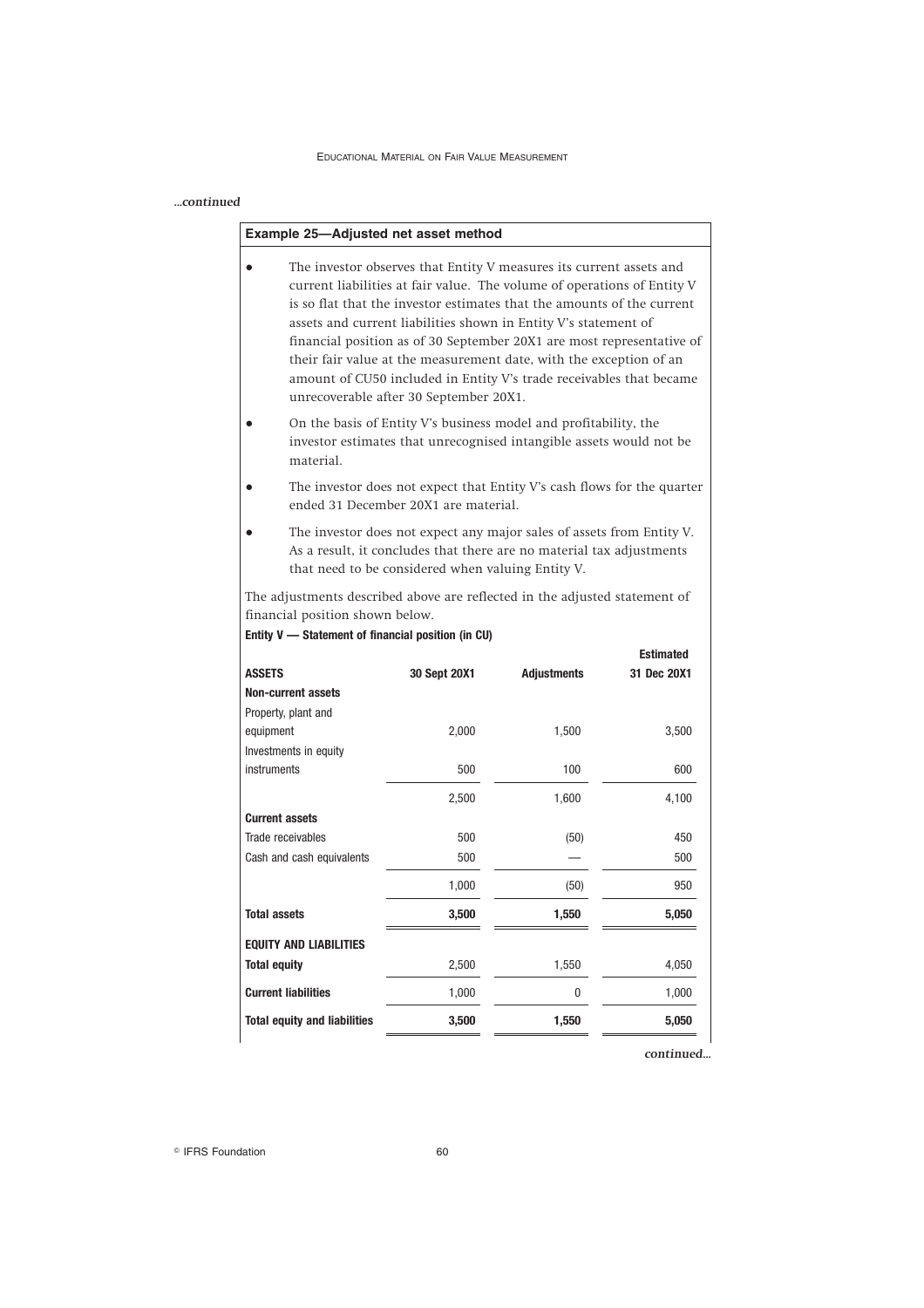# *...continued*

# **Example 25—Adjusted net asset method**

Before considering any adjustments (for example, discount for the lack of liquidity, non-controlling interest discount), the indicated fair value of the investor's ten per cent non-controlling equity interest in Entity V is CU405 (10% x CU4,050 = CU405). For the purpose of this example, it has been assumed that the discount for the lack of liquidity amounts to CU40 and that the non-controlling interest discount amounts to CU80.

On the basis of the facts and circumstances described above, the investor concludes that the price that is most representative of fair value for its ten per cent non-controlling equity interest in Entity V is CU285 at the measurement date (CU405 – CU40 – CU80 = CU285).<sup>(a)</sup>

(a) The process shown above is not the only possible method that an investor could apply to measure the fair value of its non-controlling equity interest. As a result, the adjustments above should not be considered to be a comprehensive list of all applicable adjustments. The necessary adjustments will depend on the specific facts and circumstances. In addition, the amounts of the adjustments above are not supported by detailed calculations. They have been included for illustrative purposes only.

# **Common oversights**

130 This section provides an overview of the common oversights when applying the valuation techniques described in this chapter. The lists below are not exhaustive.

# **Market approach (comparable company valuation multiples)**

- Inappropriate selection of comparable company peers.
- Using the multiples extracted from transactions entered into over a very long period of time during which market conditions have changed significantly.
- Using the average of transaction multiples that have a wide dispersion without confirming the reasonableness of this in relation to the investee.
- Deriving the equity multiple by using an EV valuation basis (for example, P/EBITDA).
- Performance measures used (both from comparable company peers and from the investee being valued) have not been appropriately normalised.
- Mismatch between the multiple and the investee's performance measure used (for example, use of historical earnings multiples on forward-looking earnings).
- Application of post-tax multiples to pre-tax performance measures.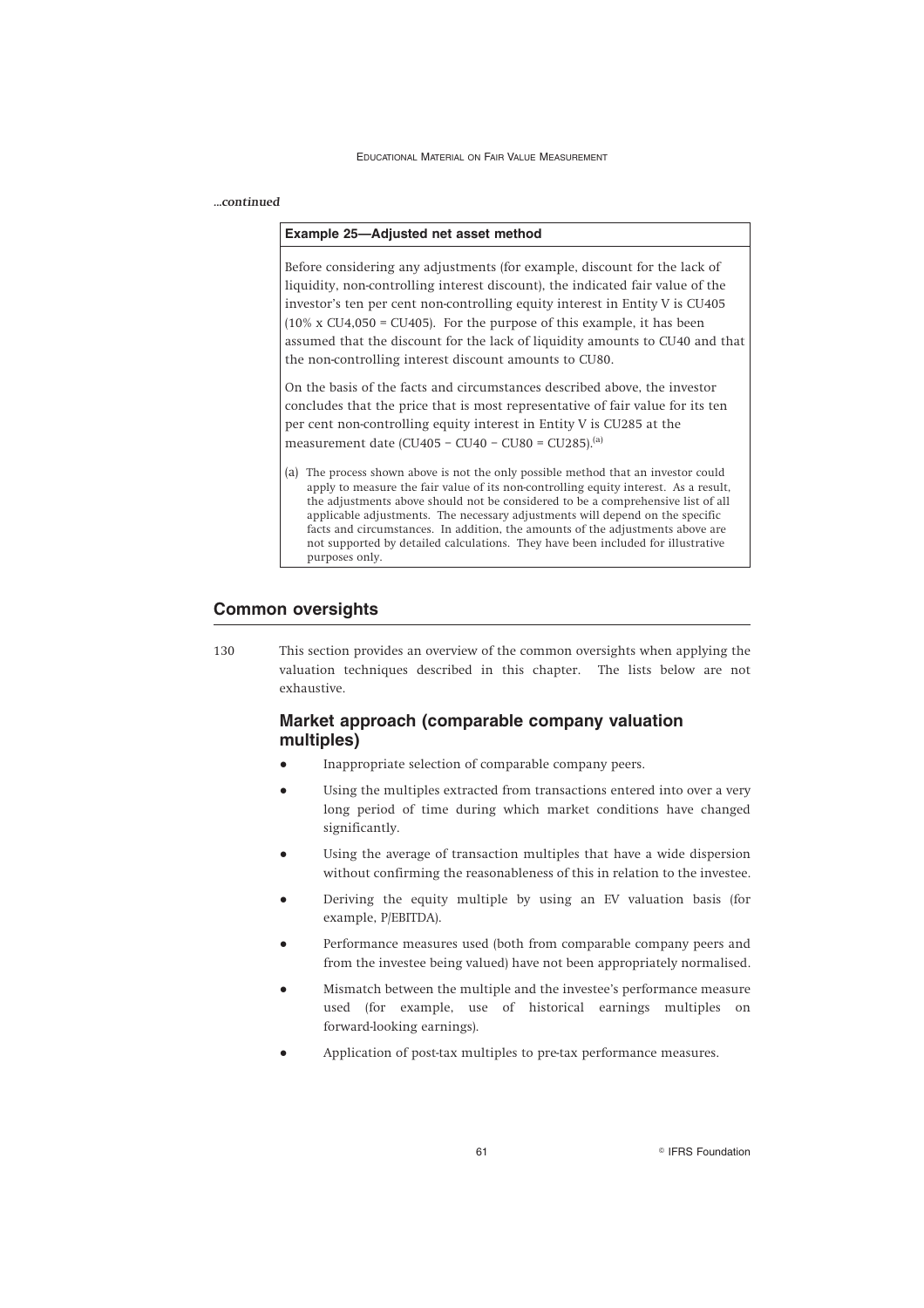- Omission of adjustments affecting the valuation multiples based on differences between the investee and its comparable company peers (for example, insufficient consideration to different accounting policies).
- Omission of other adjustments (for example, insufficient consideration given to non-operating assets in the investee or in the comparable company peers, discount for the lack of liquidity etc).

# **Income approach (DCF method)**

- Double-counting or omitting cash flows (for example, not including working capital requirements when calculating cash flows or assuming a significant level of revenue growth for an extended period of time with relatively small changes in required capital expenditures).
- Errors or inadequate allowance for uncertainty in the forecasting of cash flows.
- Mismatching cash flows and discount rates (ie discounting FCFE at the WACC or the FCFF at the cost of equity capital).
- Inconsistencies between risks inherent in cash flows and those reflected in the discount rate.
- Inappropriately high growth rates in the terminal value calculation.
- A perpetuity approach applied where businesses have limited life contracted revenue, concentrated customers and risk renewals.
- Inappropriate risk-free rates used for the discount rate calculation (for example, use of a government rate with dissimilar duration to the cash flows arising from an investment).
- Applying parameters derived in different jurisdictions to the investee without making necessary adjustments.
- Currency mismatch between the currency used to estimate the cash flow projections and the currency of the inputs to derive the discount rate (for example, cash flows denominated in Brazilian reals discounted with a USD-based WACC).
- Inappropriate  $β_5$  used for the discount rate calculation (for example, using the estimated β of an investor instead of the estimated β of an investee).
- Inappropriate calculation of WACC (for example, computing WACC using book values of debt and equity, use a cost of debt that is incompatible with the capital structure assumed in the WACC etc).
- Inappropriate treatment of country risk (for example, not considering the country risk, arguing that it is diversifiable).
- Omission of other adjustments (for example, discount for the lack of liquidity).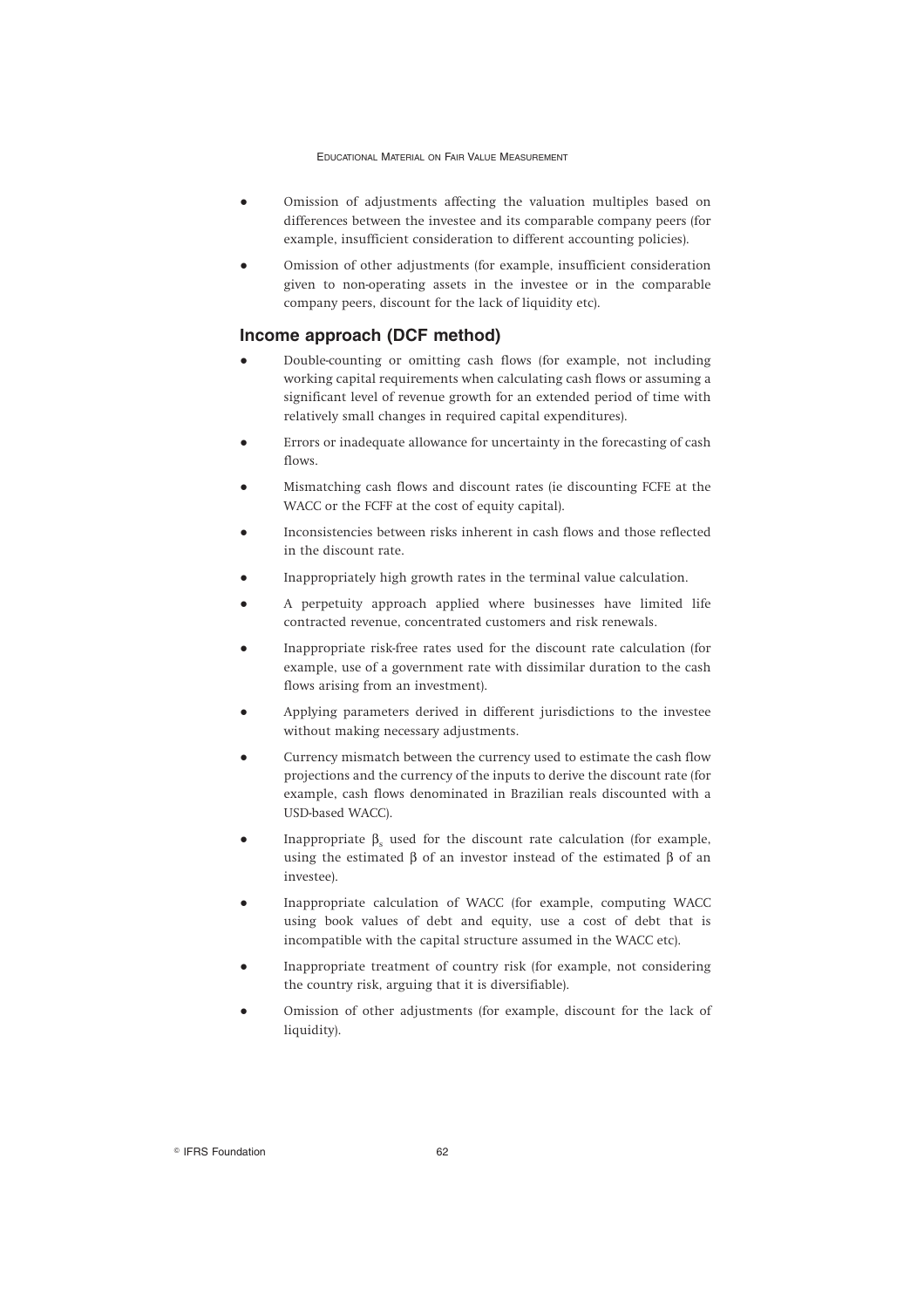# **Adjusted net asset method**

- Not measuring the investee's assets and liabilities at fair value and, for example, measuring assets at book values for which fair values might be materially higher or lower (for example, omission of economic obsolescence when valuing tangible assets etc).
- Omission of unrecognised intangible assets.
- Omission of assessment of collectibility of trade receivables.
- Omission of contingent liabilities and other unrecognised liabilities (for example, unrecognised commitments).
- Omission of deferred tax adjustments, when economically relevant, arising from adjusting assets' carrying amounts to fair value.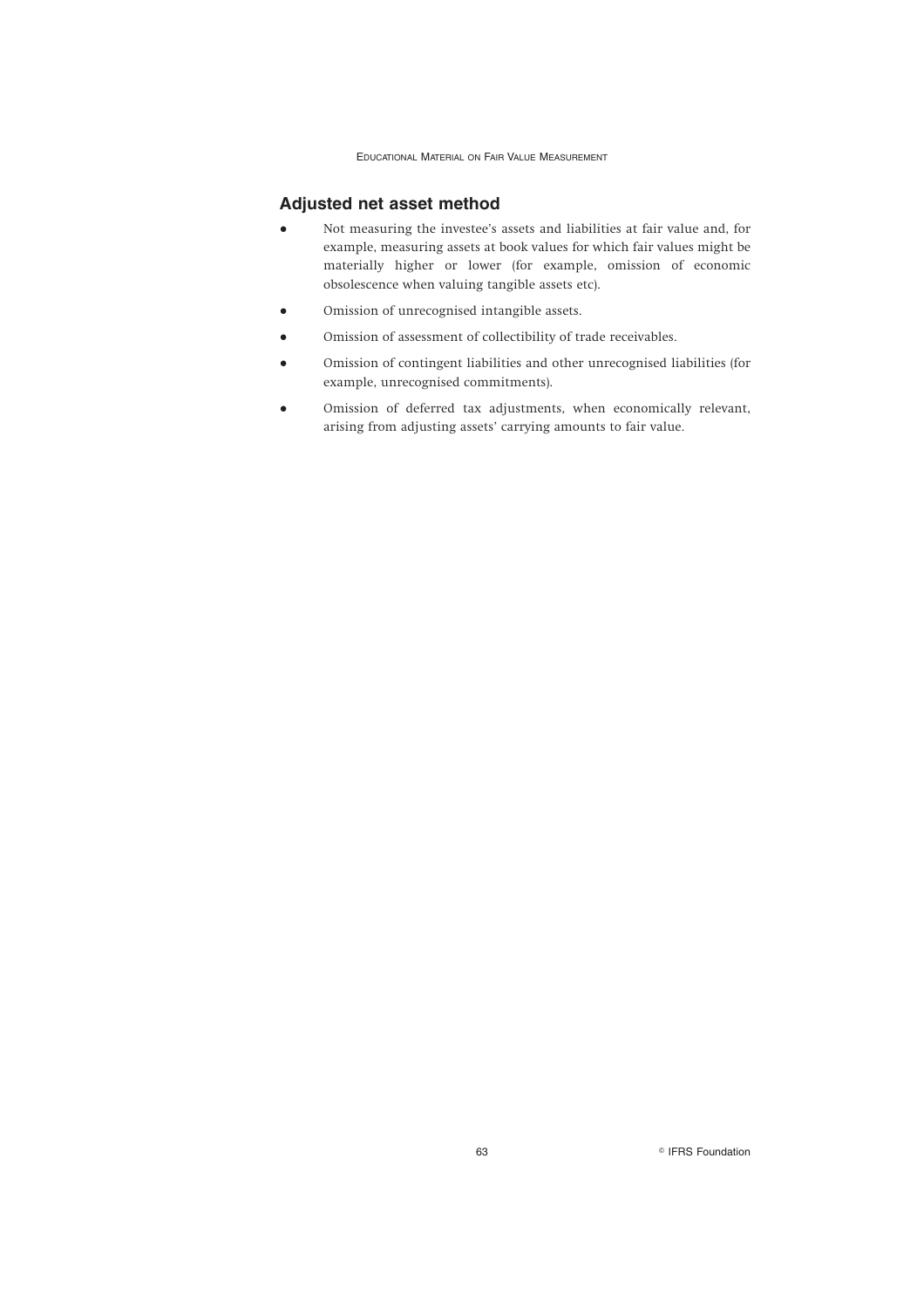# **Glossary of terms**

- 131 The following terms are defined in IFRS 13 and are used in this chapter with the meanings specified in that Standard:
	- active market
	- cost approach
	- entry price
	- exit price
	- expected cash flow
	- fair value
	- income approach
	- inputs
	- Level 3 inputs
	- market approach
	- market participants
	- observable inputs
	- orderly transaction
	- risk premium
	- unobservable inputs

- 132 The following terms are defined in the Glossary of Terms of IFRSs:
	- control of an investee
	- International Financial Reporting Standards (IFRSs)
	- joint control
	- non-controlling interest
	- ordinary share
	- present value
	- significant influence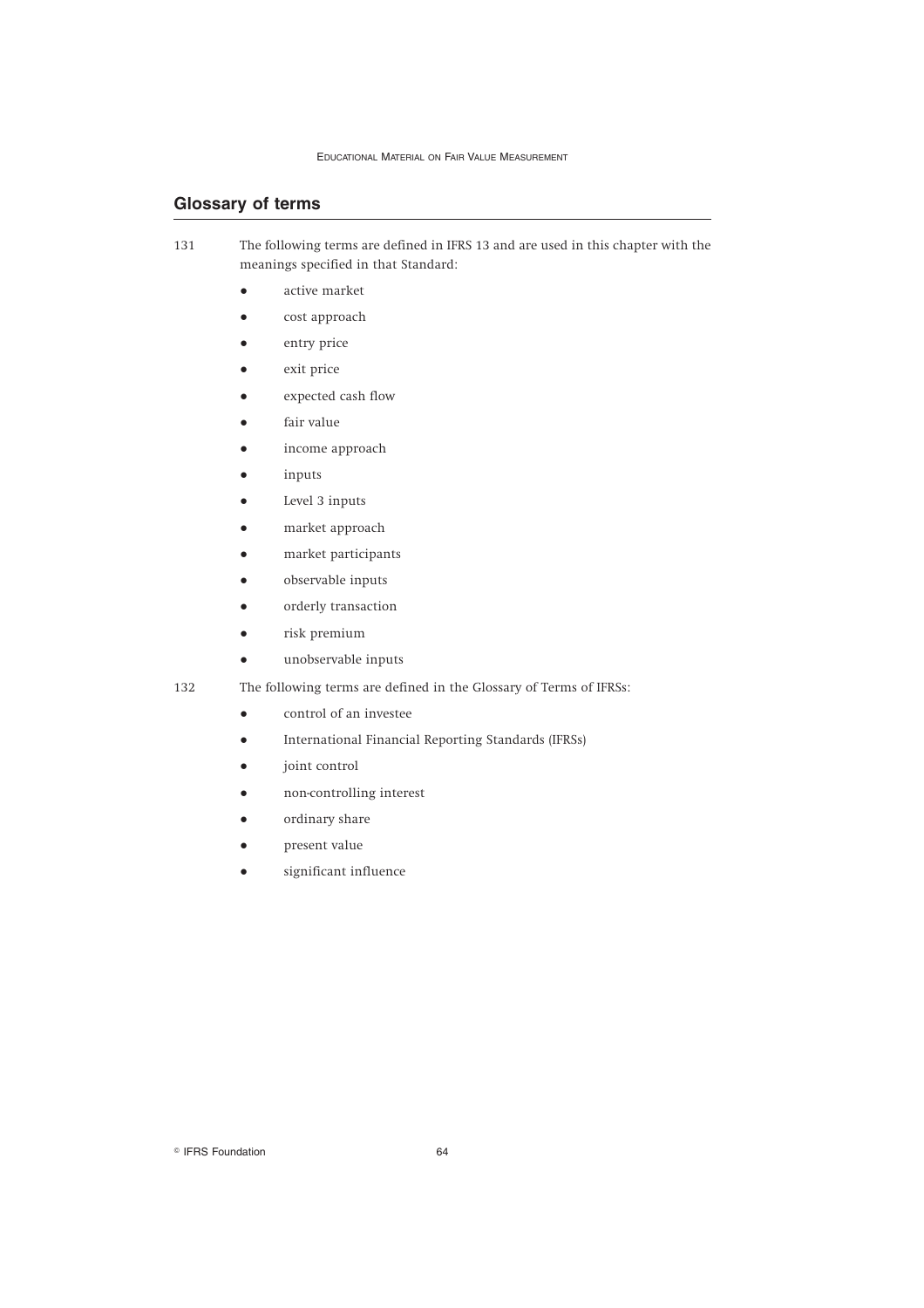| <b>Term</b>                                            | Meaning in this chapter                                                                                                                                                                                                                                                                                                                                                                             |
|--------------------------------------------------------|-----------------------------------------------------------------------------------------------------------------------------------------------------------------------------------------------------------------------------------------------------------------------------------------------------------------------------------------------------------------------------------------------------|
| adjusted net asset<br>method                           | A valuation technique whereby all the assets and<br>liabilities (recognised and unrecognised) of an<br>investee are measured at fair value with the objective<br>of obtaining the fair value of the investee's equity<br>instruments at the measurement date.                                                                                                                                       |
| capital asset pricing<br>model (CAPM)                  | A model in which the cost of capital for any share or<br>portfolio of shares equals a risk-free rate plus a risk<br>premium that is proportionate to the systematic risk<br>$\beta$ (beta) of the share or portfolio.                                                                                                                                                                               |
| capitalisation rate                                    | A factor used to convert a single period's measure of<br>economic income into an estimate of present value.                                                                                                                                                                                                                                                                                         |
| comparable<br>company peer                             | An entity that is comparable to an investee in terms<br>of its capacity to generate cash flows, its expected<br>growth in these cash flows and the uncertainty<br>associated with these cash flows.                                                                                                                                                                                                 |
| comparable<br>company valuation<br>multiples technique | A valuation technique that uses prices and other<br>relevant information generated by market<br>transactions involving comparable company peers of<br>an investee to derive a valuation multiple from<br>which the indicated fair value of the investee's equity<br>or enterprise value can be inferred.                                                                                            |
| control premium                                        | An incremental amount that an investor would be<br>willing to pay for obtaining control of an investee.                                                                                                                                                                                                                                                                                             |
| cost of debt capital                                   | The rate of return required by an entity's debt capital<br>providers (ie the cost of debt financing for an entity).                                                                                                                                                                                                                                                                                 |
| cost of equity<br>capital                              | The expected rate of return required by an entity's<br>equity capital providers (ie the cost of equity<br>financing for an entity).                                                                                                                                                                                                                                                                 |
| credit scoring<br>model                                | An empirical model that identifies an entity's<br>probability of default with a quantitative score (a<br>credit score) by comparing entities that defaulted in<br>the past with entities that did not. The comparison<br>is based on financial data and financial ratios. A<br>credit score is a statistically derived measurement of<br>an entity's creditworthiness obtained from such<br>models. |

# 133 The **intended use** of the following terms **in this chapter** is described below.

*continued...*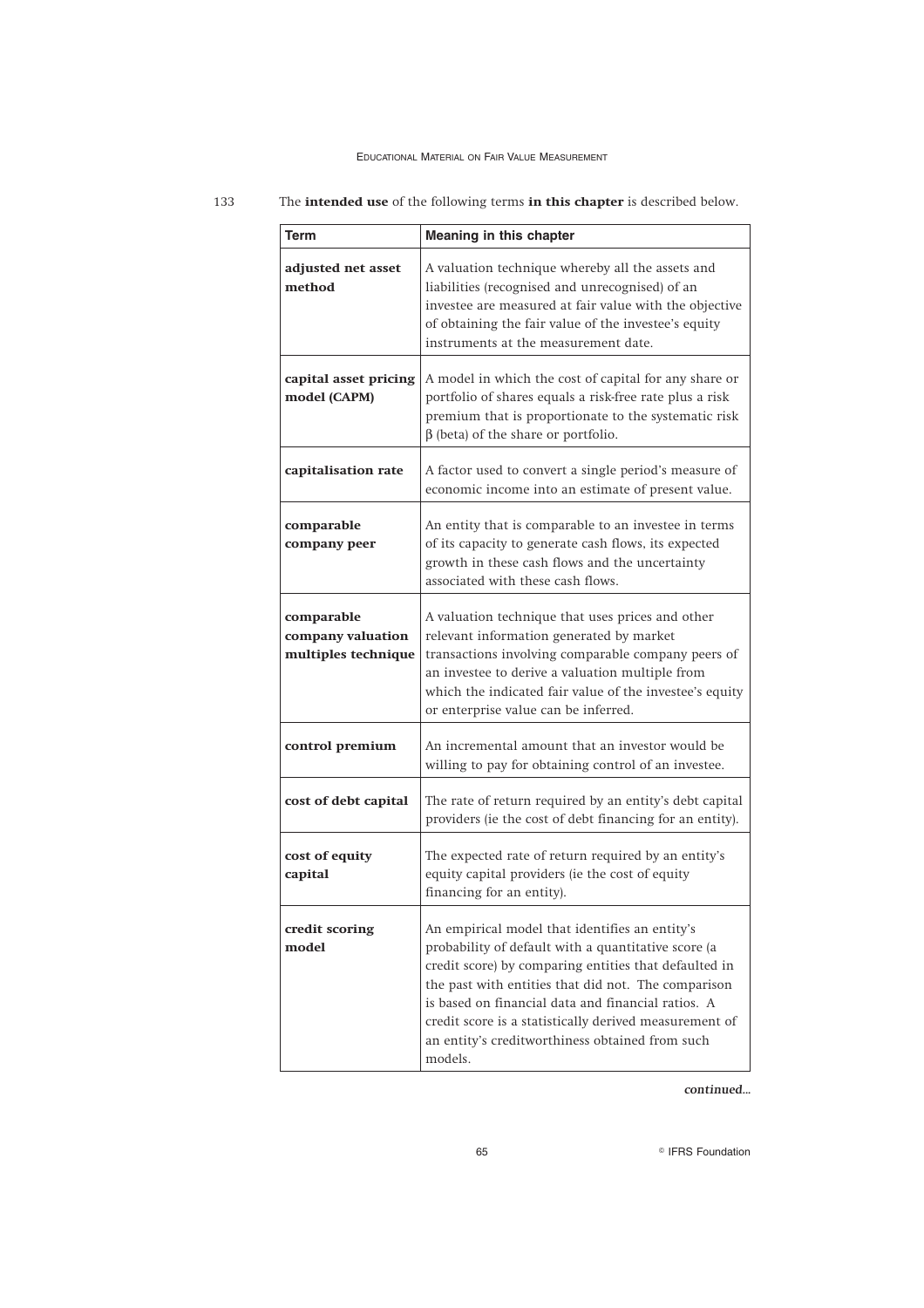# *...continued*

| <b>Term</b>                           | Meaning in this chapter                                                                                                                                                                                                                      |
|---------------------------------------|----------------------------------------------------------------------------------------------------------------------------------------------------------------------------------------------------------------------------------------------|
| discounted cash<br>flow (DCF) method  | A valuation technique within the income approach<br>whereby expected cash flows are discounted to obtain<br>their present value.                                                                                                             |
| discount for the<br>lack of liquidity | An adjustment to an investee's indicated fair value of<br>equity to reflect the relative inability to convert an<br>investor's equity interest in the investee into a<br>predictable amount of cash quickly and at a<br>reasonably low cost. |
| discount rate                         | A rate of return used to convert expected cash flows<br>into present value.                                                                                                                                                                  |
| dividend discount<br>model (DDM)      | A valuation technique that derives the fair value of<br>an entity's equity instrument by reference to the<br>present value of all of its expected dividends in<br>perpetuity.                                                                |
| enterprise value<br>(EV)              | The fair value of all equity and non-equity financial<br>claims attributable to all capital providers (ie equity<br>and debt holders).                                                                                                       |
| equity value                          | The fair value of all equity claims attributable to the<br>equity capital providers.                                                                                                                                                         |
| exit multiple                         | A multiple used to estimate an investee's terminal<br>value.                                                                                                                                                                                 |
| free cash flow to<br>equity (FCFE)    | The cash flows generated by an investee that are<br>available to all equity capital providers (ie the cash<br>flows from assets, after debt payments and after<br>making reinvestments that are needed for future<br>growth).                |
| free cash flow to<br>firm (FCFF)      | The cash flows generated by an investee that are<br>available to all capital providers (ie the cash flows<br>from assets, before any debt payments but after<br>making reinvestments that are needed for future<br>growth).                  |

*continued...*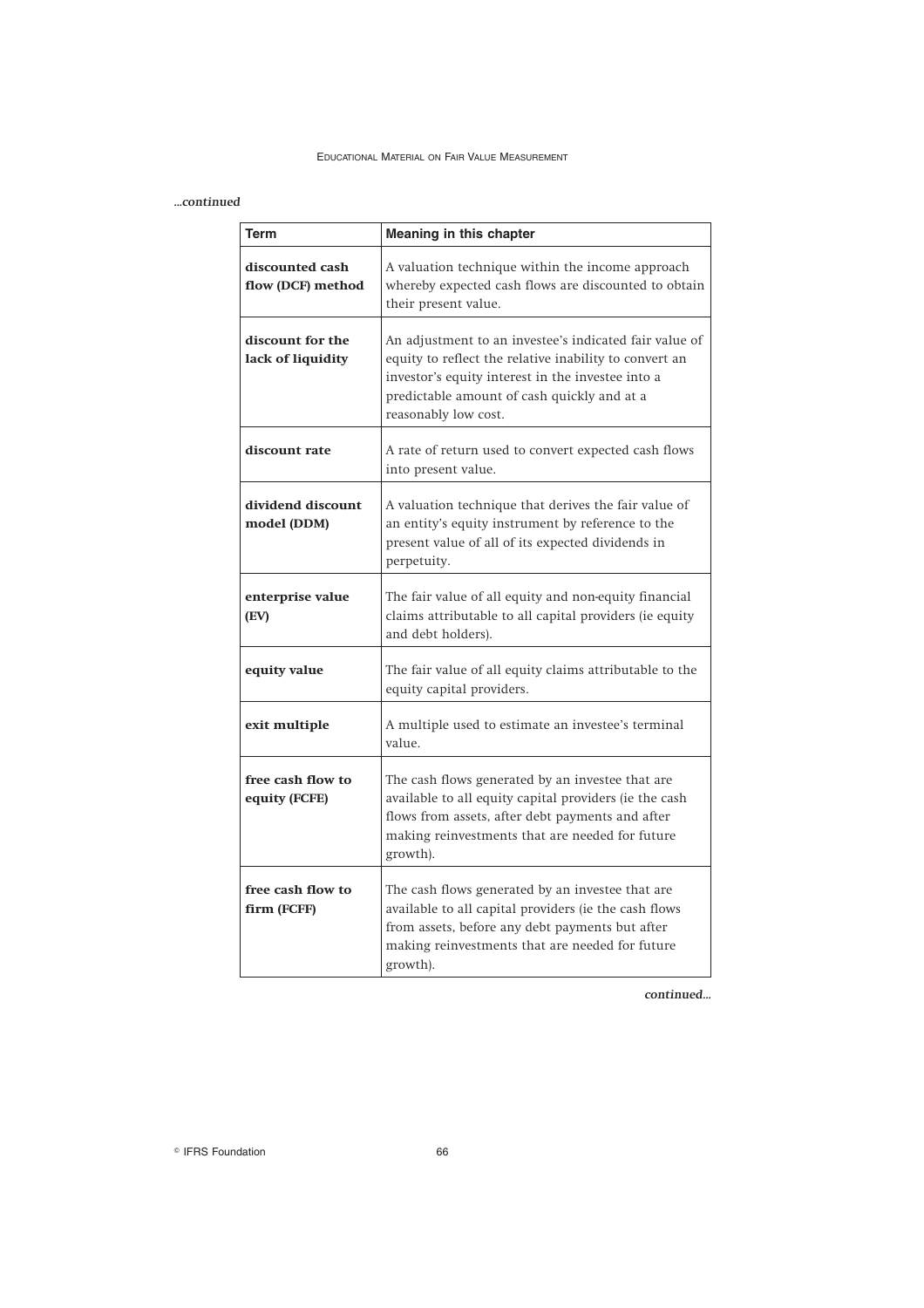# *...continued*

| Term                                 | Meaning in this chapter                                                                                                                                                                                                                                                                                         |
|--------------------------------------|-----------------------------------------------------------------------------------------------------------------------------------------------------------------------------------------------------------------------------------------------------------------------------------------------------------------|
| indicated fair value                 | An initial estimate of the fair value of an investee's<br>equity value or enterprise value before making<br>appropriate adjustments to reflect the characteristics<br>of the equity instruments held by an investor (for<br>example, non-controlling interest discount, discount<br>for the lack of liquidity). |
| non-controlling<br>interest discount | A discount for lack of control applied to an investee's<br>indicated fair value of equity when measuring the<br>fair value of a non-controlling equity interest in that<br>investee.                                                                                                                            |
| normalisation                        | The process consisting of adjusting performance<br>measures to reflect an entity's ongoing capacity to<br>generate economic benefits.                                                                                                                                                                           |
| option pricing<br>model              | A model used to value an option contract.                                                                                                                                                                                                                                                                       |
| restricted stock<br>studies          | Studies in which the objective is to derive the<br>difference in price that investors are willing to pay<br>for two securities, one fully liquid and the other not.<br>These studies aim to measure the reduction in value<br>associated with an investment that lacks a ready<br>market.                       |
| systematic risk                      | The risk that is common to all risky securities and<br>that cannot be eliminated through diversification<br>(ie the common risk shared by an asset or a liability<br>with the other items in a diversified portfolio). The<br>measure of systematic risk in shares is the $\beta$<br>coefficient.               |
| tangible book value                  | An entity's book value of equity less acquired or<br>internally developed intangible assets and goodwill.                                                                                                                                                                                                       |
| terminal value                       | The value of holding an investment indefinitely<br>beyond the end of an explicit forecast period.                                                                                                                                                                                                               |
| trading multiples                    | Multiples derived from prices of an investee's<br>publicly traded comparable company peers.                                                                                                                                                                                                                     |
| transaction<br>multiples             | Multiples derived from prices paid in transactions<br>involving an investee's comparable company peers<br>such as mergers and acquisitions.                                                                                                                                                                     |

# *continued...*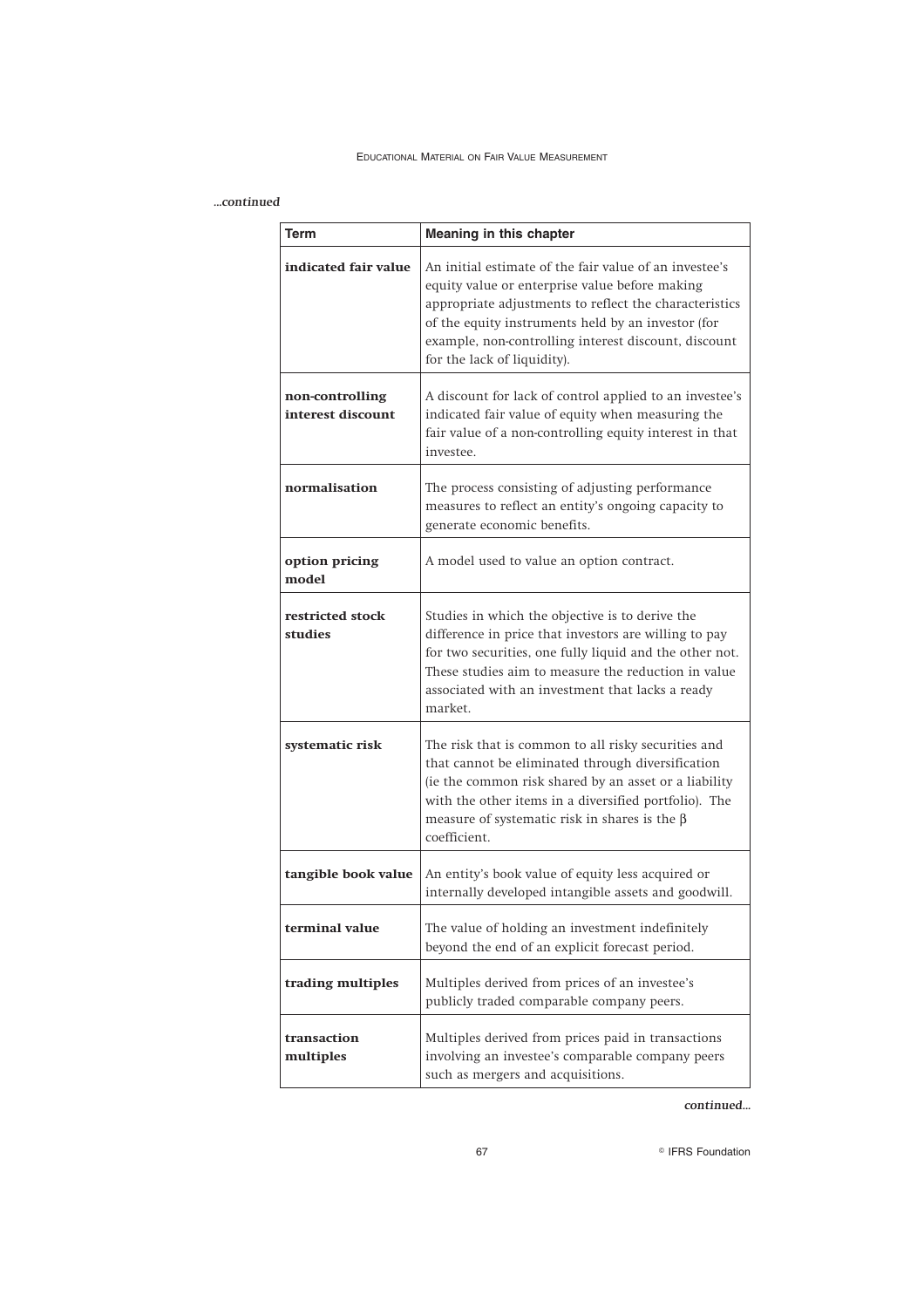# *...continued*

| Term                                          | Meaning in this chapter                                                                                                                                                       |
|-----------------------------------------------|-------------------------------------------------------------------------------------------------------------------------------------------------------------------------------|
| unquoted equity<br>instrument                 | The equity instruments of an investee that are not<br>listed in an active market and, as a result, their price<br>is unobservable.                                            |
| weighted average<br>cost of capital<br>(WACC) | An entity's cost of raising both debt and equity<br>financing in proportion to their use.                                                                                     |
| vield to maturity<br>(YTM)                    | The internal rate of return on a bond assuming that<br>the bond will be held until maturity and that all<br>coupon and principal payments will be made in a<br>timely manner. |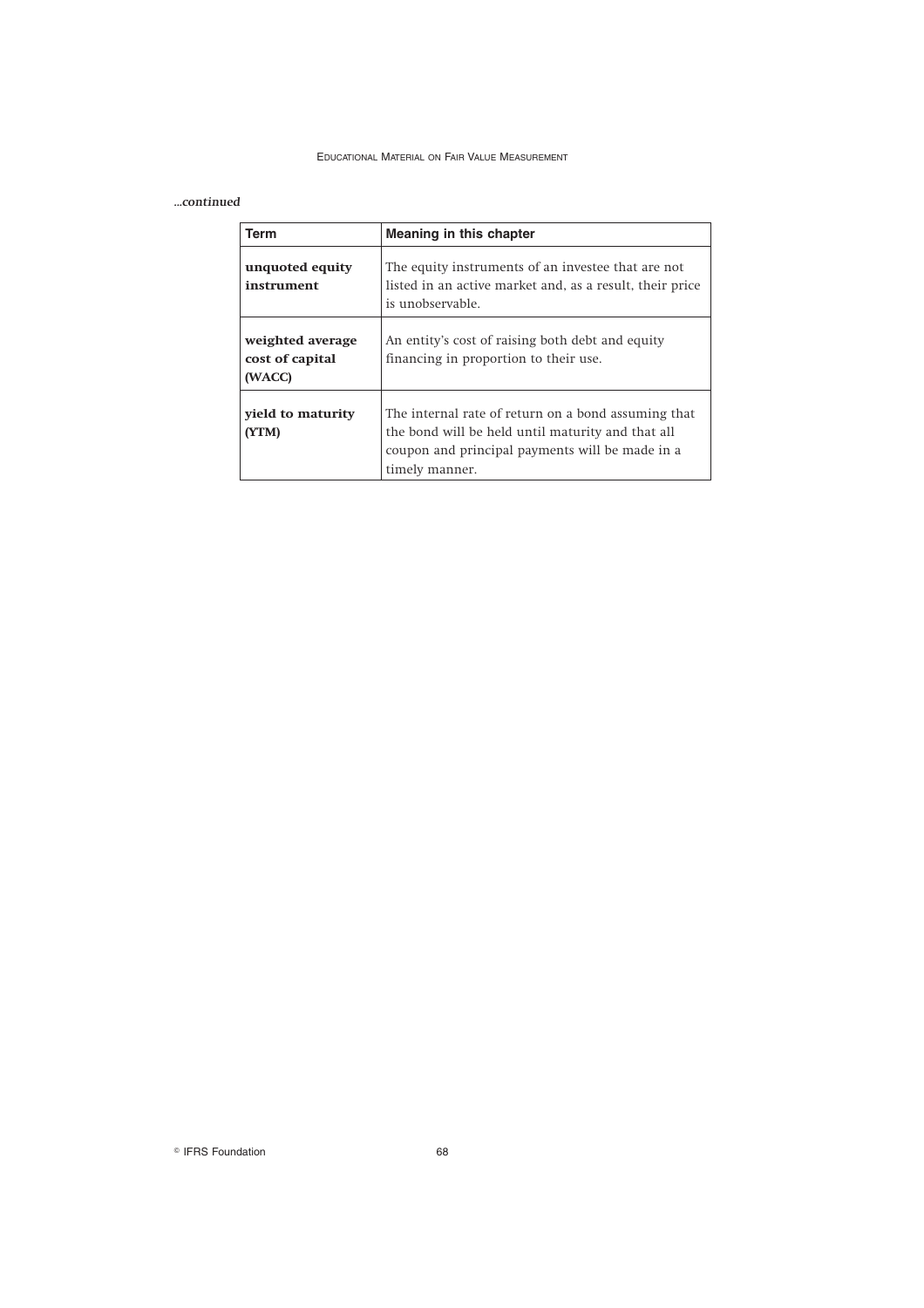# **Additional sources of information**

- 134 The following references were used to develop this chapter. If referring to them, the reader must be aware that not all the concepts or methodologies included in these references are necessarily aligned with the principles in IFRS 13.
	- AICPA, *Valuation of Privately-Held-Company Equity Securities Issued as Compensation,* 2004
	- AICPA, Working Draft of AICPA Accounting and Valuation Guide, *Valuation of Privately-Held-Company Equity Securities Issued as Compensation*, August 2012
	- Allen Franklin, Myers Stewart C., Brealey Richard A., *Principles of Corporate Finance*, Ninth Edition, McGraw–Hill International Edition
	- Bingham Dennis, Conrad KC, *An Analysis of Discount For Lack of Marketability Models and Studies*, Business Appraisal Practice
	- Bodie Zvi, Kane Alex, Marcus Alan J., *Investments*, Eighth Edition, McGraw–Hill International Edition
	- Business Valuation Resources, *International Glossary of Business Valuation Terms* (2001)
	- Citigroup Global Markets Inc, *The Fundamentals: Equity Valuation*, 17 March 2011
	- Damodaran Aswath, *Investment Valuation*, Third Edition, Wiley Finance
	- Damodaran Aswath, *The Dark Side of Valuation: Valuing Young, Distressed, and Complex Businesses*, Second Edition, Pearson Education, Inc.
	- Damodaran Aswath, *Volatility Rules: Valuing Emerging Market Companies*, September 2009, Stern School of Business
	- Fernández Pablo, *Company valuation methods*. The most common errors in *valuations*, IESE Working Paper No 449, February 28, 2007
	- Fernández Pablo, *The Equity Premium in 150 Textbooks*, IESE Business School, November 16, 2010
	- Fernández Pablo, *WACC: definition, misconceptions and errors*, IESE Business School, September 22, 2011
	- Halsey Robert F., *Using the Residual-Income Stock Price Valuation Model to Teach and Learn Ratio Analysis*, Issues in Accounting Education, Vol. 16, No. 2, May 2001
	- Harvey Campbell R., *12 Ways to Calculate the International Cost of Capital*, Revised October 14, 2005, Duke University
	- International Valuation Standards Council, *Discounted Cash Flow*, Technical Information Paper 1
	- Koller Tim, Goedhart Marc, Wessels David, *Valuation: Measuring and Managing the Value of Companies*, Fourth Edition